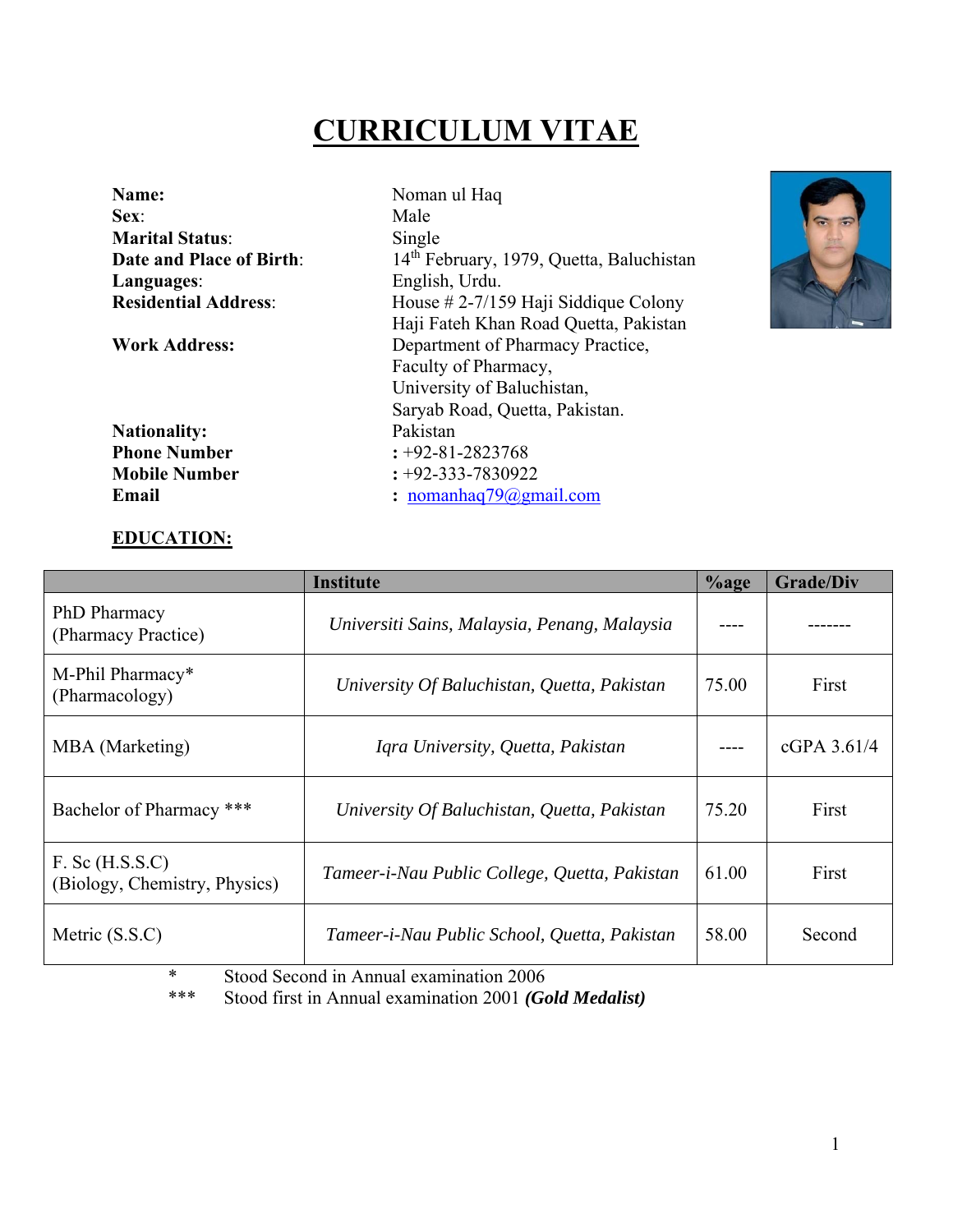# **EXPERIENCES:**

|                                                         | <b>Institute</b>                                                       | From                  | <b>To</b>         |
|---------------------------------------------------------|------------------------------------------------------------------------|-----------------------|-------------------|
| <b>TOTAL TEACHING EXPERIENCE 16 YEARS &amp; MONTHS</b>  |                                                                        |                       |                   |
| Lecturer (BPS-18)<br>(Pharmacy)                         | Department of Pharmacy, University of<br>Baluchistan, Quetta, Pakistan | August,<br>2004       | September<br>2014 |
| <b>Assistant Professor (TTS)</b><br>(Pharmacy Practice) | Faculty of Pharmacy, University of Baluchistan,<br>Quetta, Pakistan    | September<br>2014     | Till Date         |
| Associate Professor (BPS-20)<br>(Pharmacy Practice)     | Faculty of Pharmacy, University of Baluchistan,<br>Quetta, Pakistan    | <b>Awaiting Order</b> |                   |

# **COURSES:**

- **Diploma in English as a Second Language** from Pak American Cultural Center, Quetta, Pakistan.
- **Certificate Course in Ms Office** from Super Computer, Alamdar Road, Quetta, Pakistan.

## **MERITS OF HONOUR**

- **First Position (Gold Medalist)** in Bachelor of Pharmacy, University of Baluchistan.
- **Third Position** in Bachelor of Laws (LL.B), University Law College, University of Baluchistan.
- **Second Position** in M Phil Pharmacy (Pharmacology), University of Baluchistan.
- **Full Scholarship for perusing PhD studies** at Universiti Sains Malaysia, under Faculty Development Program, University of Baluchistan, Quetta, Pakistan.
- **Graduate Assistant Award**, Institute of Postgraduate, Universiti Sains Malaysia, Penang, Malaysia. (July, 2012).

## **PROFESSIONAL MEMBERSHIP**

2004- Present: Registered Pharmacist with the Pharmacy Council of Pakistan.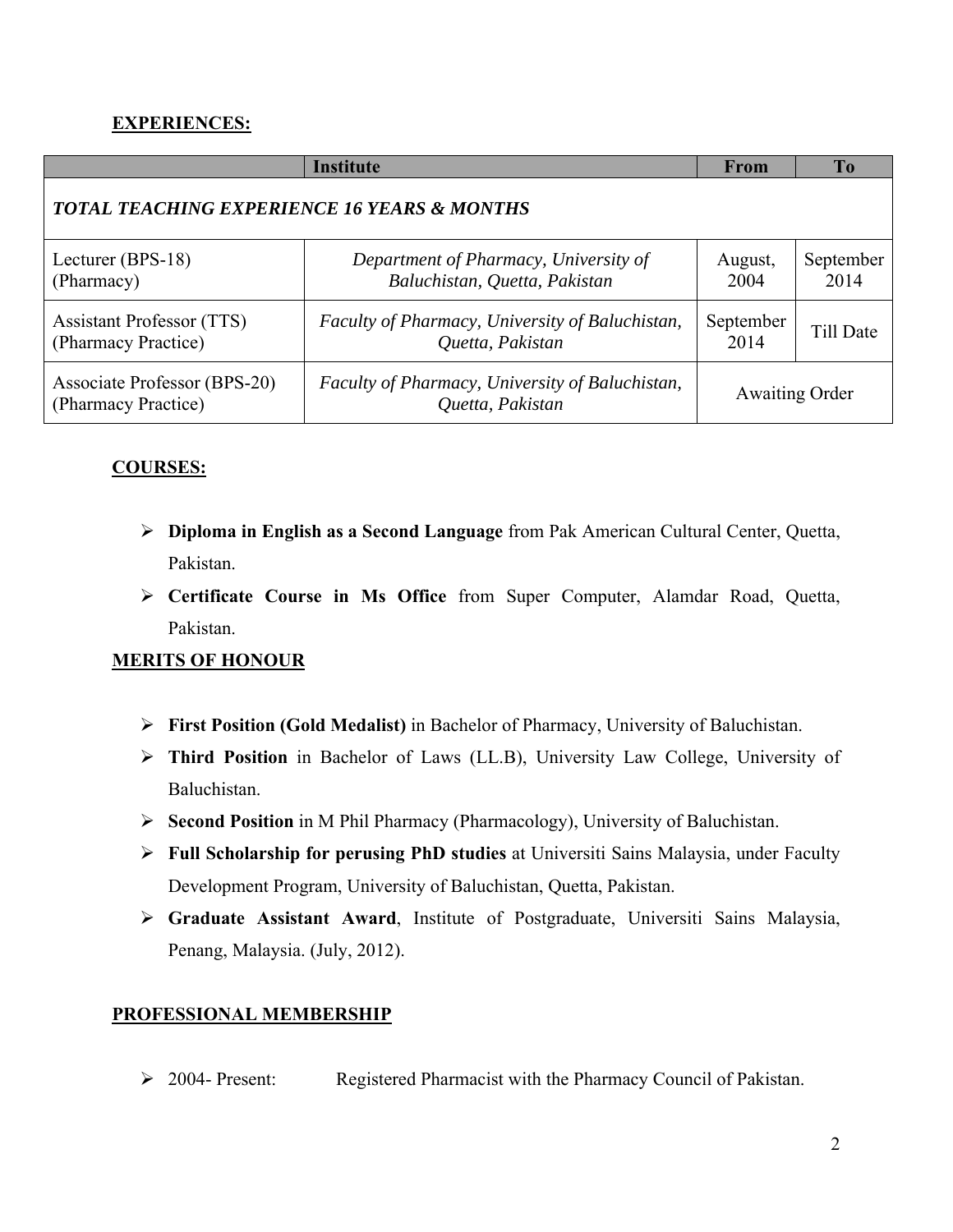- 2004-Present: Member of Pakistan Pharmacist Association.
- 2011-Present: Member for The International Society of Pharmacoeconomic and Outcomes Research.

## **ACADEMIC JOURNAL ASSESSOR/REWIEVER**

- $\triangleright$  Name of Journal: Value in Health
- > Name of Journal: PLOS ONE
- $\triangleright$  Name of Journal: BMC Public Health
- > Name of Journal: Archives of Pharmacy Practice
- > Name of Journal: Journal of Taibah University Medical Sciences
- $\triangleright$  Name of Journal: Annual Research & Review in Biology
- $\triangleright$  Name of Journal: Turkish Journal of Pharmacy & Pharmacology

#### **FIELDS OF INTEREST**

- $\triangleright$  Pharmacy Practice
- $\triangleright$  Pharmacology
- $\triangleright$  Social and Administrative Pharmacy
- $\triangleright$  Pharmacoepidemiology
- $\triangleright$  Public Health Pharmacy
- $\triangleright$  Pharmaceutical Management and Marketing
- $\triangleright$  Drug Laws
- $\triangleright$  Hospital Pharmacy
- $\triangleright$  Clinical Pharmacy
- $\triangleright$  Community Pharmacy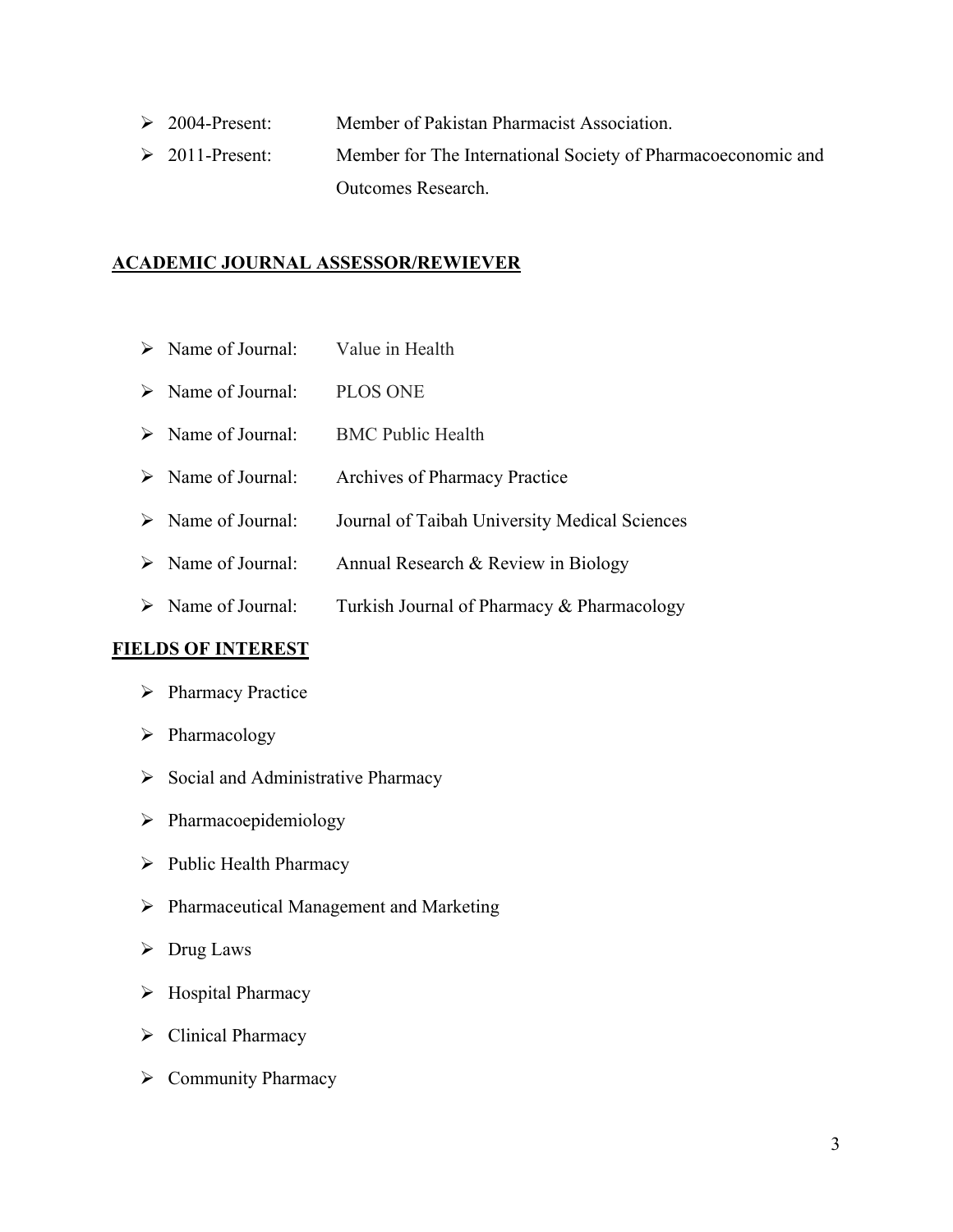## **TEACHING INTERESTS**

- $\triangleright$  Pharmacy Practice
- $\triangleright$  Pharmacology
- $\triangleright$  Clinical Pharmacy
- $\triangleright$  Pharmaceutical Management and Marketing
- ▶ Community, Social and Administrative Pharmacy
- $\triangleright$  Public Health Pharmacy
- $\triangleright$  Forensic Pharmacy
- $\triangleright$  Hospital Pharmacy
- $\triangleright$  Medicinal Chemistry
- $\triangleright$  Pharmacoethics
- $\triangleright$  Research & Ethical Requirement for conducting clinical Research

#### **TRAININGS & SEMINARS:**

- Seminar on "**Role of pharmacists in rational use of drugs**" organized by "The Network for consumer protection" on 29<sup>th</sup> of June, 2002, in Quetta, Pakistan.
- Seminar on "**Understanding medicine use problems**" organized by "The Network for consumer protection" from 18-20<sup>th</sup> October, 2002, in Quetta, Pakistan.
- Workshop on "**Strategies to improve medicine use**" organized by "The Network for consumer protection" from 21-22nd December, 2002, in Quetta, Pakistan.
- Two weeks Training session about the "**Research and Data collection"** organized by "The Network for consumer protection" held in Islamabad.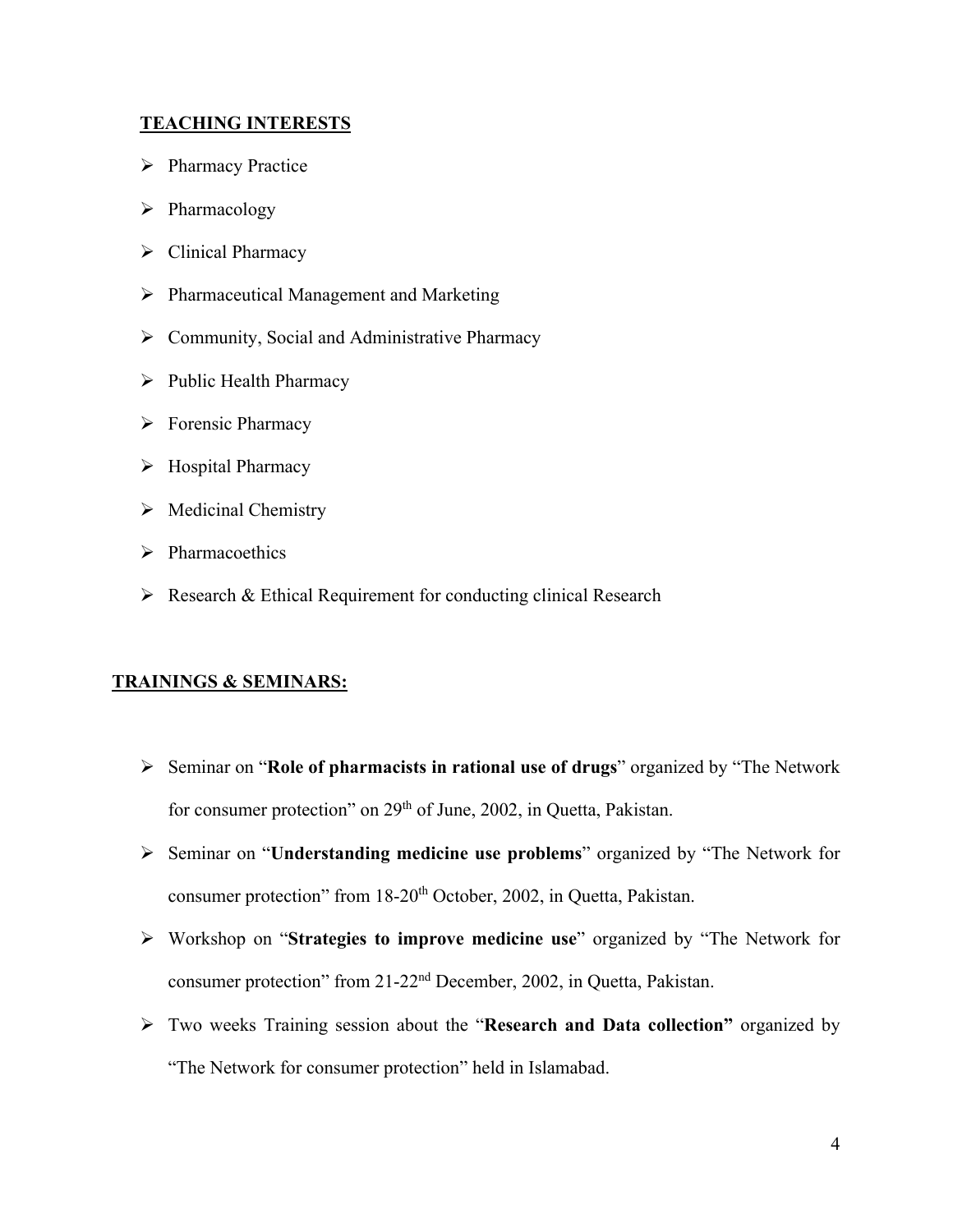- Attended one day workshop on **"Entrepreneurship"** organized by SAMEDA**,** August 2005.
- Attended one day seminar on **"Islam and West, 26th February 2007"** organized by Quaid-i-Azam University, Islamabad.
- Attended **"2nd Meeting of Nobel Laureates with Pakistani students/young scholars at Islamabad 27tt to 29th March, 2007"** organized by PSF, PCSIR, PAEC and HEC.
- Attended 3 months training as **"Master Trainer"** organized by Faculty Training and Development Center, University of Balochistan, Quetta, Pakistan.
- Attended one day workshop on **"Responsible Research Conduct & Data management, 16th September, 2008"**organized by Institute of Postgraduate, Universiti Sains Malaysia, Penang, Malaysia.
- Attended one day workshop on **"Getting The Habit of Writing and Get Published, 28th November, 2008"**organized by Institute of Postgraduate, Universiti Sains Malaysia, Penang, Malaysia.
- Attended workshop on **"Occupational Health and Safety, 29th November, 2008"**organized by Institute of Postgraduate Universiti Sains Malaysia, Penang, Malaysia in collaboration with Department of Occupational Health and Safety, Malaysia

#### **CONFERENCE PRESENTATIONS**

1. Bashir S, Bukhari I, Iqbal J and Saleem F, **Haq N**. Pharmacokinetics of ciprofloxacin in normal and diabetic induced rabbits. First International Conference on role of Chemistry and Bio Chemistry in the national Development, April 2007, Quetta, Pakistan.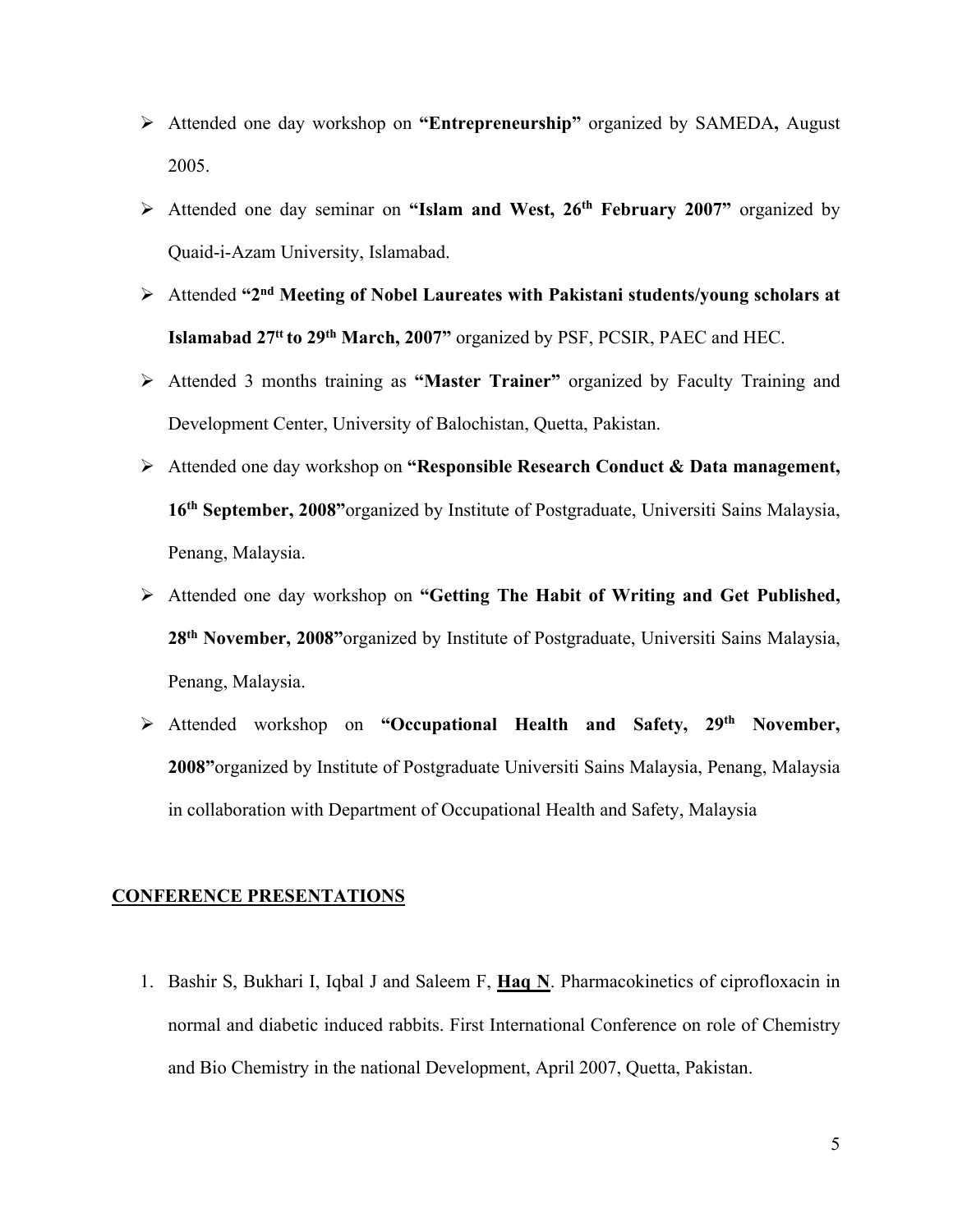- 2. Bashir S, Bukhari I, Iqbal J and Saleem F, **Haq N**. Pharmacokinetics of ciprofloxacin in normal and febrile rabbits. First International Conference on role of Chemistry and Bio Chemistry in the national Development, April 2007, Quetta, Pakistan.
- 3. Bashir S, Bukhari I, Iqbal J and Saleem F, **Haq N**. Pharmacokinetics of ciprofloxacin in normal and metabolic altered rabbits. First International Conference on role of Chemistry and Bio Chemistry in the national Development, April 2007, Quetta, Pakistan.
- 4. Saleem F, Iqbal J, Bashir S and Haq N. Azoles for the treatment of Leishmaniasis. 4<sup>th</sup> BioVision Alexandria 2008, From Promises to Practice, April 2008 at Bibliotheca Alexandrina, Alexandria, Egypt.
- 5. **Haq N**, Iqbal J, Bashir S and Saleem F. Comparative effect of quinolones in urinary tract infections. 4th BioVision Alexandria 2008, From Promises to Practice, April 2008 at Bibliotheca Alexandrina, Alexandria, Egypt.
- 6. **Haq N**, Ibrahim MIM, Hassali MA, Shafie AA, Saleem F, Azhar S, Jamshed S, & Masood I. Status of pharmacists working at community pharmacies (medical stores) in Quetta city, Pakistan. MPS Pharmacy Scientific Conference May 2008. Penang, Malaysia.
- 7. Saleem F, Hassali MA, Shafie AA, **Haq N**, Azhar S, Jamshed S, & Masood, I. Status, practices and perception of self-medication among general population of Quetta city, Pakistan. MPS Pharmacy Scientific Conference May 2008. Penang, Malaysia.
- 8. Saleem F, Azhar S, Al-Qazaz HK, Ahmad N, Atif M, **Haq N**, Iqbal Q, Asif M. Self Medication: Assessment of Status, Practices and Perception. ISPOR 16th Annual International Meeting May 2011, Baltimore, MD, USA.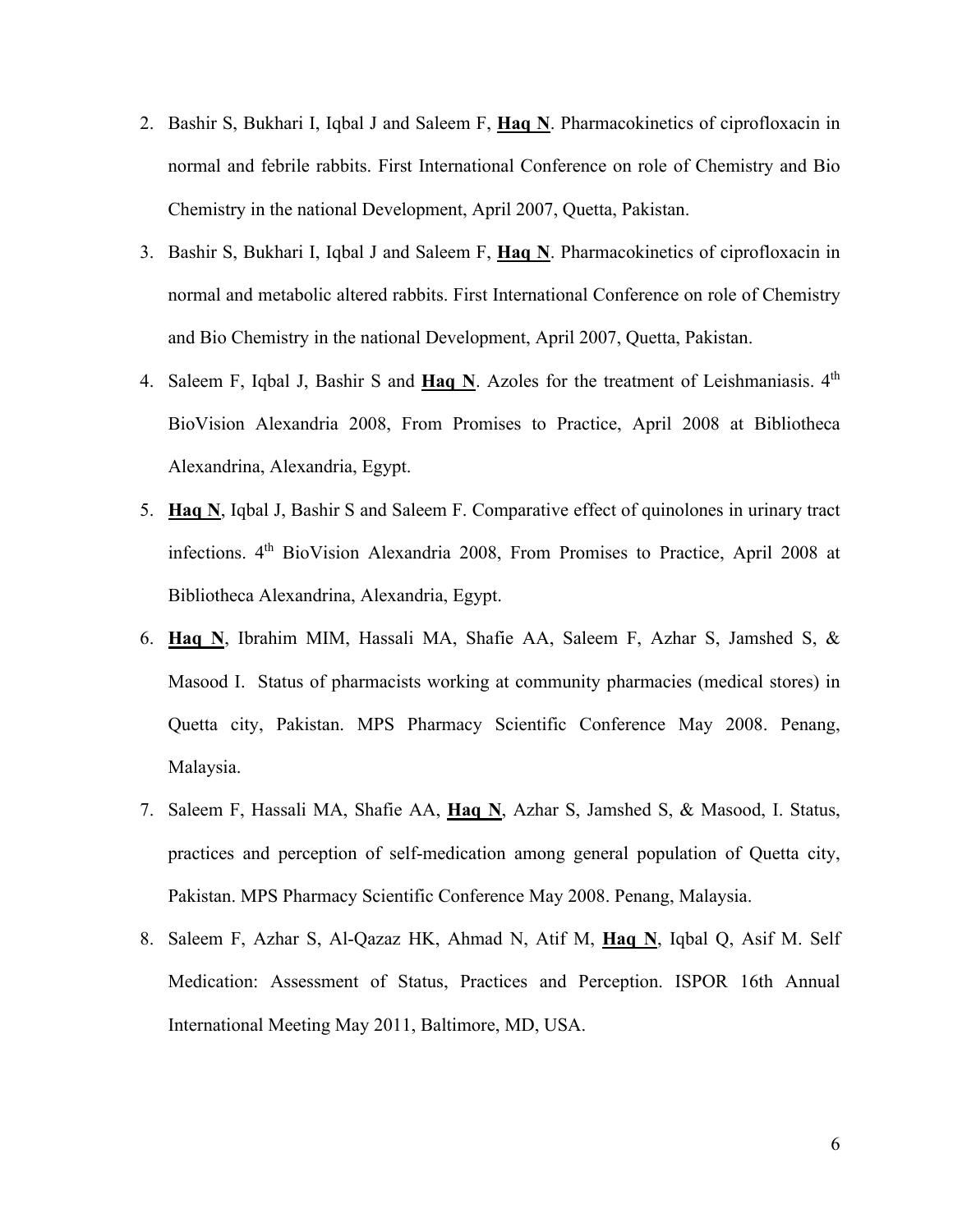- 9. Saleem F, Azhar S, Al-Qazaz HK, Ahmad N, Atif M, **Haq N**, Iqbal Q, Asif M. Self Medication: Status of Pharmacist at Community Level: An Exploratory Study in Quetta, Pakistan. ISPOR 16th Annual International Meeting May 2011, Baltimore, MD, USA.
- 10. **Haq N**, Shafie AA, Hassali MA, Ibrahim MIM, Saleem F. Knowledge and awareness of patients regarding Hepatitis B. MPS Pharmacy Scientific Conference, 21<sup>st</sup>-23<sup>rd</sup> October 2011, Kuala Lampur, Malaysia.
- 11. Azhar S, Hassali MA, Ahmed M, Saleem F, Jamshed S, Masood I, **Haq N**. Perception of academic pharmacist towards their role in healthcare system of Pakistan: A qualitative assessment. MPS Pharmacy Scientific Conference, 21st-23rd October 2011, Kuala Lampur, Malaysia.
- 12. Saleem F, Hassali MA, Shafie AA, Al-Qazaz HK, Atif M, **Haq N**, et al. Translation and Validation Study of 14-Item Michigan Diabetes Knowledge Test (MDKT): The Urdu Version. ISPOR 14th Annual European Congress, 5-8 November 2011, Madrid, Spain.
- 13. Saleem F, Hassali MA, Shafie AA, Al-Qazaz HK, Atif M, **Haq N**, et al. Translation and Validation Study of Morisky Medication Adherence Scale (MMAS): The Urdu Version. ISPOR 14th Annual European Congress, 5-8 November 2011, Madrid, Spain.
- 14. Zafar M, Asif M, Atif M, Sulaiman SAS, Shafie AA, Hassali MA, **Haq N**. Gastroprotective Evaluation of Phyllanthus Emblica in the Patients With Gastric Ulcers. ISPOR 5th Asia Pacific Conference, September 2012, Taipei, Taiwan
- 15. Ul Haq N, Hassali MA, Shafie AA, Saleem F, Aljadhey H, Atif M, **Haq N**. Descriptive Study of Health Related Quality of Life among General Population of Quetta, Pakistan. ISPOR 5th Asia Pacific Conference, September 2012, Taipei, Taiwan.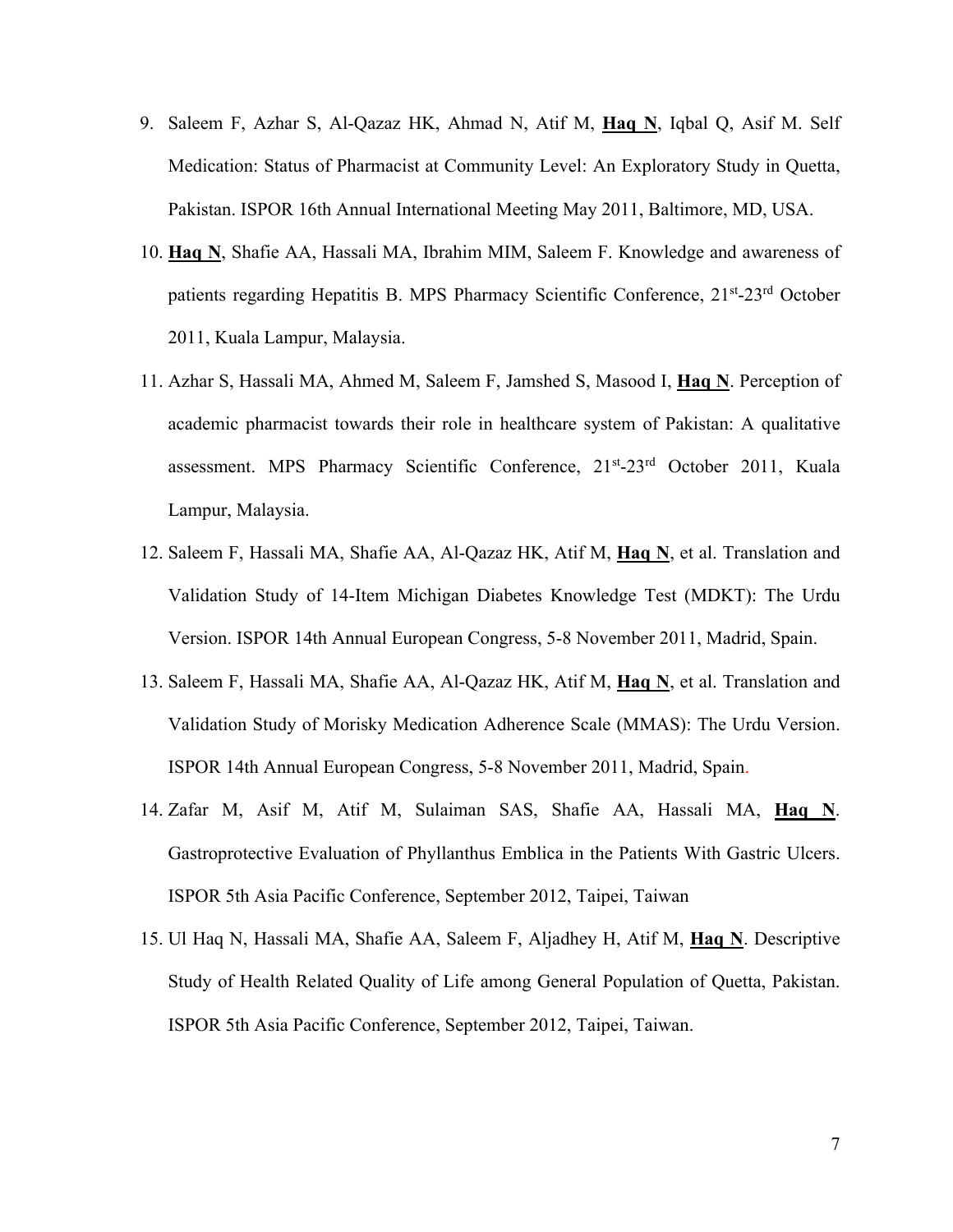- 16. Solliman MM, Hassali MA, Al-Haddad MS, Atif M, Shafie AA, Saleem F, **Haq N**. Assessment of Knowledge About Tuberculosis Among Libyan and Non Libyan Populations in North East Libya. ISPOR 5th Asia Pacific Conference, September 2012, Taipei, Taiwan.
- 17. Solliman MM, Hassali MA, Al-Haddad MS, Atif M, Shafie A, Saleem F, **Haq N**. Assessment of Knowledge Regarding Tuberculosis Among General Population in North East Libya. ISPOR 5th Asia Pacific Conference, September 2012, Taipei, Taiwan.
- 18. Solliman M, Hassali MA, Shafie AA, Al-Haddad MS, Atif M, Saleem F, **Haq N**. Comparison of Knowledge About Tuberculosis among Libyan and Non Libyan TB Patients in North East Libya. ISPOR 5th Asia Pacific Conference, September 2012, Taipei, Taiwan.
- 19. Shafie AA, Atif M, Sulaiman SA, Hassali MA, Saleem F, **Haq N**. Discriminative Properties of SF36v2 Health Survey in General Population of Penang State (Malaysia) Using Norm Based Scoring Algorithms. ISPOR 5th Asia Pacific Conference, September 2012, Taipei, Taiwan.
- 20. Saleem F, Hassali MA, Shafie AA, Aljadhey H, **Haq N**, Atif M. Does Medication Adherence Correlate With Health-Related Quality of Life? Findings From a Descriptive Analysis. ISPOR 5th Asia Pacific Conference, September 2012, Taipei, Taiwan.
- 21. Saleem F, Hassali MA, Shafie AA, Aljadhey H, **Haq N**, Atif M. Association Between Knowledge and Health Related Quality of Life? Is Patient Education Always Beneficial? ISPOR 5th Asia Pacific Conference, September 2012, Taipei, Taiwan.
- 22. Saleem F, Hassali MA, Shafie AA, Aljadhey H, **Haq N**, Atif M. A Non-Clinical Randomized Controlled Trial Assessing Impact of Pharmacists Led Intervention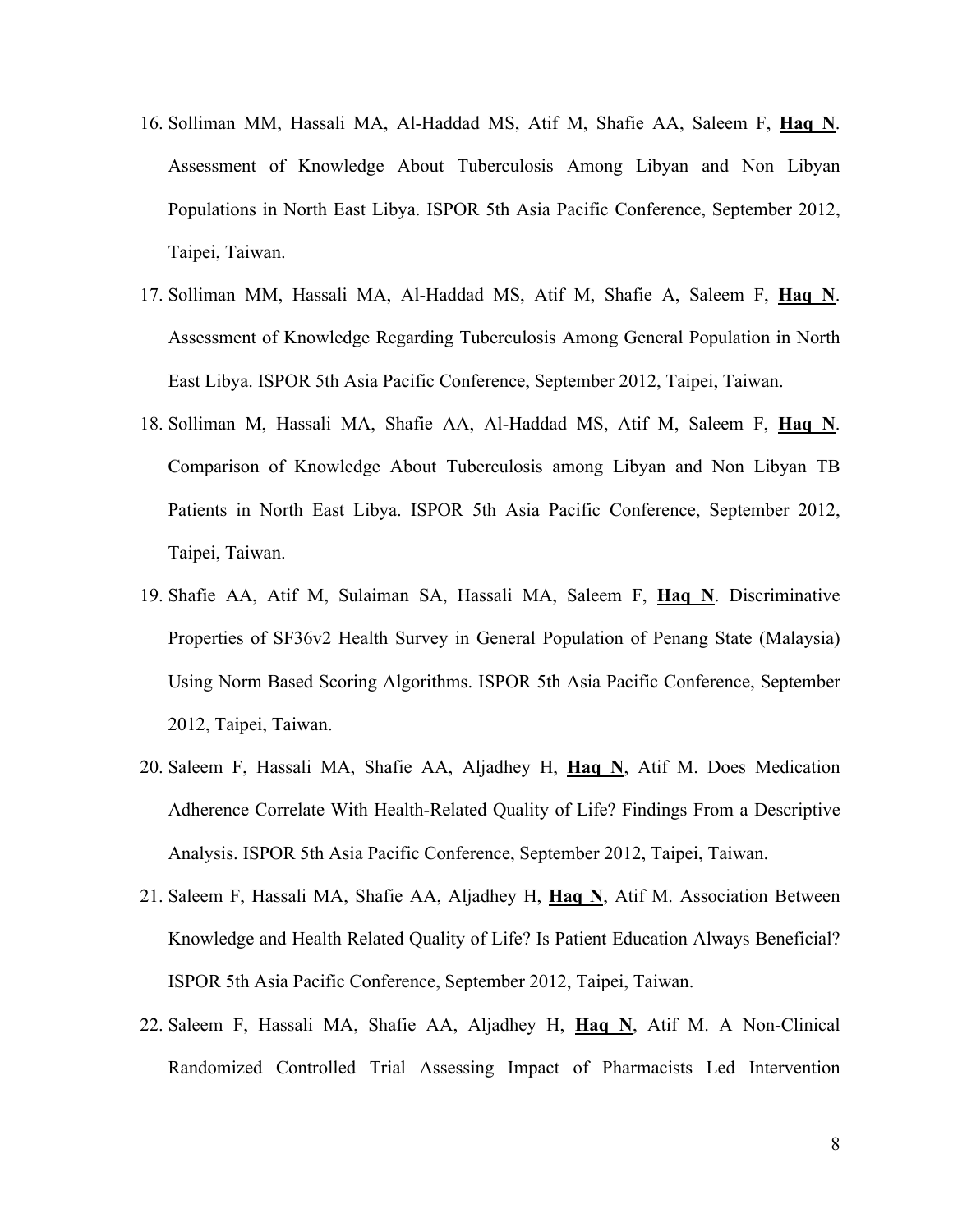Programme for Enhancing Medication Adherence and Health-Related Quality of Life. ISPOR 5th Asia Pacific Conference, September 2012, Taipei, Taiwan.

- 23. Hassali MA, Shafie AA, Saleem F, **Haq N**, Atif M, Chua GN, et al. Perceptions Among General Medical Practitioners Towards Implementation of Medication Reconciliation Program for Patients Discharged from Hospitals in Penang, Malaysia. ISPOR 5th Asia Pacific Conference, September 2012, Taipei, Taiwan.
- 24. Hassali MA, Shafie AA, Saleem F, Chua GN, Masood I, Atif M, **Haq N**. A Survey Evaluating General Public Perceptions Towards Traditional Medicines Used for Aphrodisiac Purpose. ISPOR 5th Asia Pacific Conference, September 2012, Taipei, Taiwan.
- 25. Hassali MA, Shafie AA, Saleem F, Chua GN, Atif M, Masood I, **Haq N**. Perception Towards Health Promotion Activities: Findings from a Cross Sectional Survey Among Urban Poor Population in the State of Penang, Malaysia. ISPOR 5th Asia Pacific Conference, September 2012, Taipei, Taiwan.
- 26. Hassali MA, Shafie AA, Saleem F, Atif M, Masood I, Chua GN, **Haq N**. Development of National Medicine Brand Substitution Guidelines and Pilot Assessment of Its Adoptability among Community Pharmacist and General Practitioners in the State of Penang, Malaysia. ISPOR 5th Asia Pacific Conference, September 2012, Taipei, Taiwan.
- 27. Hassali MA, Shafie AA, Saleem F, Atif M, Chua GN, Masood I, **Haq N**. Community Pharmacist'S Perceptions Towards the Quality of Locally Manufactured Generic Medicines: A Descriptive Study from Malaysia. ISPOR 5th Asia Pacific Conference, September 2012, Taipei, Taiwan.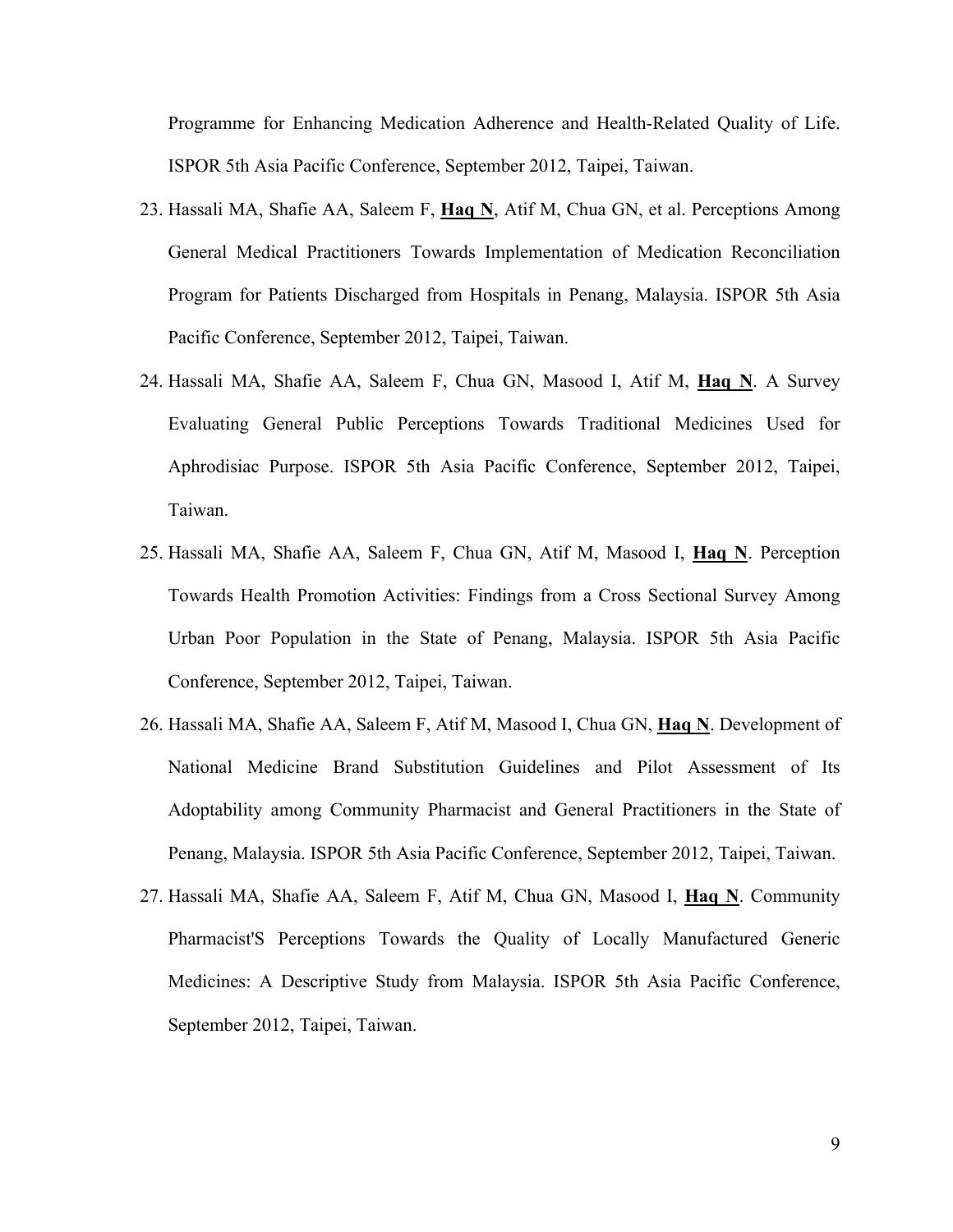- 28. **Haq N**, Shafie AA, Hassali MA, Ibrahim MIM, Saleem F. Assessment of Health Related Quality of Life (HRQOL) in Hepatitis- B Patients. ISPOR 5th Asia Pacific Conference, September 2012, Taipei, Taiwan.
- 29. **Haq N**, Shafie AA, Hassali MA, Ibrahim MIM, Saleem F. Assessment of Knowledge and Awareness of Hepatitis B Among General Public in Pakistan. ISPOR 5th Asia Pacific Conference, September 2012, Taipei, Taiwan.
- 30. **Haq N**, Hassali MA, Shafie AA, Saleem F, Aljadhey H, Atif M, et al. Assessment of Knowledge, Attitude and Practices of Hepatitis B Patients Towards Their Disease. ISPOR 5th Asia Pacific Conference, September 2012, Taipei, Taiwan.
- 31. **Haq N**, Hassali MA, Shafie AA, Saleem F, Aljadhey H, Atif M, et al. Knowledge, Attitude and Practices Towards Hepatitis-B Among General Population of Quetta, Pakistan. ISPOR 5th Asia Pacific Conference, September 2012, Taipei, Taiwan.
- 32. **Haq N**, Hassali MA, Shafie AA, Saleem F, Aljadhey H, Atif M. Vaccination Status Against Hepatitis B Among Healthy Population of Quetta, Pakistan. ISPOR 5th Asia Pacific Conference, September 2012, Taipei, Taiwan.
- 33. **Haq N**, Hassali MA, Shafie AA, Saleem F, Aljadhey H, Atif M. Comparison of Knowledge, Attitude and Practice Among Hepatitis-B Patients and Healthy Population Regarding Hepatitis-B. ISPOR 5th Asia Pacific Conference, September 2012, Taipei, Taiwan.
- 34. **Haq N**, Hassali MA, Shafie AA, Saleem F, Aljadhey H, Atif M. Association Between Knowledge and Health Related Quality of Life in Hepatitis B Patients. ISPOR 5th Asia Pacific Conference, September 2012, Taipei, Taiwan.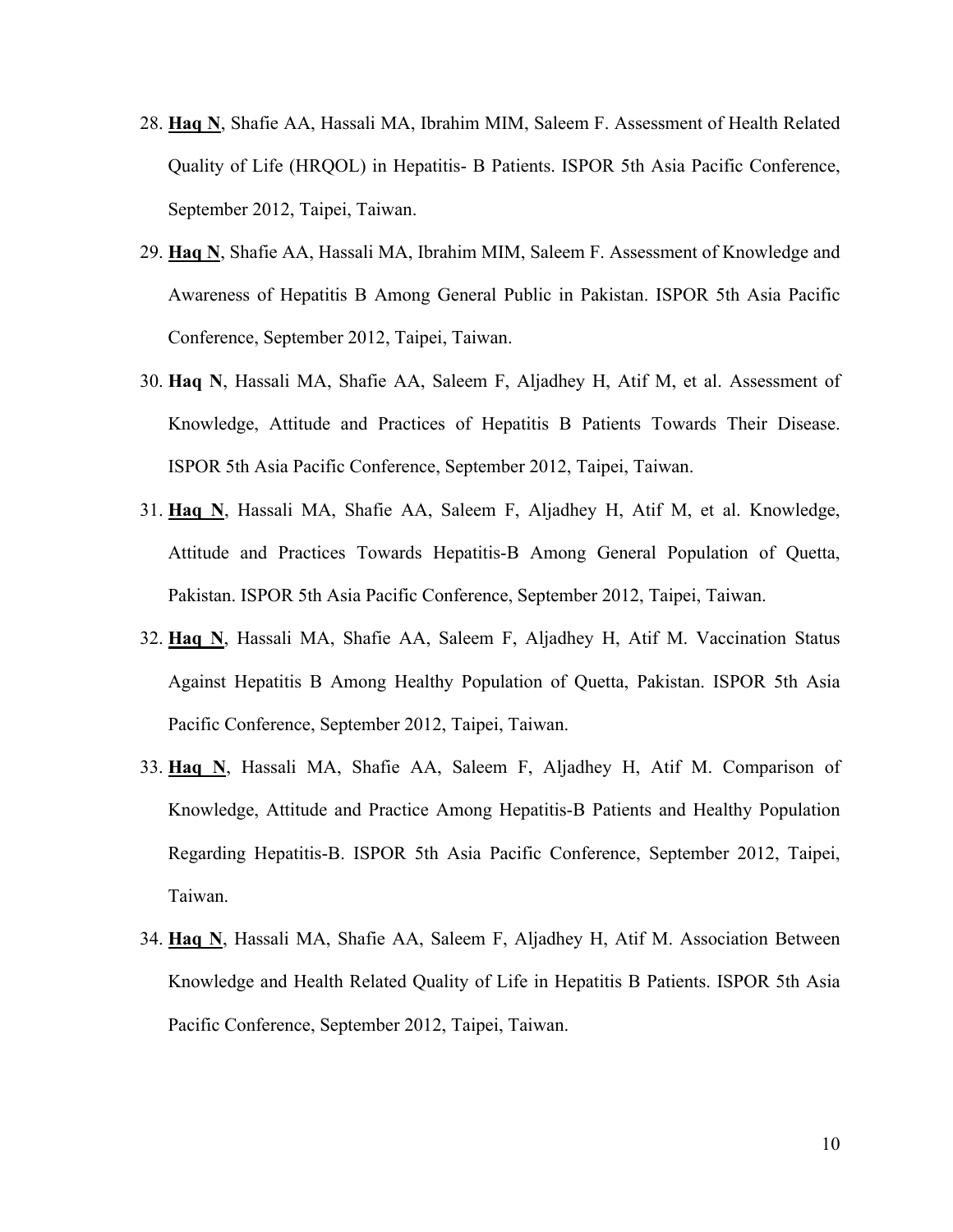- 35. Atif M, Asif M, Sulaiman SA, Shafie AA, Hassali MA, Saleem F, **Haq N**. Development and Validation of RP-HPLC-UV Method for Determination of Glipizide in Human Plasma. ISPOR 5th Asia Pacific Conference, September 2012, Taipei, Taiwan.
- 36. Asif M, Atif M, Sulaiman SAS, Hassali MA, Shafie AA, **Haq N**, et al. Diuretic Activity of Aqueous Extract of Boswellia Serrata Roxb. Oleo Gum in Normal Albino Rats. ISPOR 5th Asia Pacific Conference, September 2012, Taipei, Taiwan.
- 37. Saleem F, Hassali M, Shafie A, **Haq N**, Chua G, Masood I, Aljadhey H, Widodo R, Farooqui M: Improving Medication Adherence and Health-Related Quality of Life Among Hypertensive Patients in Pakistan: 17th ISPW Conference, September, 2012, Phuket, Thailand.
- 38. Hassali M, Saleem F, Shafie A, Aljadhey H, Chua G, **Haq N**, Masood I, Ibrahim Z, Widodo R, Jamshed S: Implementation of the Medication Reconciliation Program for Patients Discharged from Hospitals in Penang, Malaysia: Views From General Medical Practitioners. 17th ISPW Conference, September, 2012, Phuket, Thailand.
- 39. **Haq N**, Hassali MA, Shafie AA, Saleem F, Aljadhey H, Farooqi M. Impact Of Pharmacists Led Intervention Programme Towards Knowledge, Attitude And Practice Among Hepatitis-B Patients In Pakistan: A Non Clinical Randomized Controlled Trial. 18th Annual International Meeting, May 2013, New Orleans, LA, USA.
- 40. **Haq N**, Hassali MA, Shafie AA, Saleem F, Aljadhey H, Farooqi M. Impact of pharmacists led health education programme on health-related quality of life in Pakistani hepatitis B patients. 18th Annual International Meeting, May 2013, New Orleans, LA, USA.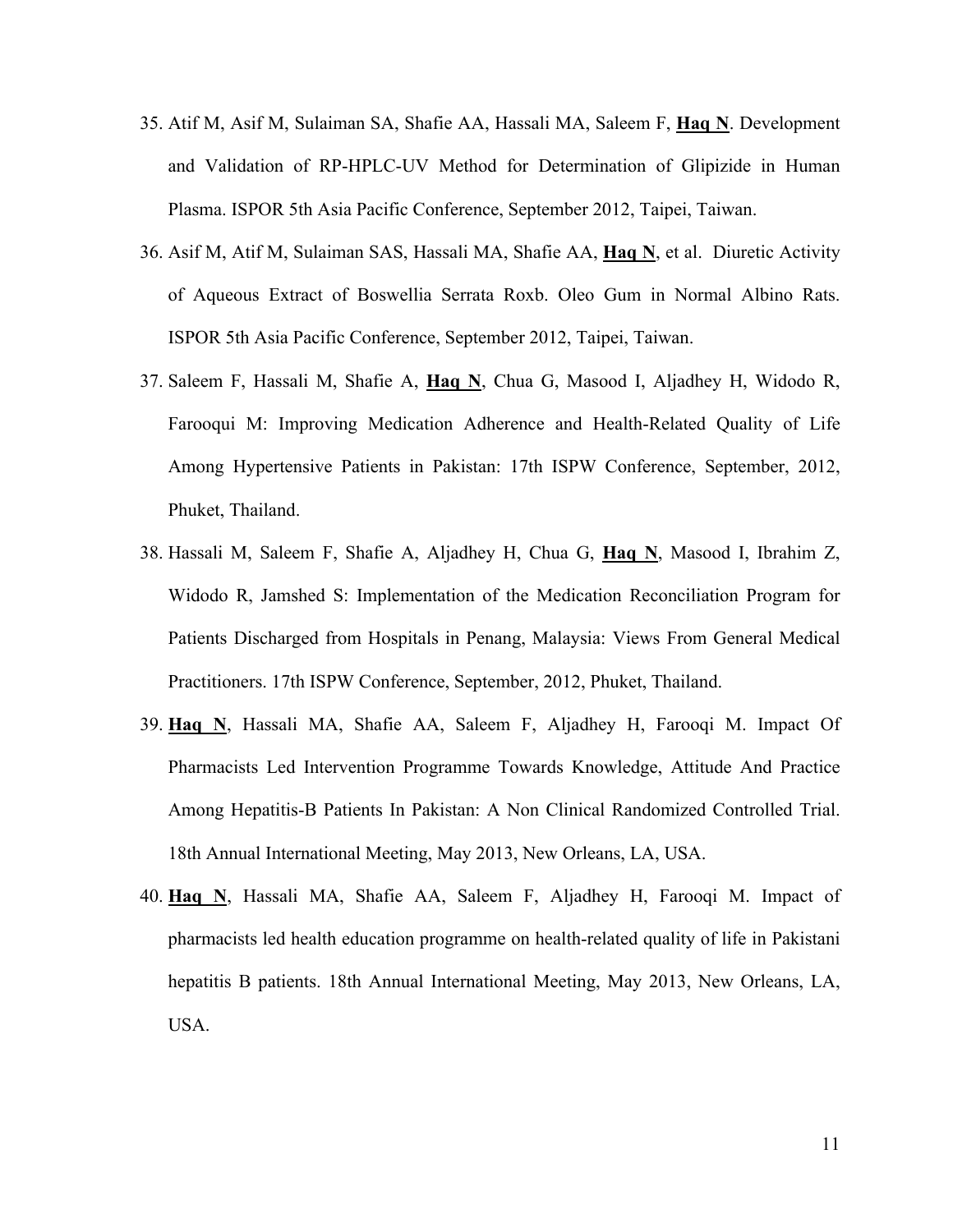- 41. Jan, S. U., Iqbal, Q., **Haq, N**., & Akhtar, M. (2014). Exploring Awareness Among General Public Towards Issues Related To Medication Safety In Quetta, Pakistan. ISPOR 19th Annual International Meeting May-June 2014: Montreal, QC, Canada.
	- 42. Farooqui, M., Othman, CN., Hassali, A A., Saleem, F., **Ul Haq, N**., & Sadeeqa, S. (2014). A Qualitative Exploration Of Malaysian Doctors' Perceptions Towards Complementary And Alternative Medicines (Cam). ISPOR 6th Asia-Pacific Conference 6-9 September 2014 Beijing International Convention Center | Beijing, China.
	- 43. **Haq, N**., Hassali, M. A., Shafie, A. A., Saleem, F., Farooqui, M., & Iqbal, Q. (2014). Effect of Health Education Program on Knowledge, Attitude, Practice and Health Related Quality of Life in Hepatitis-B Patients. ISPOR 6th Asia-Pacific Conference 6-9 September 2014 Beijing International Convention Center | Beijing, China.
	- 44. Hassali, M. A., Saleem, F., **Haq, N**., & Aljadhey, H. (2014). Knowledge, Belief And Attitude Of General Practitioners In Prescribing Antibiotics For Upper Respiratory Tract Infections. *Value* ISPOR 6th Asia-Pacific Conference 6-9 September 2014 Beijing International Convention Center | Beijing, China.
	- 45. Iqbal, Q., Ahmed, T., Bashir, S., Iqbal, J., **Haq, N**., & Razaque, G. (2014). Assessment Of Diabetes Knowledge In Healthy Population Of Quetta City, Pakistan ISPOR 6th Asia-Pacific Conference 6-9 September 2014 Beijing International Convention Center | Beijing, China.
	- 46. Iqbal, Q., Ahmed, T., Bashir, S., Iqbal, J., Razaque, G., Jan, & **Haq, N**. (2014). Assessment Of Knowledge Regarding Diabetes: A Comparative Analysis Of Diabetes Patients And Healthy Population Of Quetta City, Pakistan. ISPOR 6th Asia-Pacific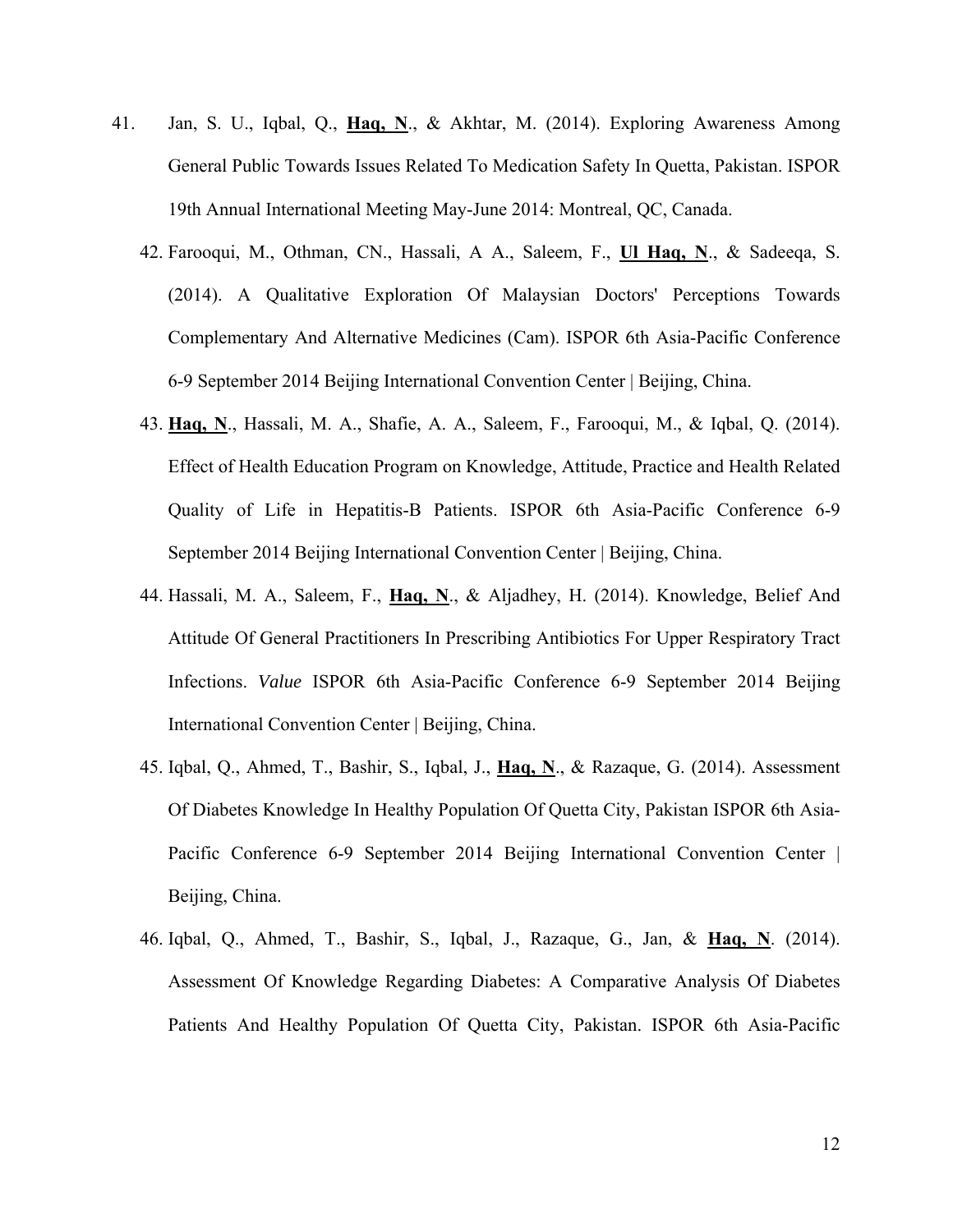Conference 6-9 September 2014 Beijing International Convention Center | Beijing, China.

- 47. **N Haq**, Naseem A, Raiz S, Medical Students' Ability of Identifying The Prescription Error: A Descriptive Study Conducted Among Medical Students of Quetta City, Pakistan. ISPE, 9th Pharmacoepidemiology Asian Conference Nov 14-16, 2015, Golden Tulip Sovereign Hotel, Bangkok, Thailand.
- 48. **N Haq**, Naseem A, Raiz S, Rational Prescribing: Assessment of Prescription Pattern of Outpatient Department of Teaching Hospital in Quetta, Pakistan. ISPE, 9<sup>th</sup> Pharmacoepidemiology Asian Conference Nov 14-16, 2015, Golden Tulip Sovereign Hotel, Bangkok, Thailand.
- 49. Shaheen H, **N Haq**, Naseem A, Razaque G, Assessment of Medication Adherence Among Patients with Non-Communicable Chronic Diseases in Quetta Baluchistan, Pakistan: Does Forgetfulness Effects the Level of Adherence. ISPE, 9<sup>th</sup> Pharmacoepidemiology Asian Conference Nov 14-16, 2015, Golden Tulip Sovereign Hotel, Bangkok, Thailand.
- 50. Shaheen H, **N Haq**, Naseem A, Razaque G, Assessment of Demographic Characteristics influence on Medication Adherence among with Non-Communicable Chronic Disease Patients in Quetta, Pakistan. ISPE, 9<sup>th</sup> Pharmacoepidemiology Asian Conference Nov 14-16, 2015, Golden Tulip Sovereign Hotel, Bangkok, Thailand.
- 51. Iqbal, Q., Bashir, S., Ahmed, T., **Haq, N**., & Iqbal, J. (2014). Assessment Of Disease State Knowledge In Diabetic Patients Of Quetta City, Pakistan. ISPOR 6th Asia-Pacific Conference 6-9 September 2014 Beijing International Convention Center | Beijing, China.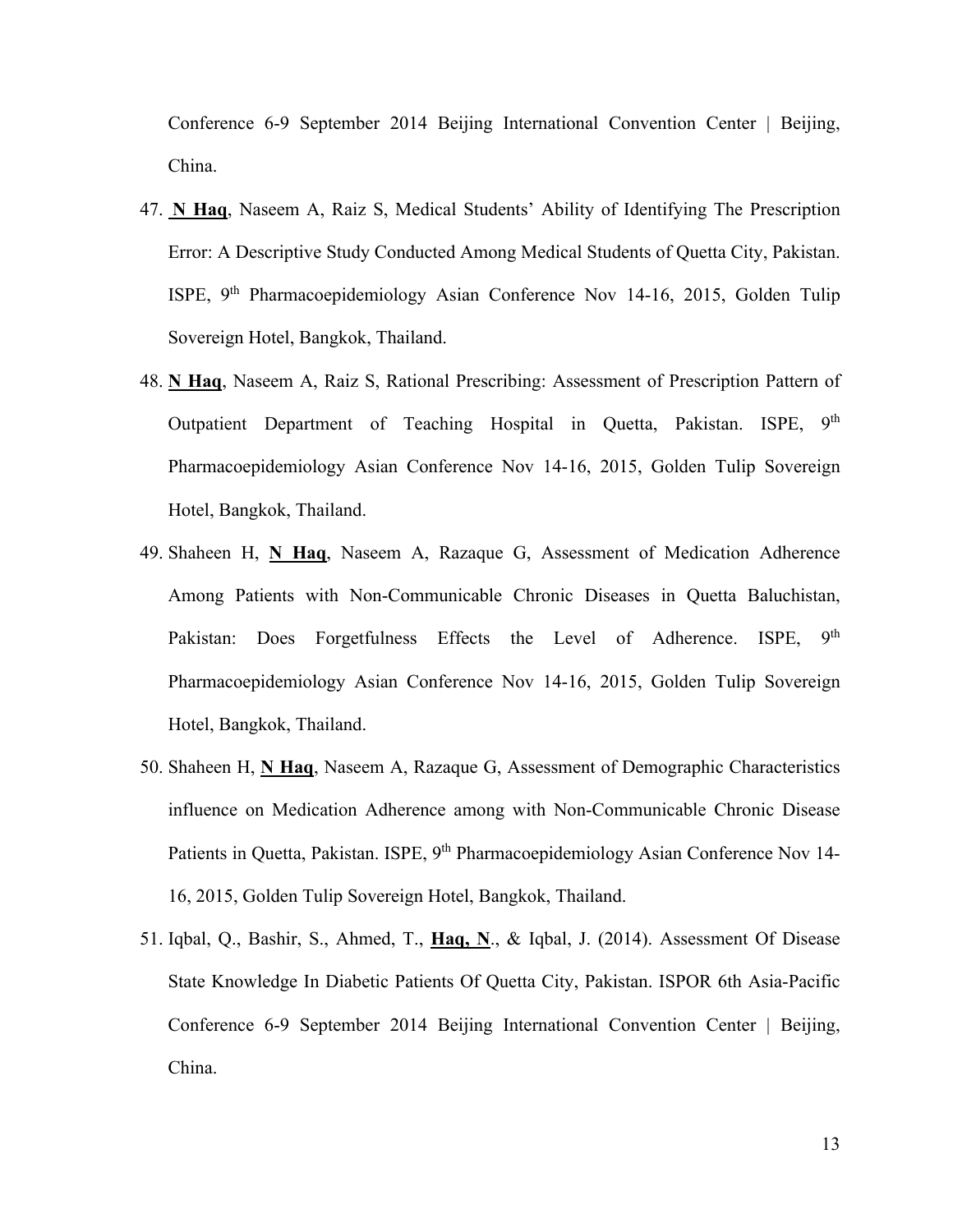- 52. Yasmin R, **N Haq**; Exploring Awerence among General Public towards Issues Related to Medication Safety in Quetta. Pakistan. 19<sup>th</sup> International Pharmacy Conference and Exhibition 21-24 April, 2016, PC Hotel, Lahore, Pakistan.
- 53. Hayat M, Haq N; Tools used for Assessing Health Related Quality of Life in Hemolysis Patients: A Narrative Review. 19<sup>th</sup> International Pharmacy Conference and Exhibition 21-24 April, 2016, PC Hotel, Lahore, Pakistan.
- 54. Ahmed N, Nasim A, **Haq N**; Medication Adherence and its Implications in Pakistan: A Narrative Review. 19<sup>th</sup> International Pharmacy Conference and Exhibition 21-24 April, 2016, PC Hotel, Lahore, Pakistan.
- 55. Shahzad F. Ishaque A, **Haq N**; Prevalence of metabolic syndrome in adolescents: First year medical students in Public Sector Medical College Quetta, Pakistan. 19th International Pharmacy Conference and Exhibition 21-24 April, 2016, PC Hotel, Lahore, Pakistan.
- 56. Nasim A, **Haq N**, Razaque G, Ahmed N; Health Related Quality of Life, what it is? And How it is measured? 19<sup>th</sup> International Pharmacy Conference and Exhibition 21-24 April, 2016, PC Hotel, Lahore, Pakistan.
- 57. **Haq N**, Tahir M, Naseem A, Razaque G, Ahmed N, Khan A, Saeed H, Saleem Z; Assessment of Osteoporosis Knowledge and Perception Among Female University Students in Quetta, Pakistan. 19<sup>th</sup> International Pharmacy Conference and Exhibition 21-24 April, 2016, PC Hotel, Lahore, Pakistan.
- 58. **Haq N**, Akbar N, Naseem A, Razaque G, Danish Z, Saeed H, Saleem Z; Assesment of Dietry Knowledge, Myths and Misconceptions Among Diabetic Patients. 19th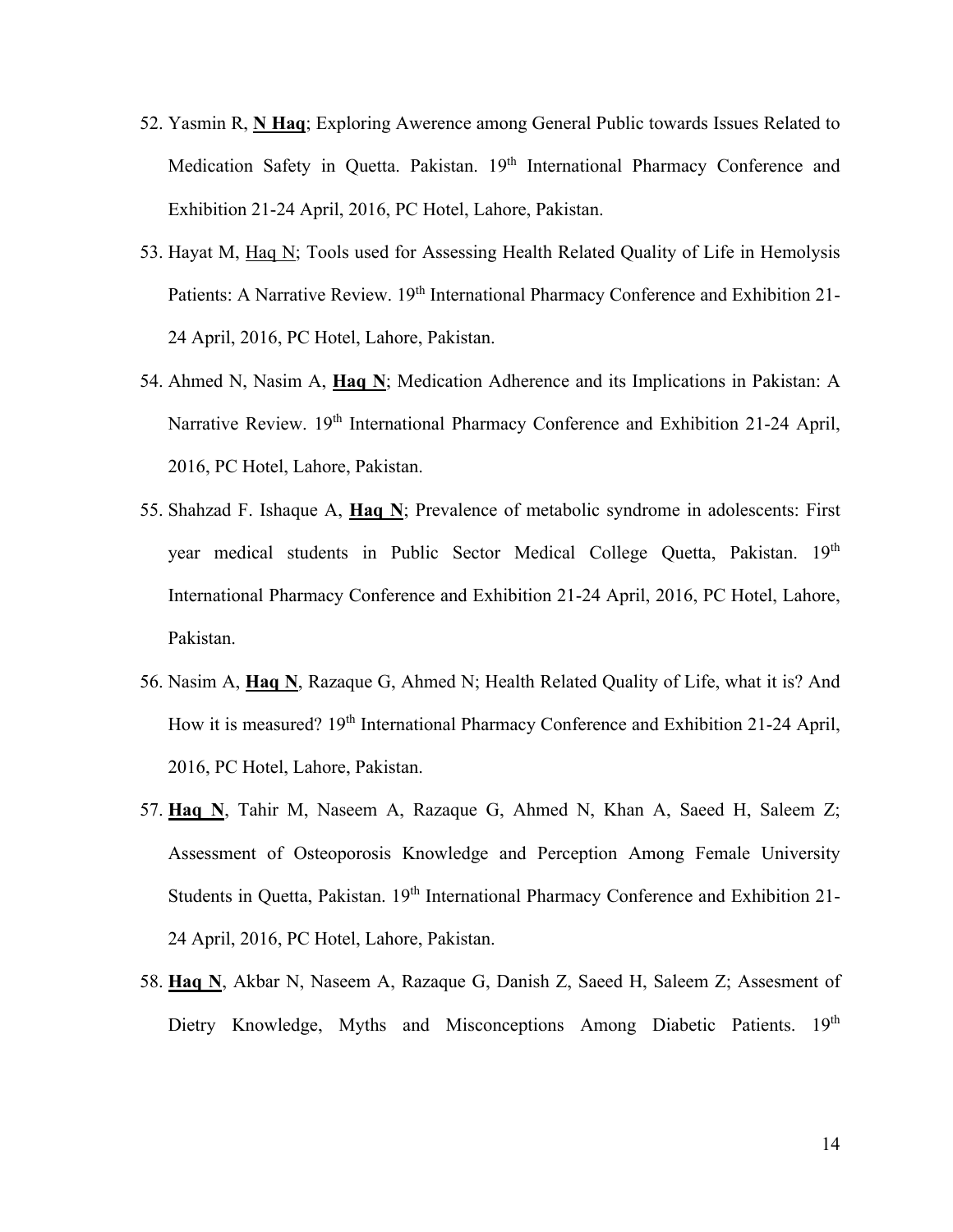International Pharmacy Conference and Exhibition 21-24 April, 2016, PC Hotel, Lahore, Pakistan.

- 59. **Haq N**, Shaheen H, Naseem A, Razaque G, Danish Z, Saeed H, Saleem Z; Assessment of Level of Medication Adherence in Non-Communicable Chronic Diseases. 19th International Pharmacy Conference and Exhibition 21-24 April, 2016, PC Hotel, Lahore, Pakistan.
- 60. **Haq N**, Akram A, Naseem A, Razaque G, Danish Z, Younis M, Shafi M, Qureshi J; Health Related Quality of Life in Patients Using Complementary Alternative Medicine (Homeopathy) in Quetta, Pakistan. 19<sup>th</sup> International Pharmacy Conference and Exhibition 21-24 April, 2016, PC Hotel, Lahore, Pakistan.
- 61. **Haq N**, Sattar A, Naseem A, Razaque G, Danish Z, Khan A, Shafi M, Qureshi J; Cost of Illness (Out of Pocket Costs Paid by Patient) For T.B in Quetta City, Pakistan.  $19<sup>th</sup>$ International Pharmacy Conference and Exhibition 21-24 April, 2016, PC Hotel, Lahore, Pakistan.
- 62. **Haq N**, Kakar P, Naseem A, Razaque G, Mustafa G, Ahmed N, Danish Z; Assessment of Disease State Knowledge Among Patients in Quetta, Pakistan. 19<sup>th</sup> International Pharmacy Conference and Exhibition 21-24 April, 2016, PC Hotel, Lahore, Pakistan.
- 63. **Haq N**, Walid, Naseem A, Razaque G, Khan A, Danish Z, Shafi M; Treatment Outcomes of Smear Positive Pulmonary TB Cases Registered in Ouetta. 19<sup>th</sup> International Pharmacy Conference and Exhibition 21-24 April, 2016, PC Hotel, Lahore, Pakistan.
- 64. **Haq N**, Saeed S, Naseem A, Razaque G, Khan A, Danish Z, Shafi M; Use of Complementary and Alternative Medicines (Cam) In Diabetics Patients in Quetta. 19th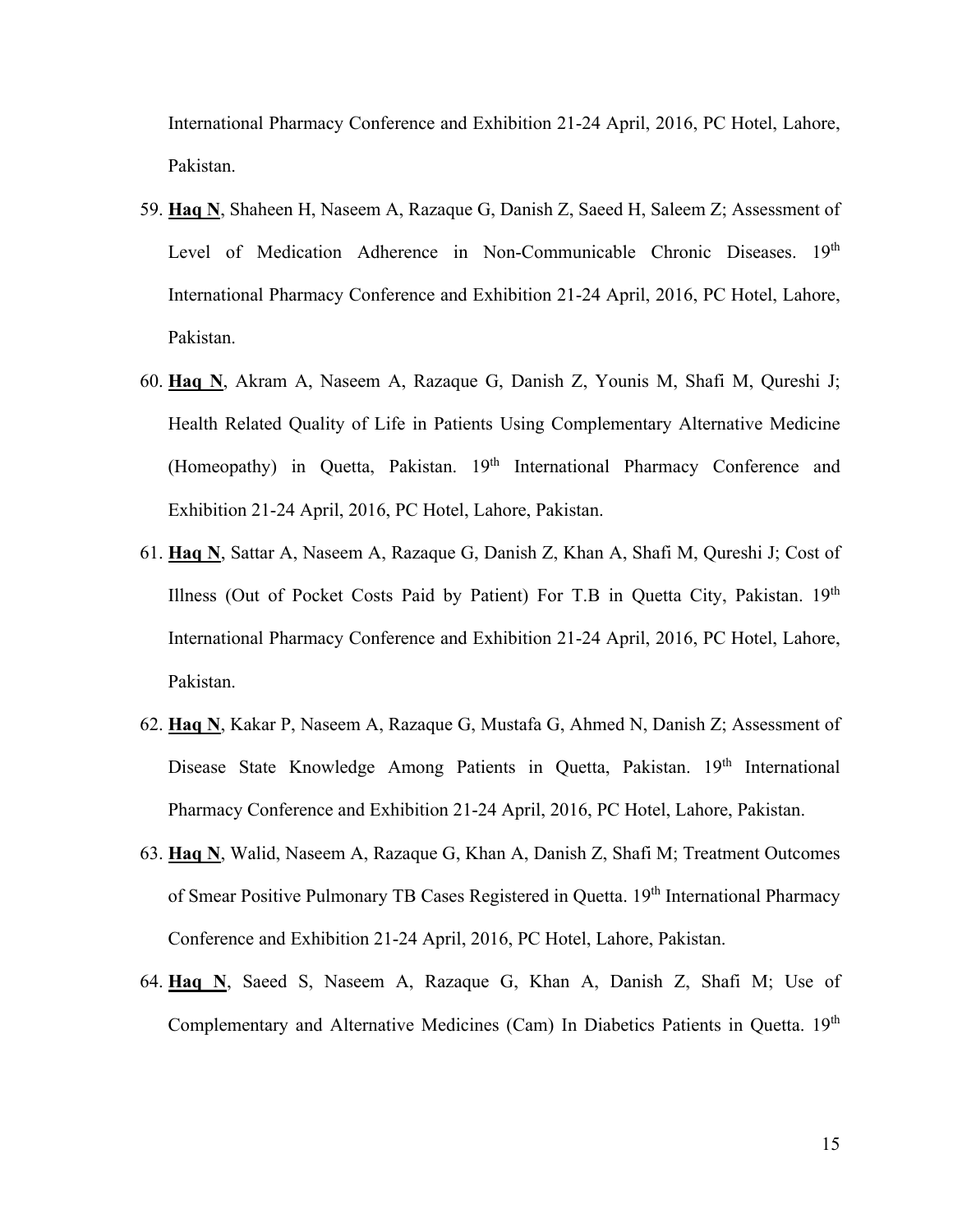International Pharmacy Conference and Exhibition 21-24 April, 2016, PC Hotel, Lahore, Pakistan.

- 65. **Haq N**, Tahir M, Naseem A, Razaque G, Khan A, Danish Z, Shafi M; Effect of Educational Intervention on Osteoporosis Knowledge among University Female Students in Quetta, Pakistan. 19<sup>th</sup> International Pharmacy Conference and Exhibition 21-24 April, 2016, PC Hotel, Lahore, Pakistan.
- 66. **Haq N**, Tahir M, Naseem A, Razaque G, Ahmed N, Danish Z, Shafi M, Mustafa G; Assessment of Complementary and Alternative Medicine Use in Hepatitis-C Patients in Quetta, Pakistan. 19th International Pharmacy Conference and Exhibition 21-24 April, 2016, PC Hotel, Lahore, Pakistan.
- 67. **Haq N**, Saeed S, Naseem A, Razaque G, Ahmed N, Danish Z, Shafi M; Purpose, Belief and Rate of Disclosure of Cam Use Among Diabetic Patients in Quetta, Pakistan. 19<sup>th</sup> International Pharmacy Conference and Exhibition 21-24 April, 2016, PC Hotel, Lahore, Pakistan.
- 68. **Haq N**, Raiz S, Naseem A, Razaque G, Danish Z; Medical Students Ability of Identify the Prescription Error: A Descriptive Study Conducted among Medical Students of Quetta city, Pakistan. 19<sup>th</sup> International Pharmacy Conference and Exhibition 21-24 April, 2016, PC Hotel, Lahore, Pakistan.
- 69. **Haq N**, Raiz S, Naseem A, Razaque G, Danish Z; Rational Prescribing: Assessment of Prescription Pattern of Outpatient Department of Teaching Hospital in Quetta, Pakistan. 19<sup>th</sup> International Pharmacy Conference and Exhibition 21-24 April, 2016, PC Hotel, Lahore, Pakistan.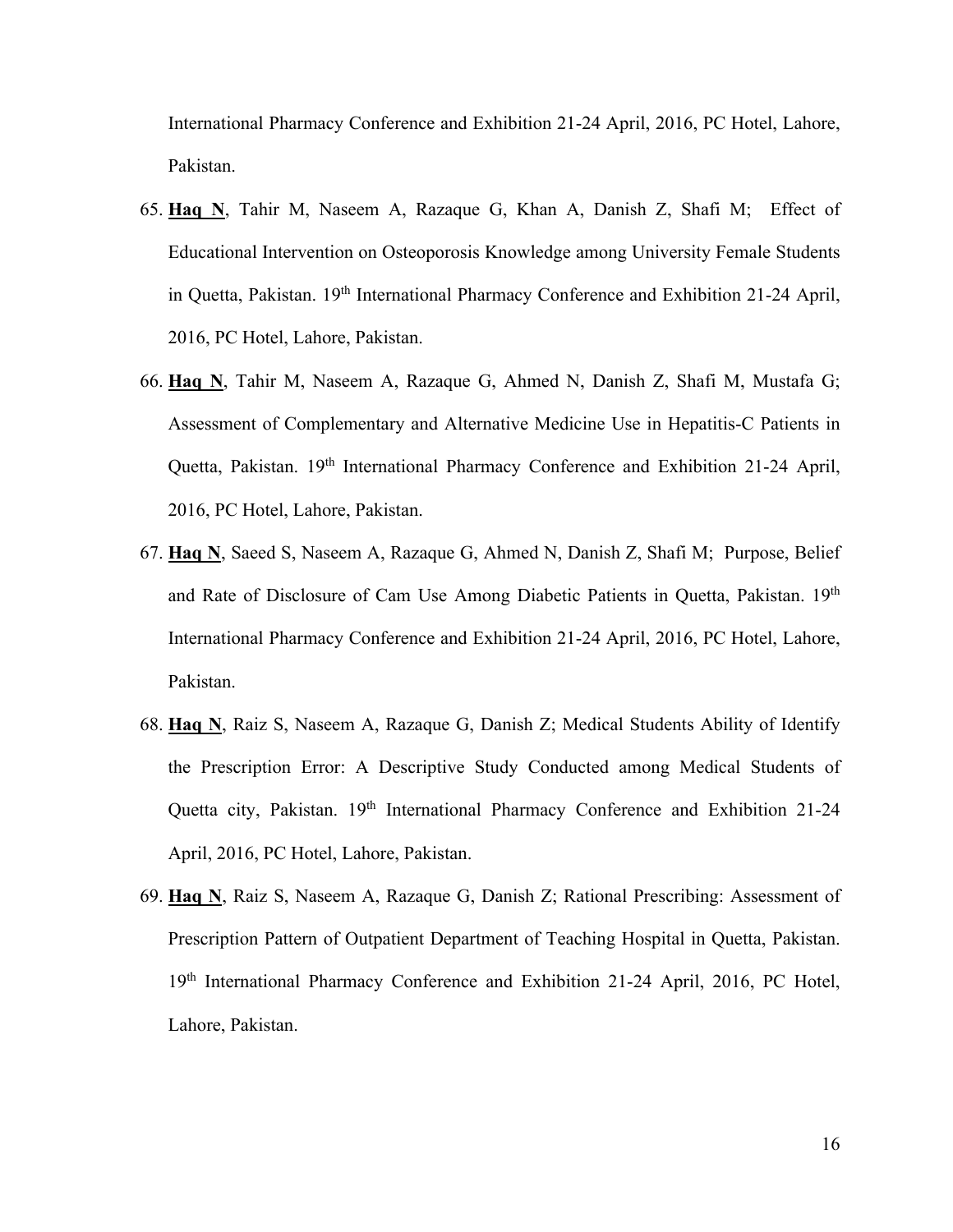- 70. **Haq N**, Fatima A, Nasim A, Razaq G, Ahmed N, Zeeshan M, et al. Assessment of Disease-State Knowledge in Hypertensive Patients in Quetta, Pakistan. ISPOR 21st Annual International Meeting May 21-25, 2016, Washington Hilton, Washington, DC, USA.
- 71. Azhar S, Syed A, Yousaf A, Khan TK, Mansoor Z, **Haq N**. Knowledge, Awareness, And Prevalence Among Community Regarding Hepatitis B And C In Abbottabad, Kpk, Pakistan. ISPOR 21st Annual International Meeting May 21-25, 2016, Washington Hilton, Washington, DC, USA.
- 72. Ahmad M, Masood I, Usman Minhas M, **Haq N**. A Prevalence Study on Gestational Hypertension and Associated Complications in Pregnant Women. ISPOR 21st Annual International Meeting May 21-25, 2016, Washington Hilton, Washington, DC, USA.
- 73. **ul Haq N**, Nasim A, Razaque G, Ahmed N, Mohammad S, Riaz S, et al. Prevalence Of The Types Of Drug Resistance TB In Patients Attending Fatima Jinnah Tb Sanatorium In Quetta: A Retrospective Study. ISPOR 21st Annual International Meeting May 21-25, 2016, Washington Hilton, Washington, DC, USA.
- 74. **ul Haq N**, Watan Pal A, Nasim A, Razaque G, Riaz S, Zeeshan M. Prevalence Of Cancer Types In Patients Attending Cenar Cancer Hospital Quetta, Pakistan. ISPOR 21st Annual International Meeting May 21-25, 2016, Washington Hilton, Washington, DC, USA.
- 75. **ul Haq N**, Rekky U, Nasim A, Razaque G, Ahmed N, Mohammad S, et al. Assessment Of Health-Related Quality Of Life With The Health Assessment Questionnaire (Haq) In Arthritis Patients In Quetta Pakistan. ISPOR 21st Annual International Meeting May 21- 25, 2016, Washington Hilton, Washington, DC, USA.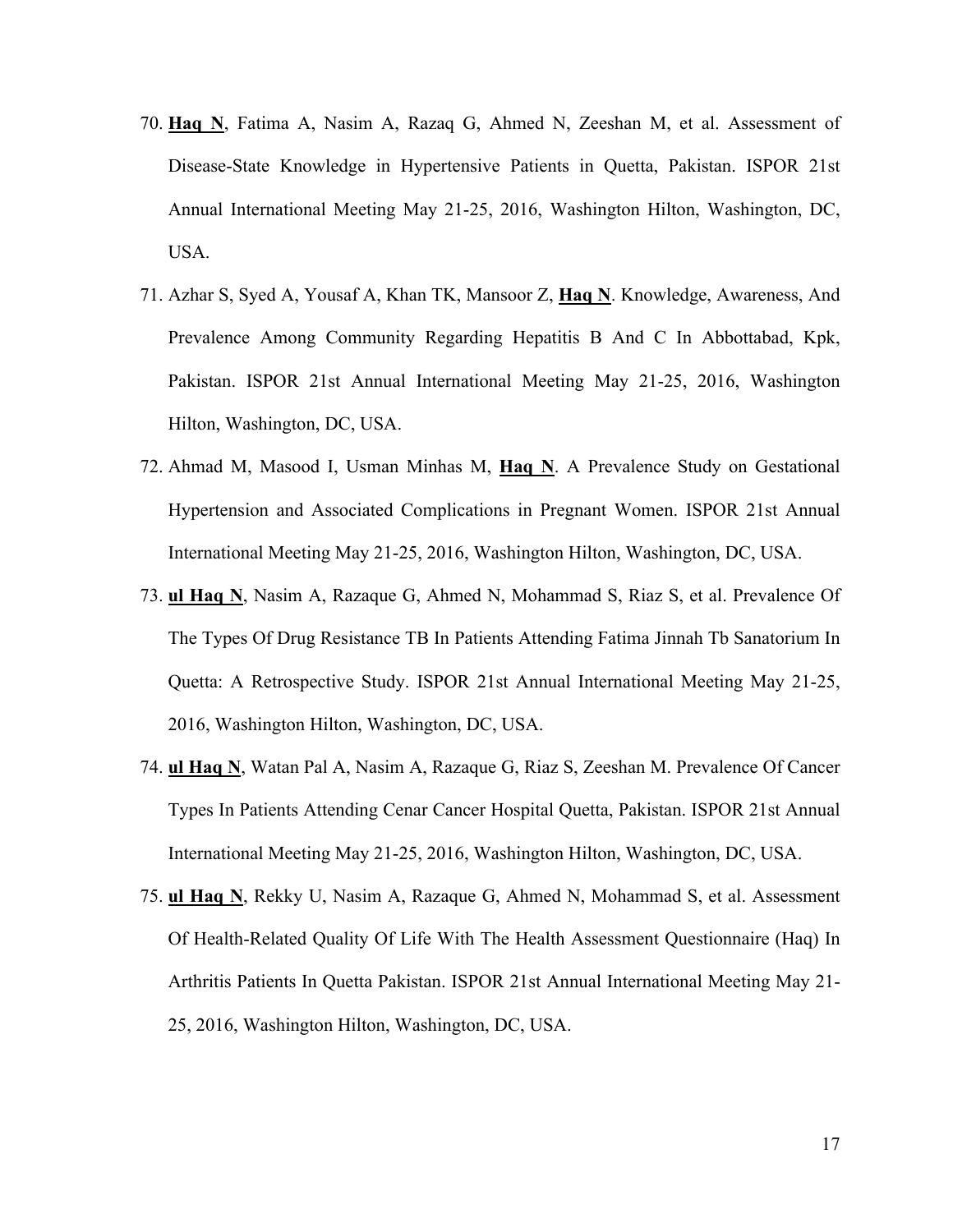- 76. **ul Haq N**, Aslam R, Nasim A, Riaz S, Razaque G, Ahmed N, et al. Assessment Of Health-Related Quality Of Life In Hospital Admitted Patients Of Tertiary Care Public Hospital In Quetta, Balochistan Pakistan. ISPOR 21st Annual International Meeting May 21-25, 2016, Washington Hilton, Washington, DC, USA.
- 77. **ul Haq N**, Soomer N, Nasim A, Mohammad S, Razaque G, Ahmed N, et al. Prescriptions Of Herbal Medicines By General Practitioners And Specialist In Their Daily Practice And Its Impact On Patient Out-Of-Pocket Cost In Quetta Pakistan. ISPOR 21st Annual International Meeting May 21-25, 2016, Washington Hilton, Washington, DC, USA

#### **PUBLICATIONS**

#### *FULL PAPERS*

- 1. Sajid Bashir, Muhammd Jamshid, Bashir Ahmad, Javeid Iqbal, Irshad Bukhari, Fahad Saleem and **Nouman ul Haq** "Comparative Study; Physiological and Biochemical Parameters of Normal and Induced dehydrated condition." (2008) Sci Int. Vol: 20 (3) pp:221-223.
- 2. Hassali MA, Shafie AA, Chong CP, Saleem F, Atif M, Chua G, **Haq N**. Community pharmacist's perceptions towards the quality of locally manufactured generic medicines: A descriptive study from Malaysia. Journal of Applied Pharmaceutical Science 02 (01); 2012: 56-60.
- 3. Saleem F, Hassali MA, Shafie AA, Awad GA, Atif M, **ul Haq N**, Aljadhey H, Farooqui M: Does treatment adherence correlates with health related quality of life? findings from a cross sectional study. BMC Public Health 2012, 12(1):318. (**IF: 2.36**)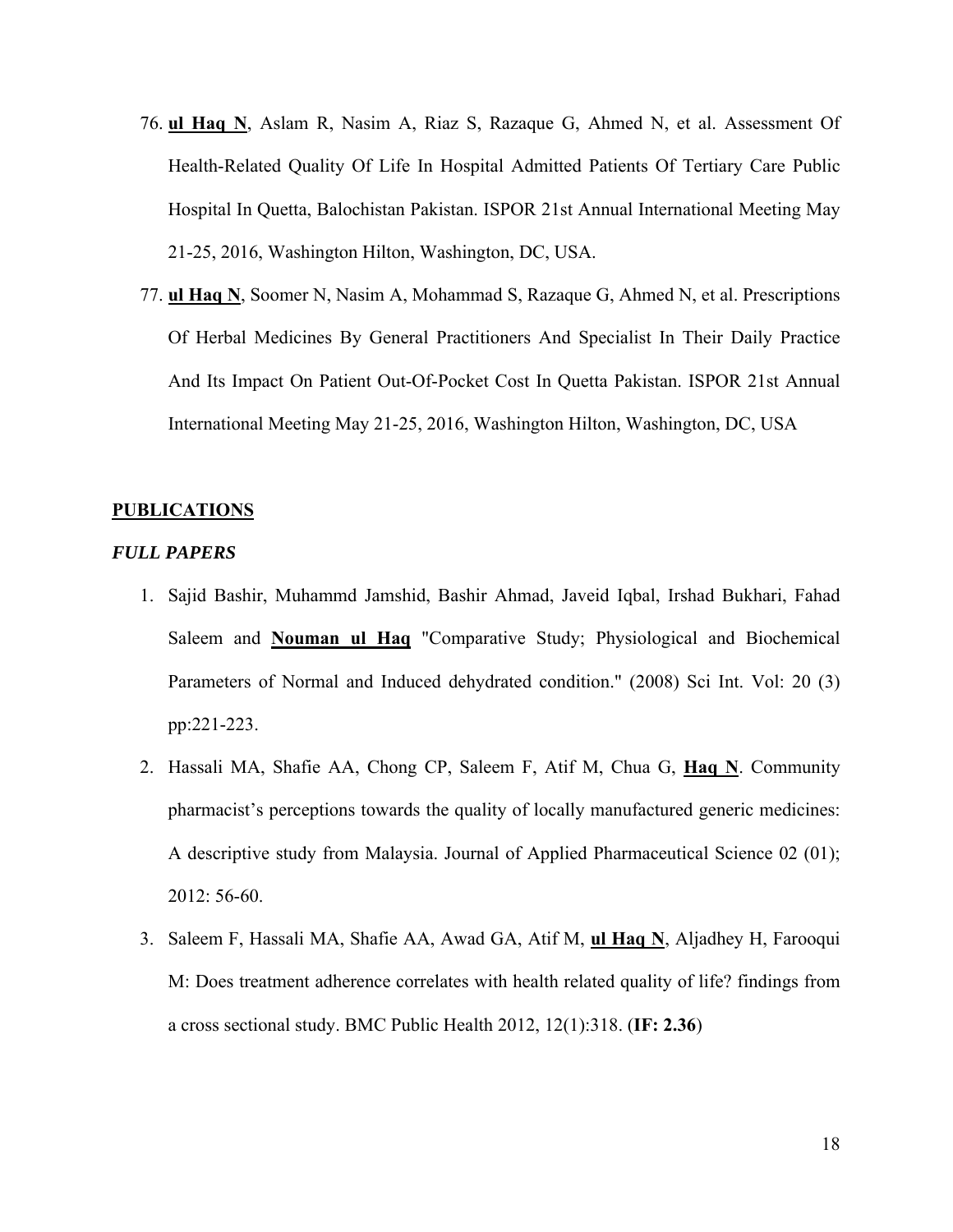- 4. **Ul Haq N**, Hassali MA, Shafie AA, Saleem F, Aljadhey H: A cross sectional assessment of health related quality of life among patients with Hepatitis-B in Pakistan. Health and Quality of Life Outcomes 2012, 10(1):91. (**IF: 2.11**)
- 5. **Haq NU**, Hassali MA, Shafie AA, Saleem F, Farooqui M, Aljadhey H: A cross sectional assessment of knowledge, attitude and practice towards Hepatitis B among healthy population of Quetta, Pakistan. BMC Public Health 2012, 12(1):692. (**IF: 2.00**)
- 6. Saleem F, Hassali MA, Shafie AA, Atif M, **ul Haq N**, Aljadhey H: Disease related knowledge and quality of life: a descriptive study focusing on hypertensive population in Pakistan. Southern Med 2012:47.
- 7. Saleem F, Hassali MA, Akmal S, Morisky DE, Atif M, Al-Qazaz HK, Masood I, **ul Haq N**, Aljadhey H, Farooqui M: Translation and validation study of Morisky Medication Adherence Scale (MMAS): the Urdu version for facilitating person-centered healthcare in Pakistan. International Journal of Person Centered Medicine 2012, 2(3):384-390.
- 8. Hassali MA, Thambyappa J, Saleem F, **ul Haq N**, Aljadhey H: Generic Substitution in Malaysia: Recommendations from a Systematic Review. Journal of Applied Pharmaceutical Science 2012, 2(08):159-164.
- 9. **Haq Nu**, Hassali MA, Shafie AA, Saleem F, Farooqui M, Haseeb A, Aljadhey H. A cross-sectional assessment of knowledge, attitude and practice among Hepatitis-B patients in Quetta, Pakistan. BMC Public Health 2013, 13:448. (**IF: 2.00**)
- 10. Farooqui M, Hassali MA, Knight A, Shafie AA, Farooqui MA, Saleem F, **Haq Nu**, Aljadhey H. A qualitative exploration of Malaysian cancer patients' perceptions of cancer screening. BMC Public Health 2013, 13(1):48. (**IF: 2.00**)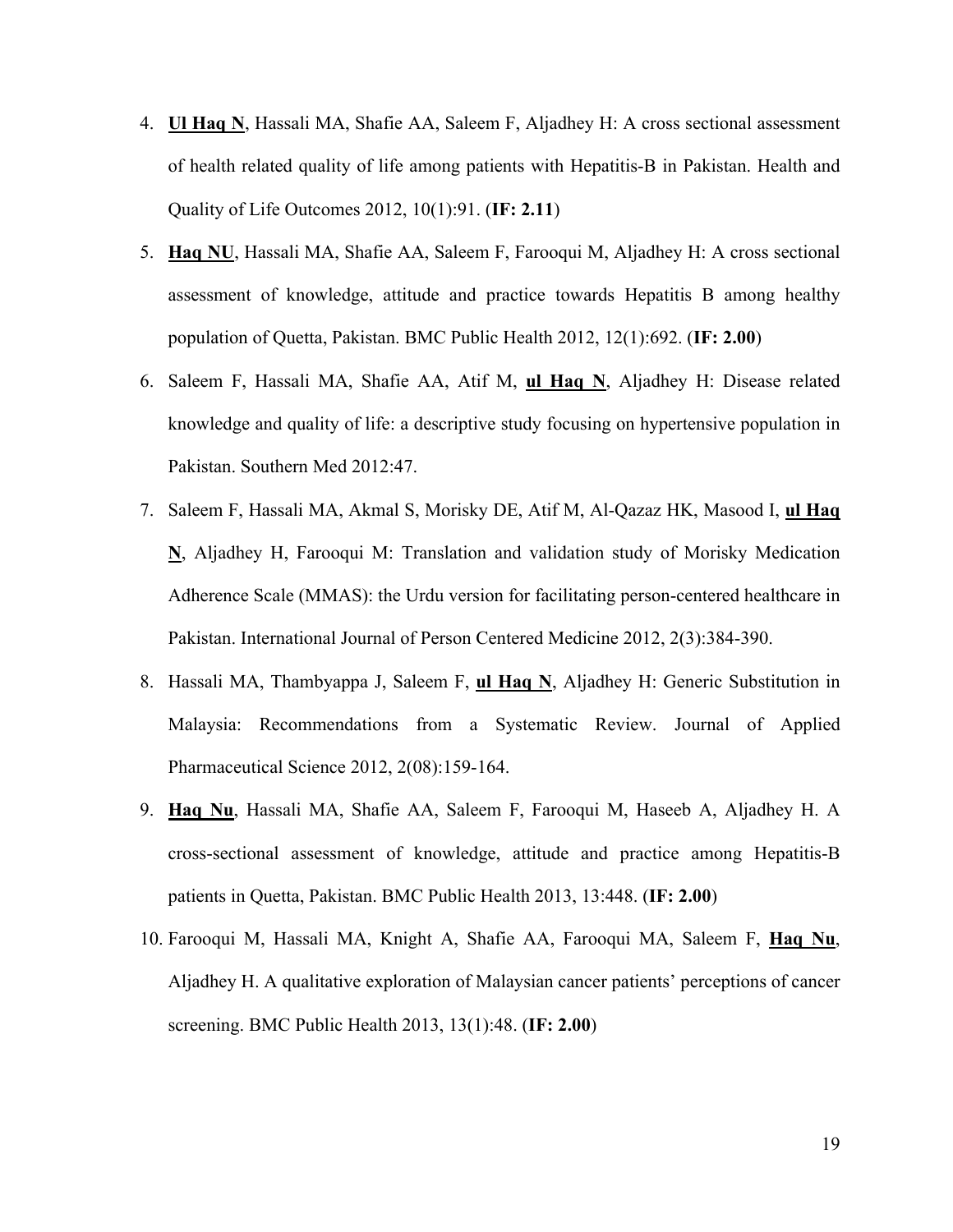- 11. Farooqui M, Hassali MA, Abdul Shatar AK, Shafie AA, Farooqui MA, Saleem F, **Haq N**, Ayob HB, Othman CN. Use Of Mind Body Complementary Therapies (MBCTs) And Health Related Quality Of Life (HRQoL) Of Cancer Patients. ASEAN Journal of Psychiatry 2013, 14(1).
- 12. Hassali MA, Saleem F, M Khan T, Aljadhey H, Farooqui M, **ul Haq N**. Pharmacists' perception of the sale of non-clinically proven health supplements in Penang, Malaysia. Tropical Journal of Pharmaceutical Research 2013, 12 (3):433-438. (**IF: 0.55**)
- 13. Hassali M, Saleem F, Shafie A, Aljadhey H, Chua G, Masood I, **Haq N**. Perception towards health promotion activities: Findings from a community survey in the state of Penang, Malaysia. Malaysian Journal of Public Health Medicine 2012, 12(2):6-14.
- 14. Saleem F, Hassali MA, Shafie AA, **Ul Haq N**, Farooqui M, Aljadhay H, FU A: Pharmacist intervention in improving hypertension-related knowledge, treatment medication adherence and health-related quality of life: a non-clinical randomized controlled trial. Health Expect 2013. doi: 10.1111/hex.12101. (**IF: 2.11**)
- 15. Farooqui M, Hassali MA, Knight A, l Shafie AA, Farooqui MA, Saleem F, **Haq Nu**, Othman CN, Aljadhey H: Cross Sectional Assessment of Health Related Quality of Life (HRQoL) among Patients with Cancer in Malaysia. Asian Pacific Journal of Cancer Prevention 2013, 14(5):3017-3021. (**IF: 1.21**)
- 16. **Haq Nu**, Hassali MA, Shafie AA, Saleem F, Farooqui M, Haseeb A, Aljadhey H. Iqbal Q. Association between Hepatitis-B-related knowledge and Health Related Quality of Life: Findings from a cross sectional analysis. Tropical Journal of Pharmaceutical Research 2013, 13(7):1163-1168. (**IF: 0.55**)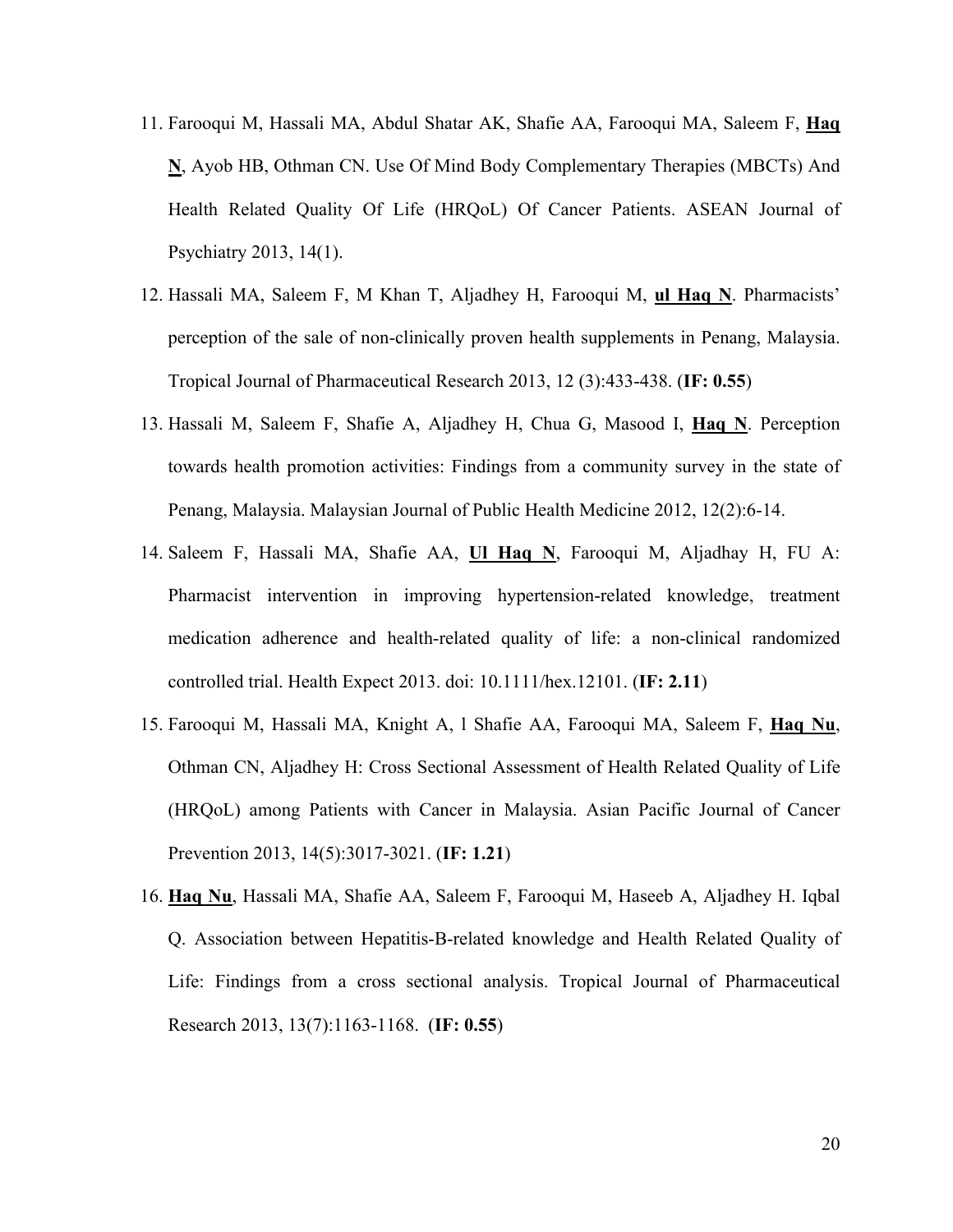- 17. Saleem F, Hassali MA, Shafie AA, **Ul Haq N**, Farooqui M, Aljadhey H. Profile and predictors of health related quality of-life in a hypertensive population of Pakistan. Achieve of Pharmacy Practice. 2013;4:98-103.
- 18. Hassali MA, Ching M-W, Yusoff ZM, Hussein Z, Alrasheedy AA, AL-Tamimi SK, Saleem F, **ul Haq N**, Aljadhey H, Khan T: 'Why I do not want to take insulin shots': Findings from a qualitative study among diabetic patients in Malaysia. Journal of Public Health 2013:1-9.
- 19. Ibrahim ZS, Hassali MA Saleem F, **Haq NU**, Khan TM, Aljadhey H: Perceptions and barriers towards English language proficiency among pharmacy undergraduates at Universiti Sains Malaysia. Pharmacy Education 2013, 13(1):151-156.
- 20. Hassali MA, Alrasheedy AA, Ab Razak BA, AL-Tamimi SK, Saleem F, **Ul Haq N**, Aljadhey H. Assessment of General Public Satisfaction with Public Healthcare Services in Kedah, Malaysia. Australian Medical Journal 2014, 7, 1, 35-44. http//dx.doi.org/10.4066/AMJ.2014.1936.
- 21. **Haq Nu**, Hassali MA, Shafie AA, Saleem F, Farooqui M, Haseeb A, Aljadhey H. Knowledge, Attitude and Practice towards Hepatitis-B: A Comparative Analysis of Hepatitis-B Patients and General Population of Quetta City, Pakistan Tropical Journal of Pharmaceutical Research 2014. (*Accepted*)
- 22. Baig IA, Muhammed S, Jahan N, Noman H: Toxicity Studies on Herbal Formulation Used in Diabetes Mellitus. Pakistan Journal of Pharmaceutical Sciences 2014, 27(6). **[IF: 0.682]**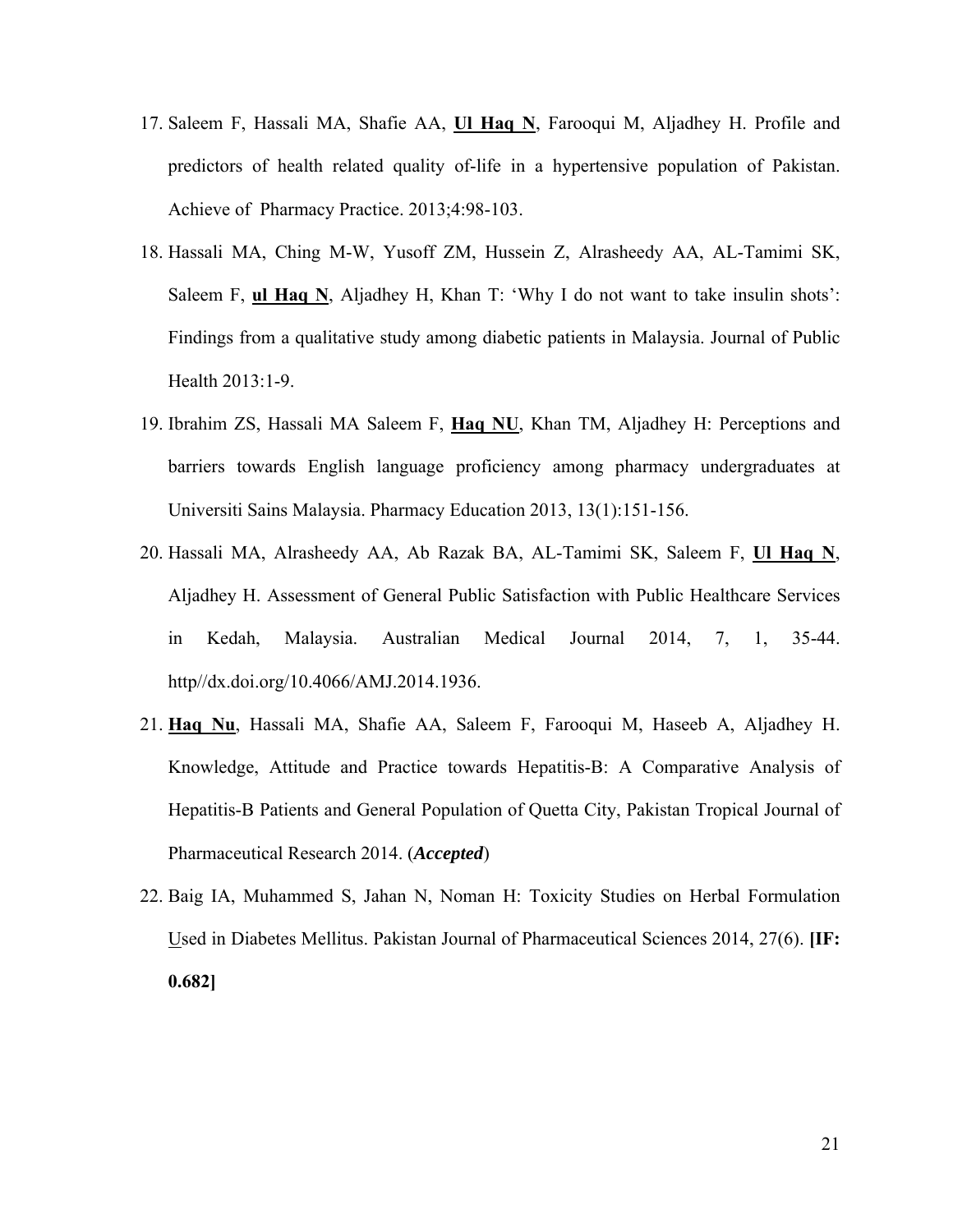- 23. Farooqui M, Hassali MA, Shatar AKA, Farooqui MA, Saleem F, **ul Haq N**, et al. Use of complementary and alternative medicines among Malaysian cancer patients: A descriptive study. Journal of Traditional and Complementary Medicine. 2015.
- 24. **Haq N**, Tahir M, Naseem A. Exploration of Osteoporosis Knowledge and Perception among Young Women in Quetta. *Pakistan J Osteopor Phys Act* 2015, **3**(145):2.
- 25. Talieha Aqee, Akbar N, Sameer Dhingra, **Noman Ul Haq**. Assessment of Knowledge and Awareness Regarding Asthma among School Teachers in urban area of Quetta, Pakistan. Journal of Pharmacy Practice and Community Medicine 2015, 1(1):18-23.
- 26. Naila Akbar, Talieha Aqeel, Sameer Dhingra, **Noman-Ul-Haq.** Assessment of Knowledge and Dietary Misconceptions among Diabetic Patients. Journal of Pharmacy Practice and Community Medicine 2015, 2(1):12-17.
- 27. **Haq N**, Tahir M, Naseem A: Exploration of Osteoporosis Knowledge and Perception among Young Women in Quetta. Pakistan J Osteopor Phys Act 2015, 3(145):2.
- 28. Faisal Shahzad, Aiesha Ishaque, & Haq, N. u. (2017). Frequency and predictors of metabolic syndrome in adolescents /first year medical students of a public sector medical college Quetta, Pakistan. Journal of the Pakistan Medical Association (JPMA), 67(5), 752-755.
- 29. Ghulam Murtaza, Haroon Khan, Nisar Ahmad Shahwani, Nizam Baloch, Ghulam Razaque, Tahira Bano, . . . Sohail Riaz. (2017). Comparison of Drug Release Profile of Different Brands of Diclofenac Potassium. Indo American Journal of Pharmaceutical Sciences, 4(7), 2170-2178. doi: http://doi.org/10.5281/zenodo.837296
- 30. Ghulam Razaque, Noman Haq, Nisar A. Shahwani, Younis Baloch, Ghulam Mustafa, A. Akhlaq, . . . Danish, M. Z. (2016). Fabrication and In Vitro Investigation of Controlled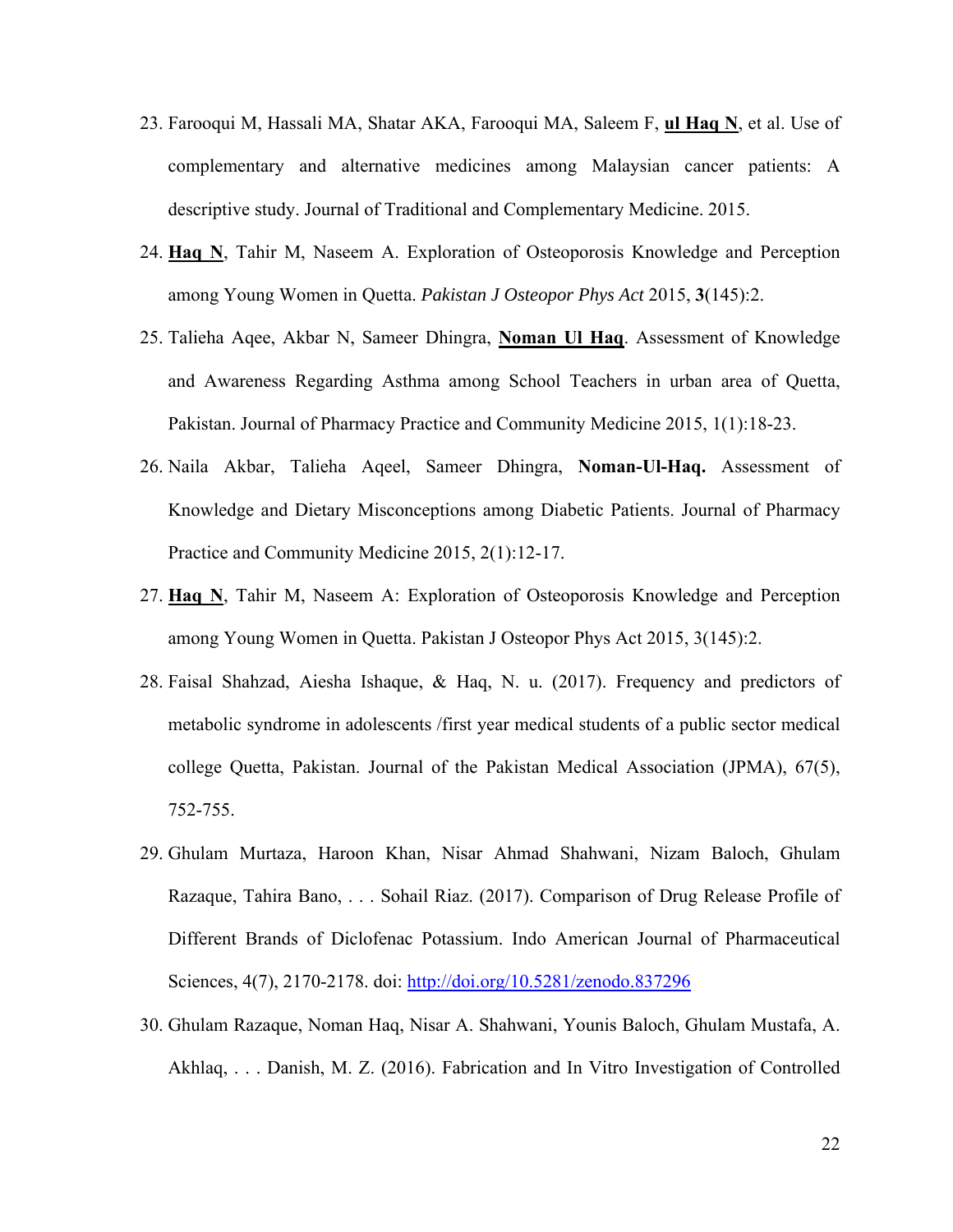Released Matrix Tablets of Repaglinide Using Combination of Polymers. Latin American Journal of Pharmacy, 35(10), 2202-2208.

- 31. Gullab khan, Noman ul Haq, Aqeel Nasim, Ghulam Razzaq, & Sohail Riaz. (2017). Assessment of Regulatory Pharmacist's Knowledge and Perception Regarding Drug Regulation in Pakistan. International Journal of Biology, Pharmacy and Allied Sciences (IJBPAS), 6(4), 635-649.
- 32. Hummara Shaheen, Noman Ul Haq, Sohail Riaz, Naseem, A., & Zarak, M. S. (2017). Assessment of Medication Adherence among Noncommunicable Chronic Disease Patients in Quetta, Pakistan: Predictors of Medication Adherence. Asian Journal of Medicine and Health, 4(4), 1-9. doi: DOI: 10.9734/AJMAH/2017/34300
- 33. Mohammad Hayat, Noman Ul Haq, Syed Liaqat Ali Khan, Salah Ud Din, & Aqeel Naseem. (2017). Assessment of Health-Related Quality of Life Of Haemodialysis Patients In Quetta, Pakistan. International Journal of Biology, Pharmacy and Allied Sciences (IJBPAS), 6(4), 795-808.
- 34. Muhammad Anwar, & Haq, N. U. (2017). Assessment of Knowledge, Attitude and Practice of Healthcare Professional (Pharmacist) Regarding Adverse Drug Reaction Reporting and Pharmacovigilance In Public Hospitals in Quetta, Pakistan. International Journal of Biology, Pharmacy and Allied Sciences (IJBPAS), 6(1), 64-72.
- 35. Nadia Noreen, Noman Ul Haq, Aqeel Nasim, & Riaz, S. (2017). Assessment of Nurses Workforce and Their Job Satisfaction in Public Sector Hospitals in Quetta, Pakistan. International Journal of Biology, Pharmacy and Allied Sciences (IJBPAS), 6(4), 714-726.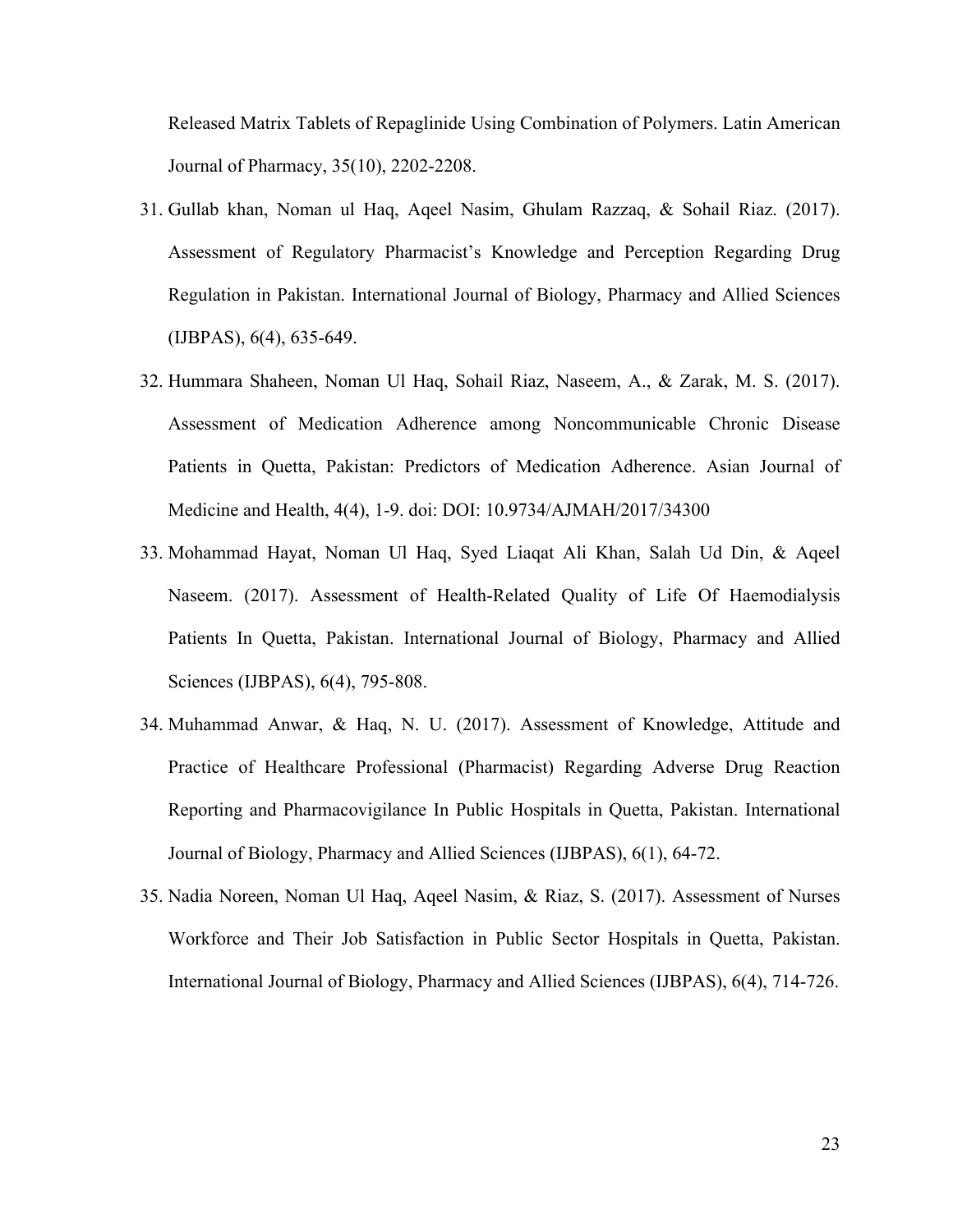- 36. Nazir Ahmed, & Noman Ul Haq. (2017). Assessment of Willing to Pay For Consultancy For Diagnostic Services In SKBZ Al-Nahyan Medical Complex, Quetta, Pakistan. International Journal of Biology, Pharmacy and Allied Sciences (IJBPAS), 6(1), 73-79.
- 37. Nisar Ahmed Panezai, Noman Ul Haq, Aqeel Nasim, Ghulam Rasool, Muhammad Illyas, & Panezai:, A. (2017). Does Treatment Adherence Effect HRQOL In Patients With Severe Mental Illness In Quetta, Pakistan. International Journal of Biology, Pharmacy and Allied Sciences (IJBPAS), 6(4), 727-737.
- 38. Noman-Ul-Haq, Marium Ejaz, Aqeel Nasim, Sohail Riaz, Muhammad Samsoor Zarak, Muhammad Saood, . . . Haider, S. (2017). Knowledge, Attitude, Practices and Perceptions Regarding Oral Dental Health in The Students of Faculty of Pharmacy, Institute of University of Baluchistan Quetta, Pakistan. Asian Journal of Biology, Health and Pharmacy (AJBHP), 1(5), 1-9.
- 39. Noman Ul Haq, Aqeel Nasim, Aeman Fatima, Razzaq, G., Nahed Haque, Sohail Riaz, & Maria Tahir. (2017). Assessment of the Level of Disease State Knowledge among Hypertensive Patients in Public Sector Tertiary Care Hospitals of Quetta, Pakistan. Imperial Journal of Interdisciplinary Research (IJIR), 3(3), 1234-1240.
- 40. Noman Ul Haq, Zarmina Khan, Sohail Riaz, Aqeel Nasim, Razzaq, Shahwani, & Tahir, M. (2017). Prevalence and Knowledge of Polycystic Ovary Syndrome (PCOS) Among Female Science Students of Different Public Universities of Quetta, Pakistan. Imperial Journal of Interdisciplinary Research (IJIR), 3(6), 385-392.
- 41. Noman;, U. H., Riaz, S., Aqeel;, N., Maria;, T., & Nisar, A. (2017). Evaluation of Mental Health of Students Related to Medical Fields in Quetta, Pakistan: A Crossectional Study. Journal of Pakistan Psychiatric Society, 14(1), 28-31.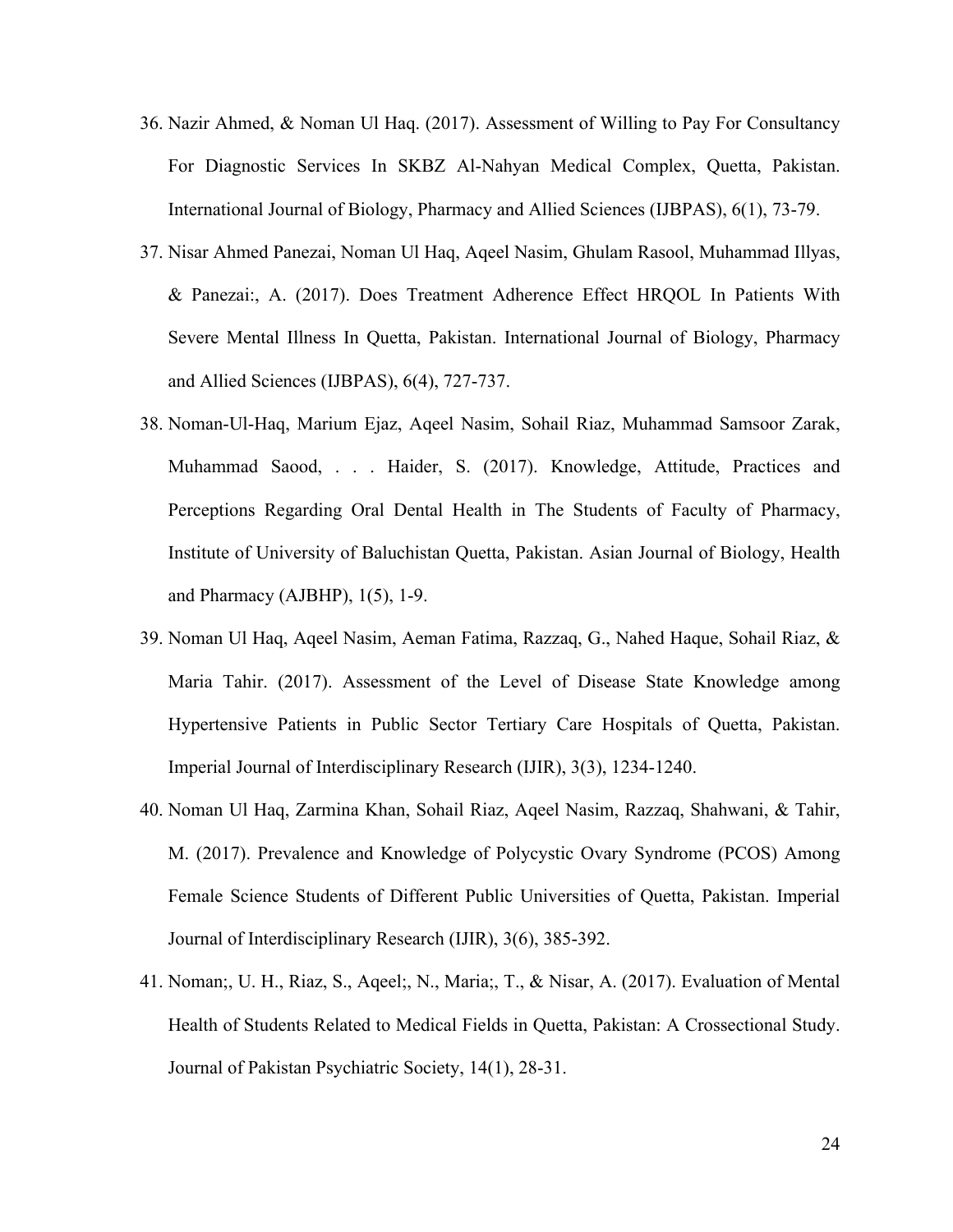- 42. Riaz S, Haq Nu, Nasim A, Ys, S., & M, M. (2017). Translation and Validation of Diabetes Management Self efficacy Questionnaire (DMSES) Into Urdu Language. International Journal of Biology, Pharmacy and Allied Sciences (IJBPAS), 6(6), 1244- 1254.
- 43. Salah ud Din, Noman ul Haq, Tanzeel Ahmed, & Hayat, M. (2017). Assessment of Treatment Outcome of New Pulmonary Smear Positive Tuberculosis Patients Registered In Fatima Jinnah Chest & General Hospital, Quetta, Baluchistan. International Journal of Biology, Pharmacy and Allied Sciences (IJBPAS), 6(3), 514-520.
- 44. Tanzeel Ahmed, Noman Ul Haq, Muhammad Minhas, & Din, S. U. (2017). The Impact of Pharmacist Intervention on Medication Errors in a Teaching Hospital Quetta, Pakistan. International Journal of Biology, Pharmacy and Allied Sciences (IJBPAS), 6(3), 413-423.
- 45. Faisal Shahzad, Aiesha Ishaque, & **Haq, N. u**. (2017). Frequency and predictors of metabolic syndrome in adolescents /first year medical students of a public sector medical college Quetta, Pakistan. Journal of the Pakistan Medical Association (JPMA), 67(5), 752-755. **(IF: 0.616)**
- 46. Ghulam Razaque, **Noman Haq**, Nisar A. Shahwani, Younis Baloch, Ghulam Mustafa, A. Akhlaq, . . . Danish, M. Z. (2016). Fabrication and In Vitro Investigation of Controlled Released Matrix Tablets of Repaglinide Using Combination of Polymers. Latin American Journal of Pharmacy, 35(10), 2202-2208. **(IF: 0.372)**
- 47. Khan, M. U., Ahmad, A., Salman, S., Ayub, M., Aqeel, T., **Haq, N. U**., ... & Khan, M. U. (2017). Muslim scholars' knowledge, attitudes and perceived barriers towards polio immunization in Pakistan. Journal of religion and health, 56(2), 635-648. **(IF: 1.16)**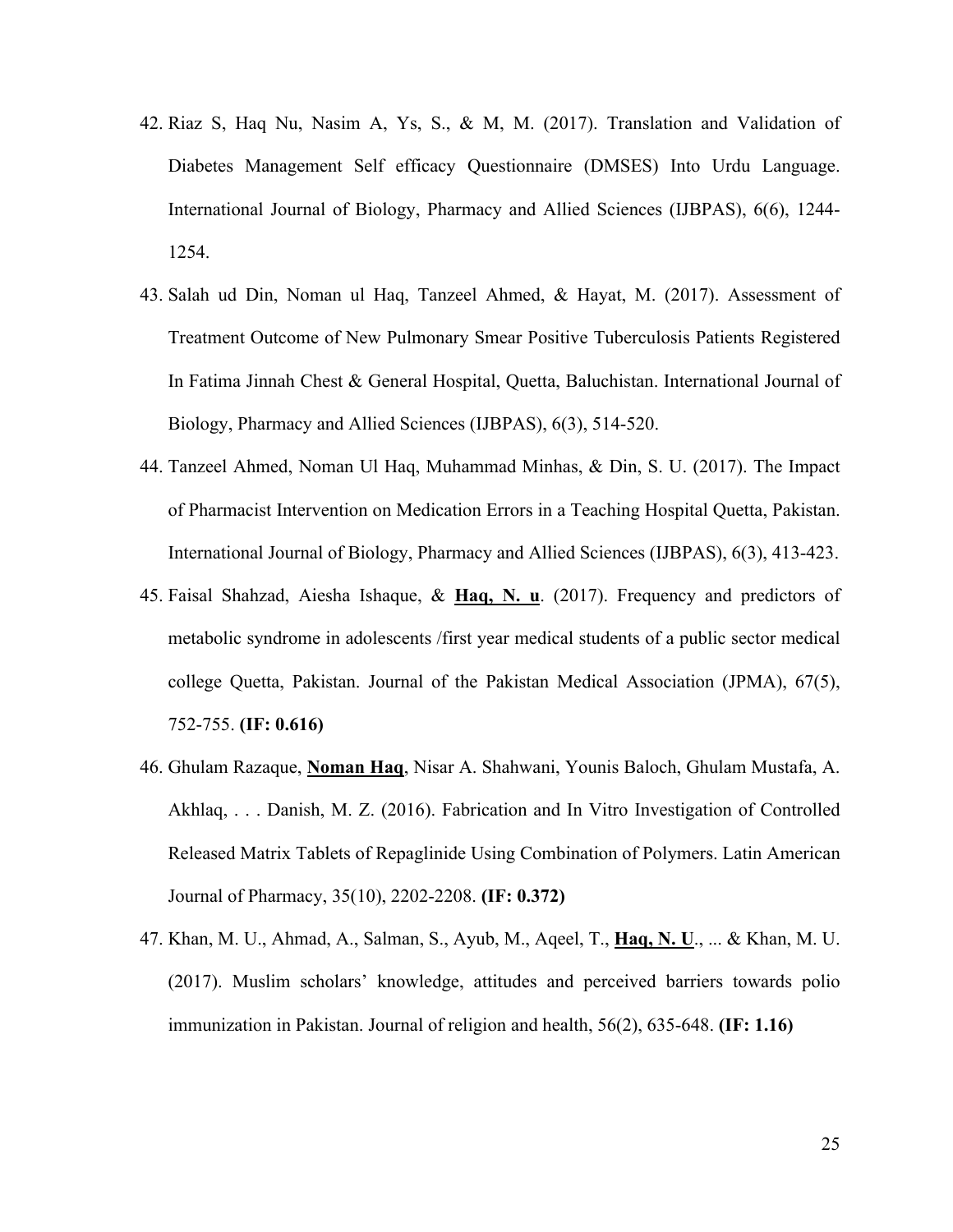- 48. Razaque, G., **Ul Haq, N**., Khan, H., Khan, K. A., Shawani, N. A., Danish, M. Z., & Ahmad, A. (2017). In Vitro Evaluation of Controlled Release Matrix Tablets of Glipizide and Effect of Different Parameters. LATIN AMERICAN JOURNAL OF PHARMACY, 36(12), 2501-2508. **(IF: 0.372).**
- 49. Saleem, F., Hasaali, M. A., & **ul Haq, N**. (2017). Sci-Hub & ethical issues. Research in Social and Administrative Pharmacy, 13(1), 253. **(IF: 2.403).**
- 50. Mahera Tabassum, Ghulam Razaque, Kamran A. Khan, Zahid R. Niazi, Muhammad Akhlaq, **Noman ul Haq**, Nisar Ahmed, Muhammad Z. Danish, Ashfaq Ahmad Diltiazem Hydrochloride Controlled Release Tablets Using Designed Combination of Natural and Synthetics Polymers. Accepted **(IF: 0.372).**

#### *ABSTRACTS*

- 1. Saleem F, Azhar S, Al-Qazaz HK, Ahmad N, Atif M, **Haq N**, et al. Self Medication: Assessment Of Status, Practices And Perception. Value in health, 2011;14(3):A111.
- 2. Saleem F, Al-Qazaz HK, Azhar S, Ahmad N, Atif M, **Haq N**, et al. Status of pharmacist at community level: an exploratory study in quetta, pakistan. Value in Health, 2011;14(3):A20.
- 3. Saleem F, Hassali MA, Shafie AA, Al-Qazaz HK, Atif M, **Haq N**, et al. Translation and Validation Study of 14-Item Michigan Diabetes Knowledge Test (MDKT): The Urdu Version. Value in Health,
- 4. Saleem F, Hassali MA, Shafie AA, Al-Qazaz HK, Atif M, **Haq N**, et al. Translation and Validation Study of Morisky Medication Adherence Scale (MMAS): The Urdu Version. Value in Health. 2011;14(7):A426.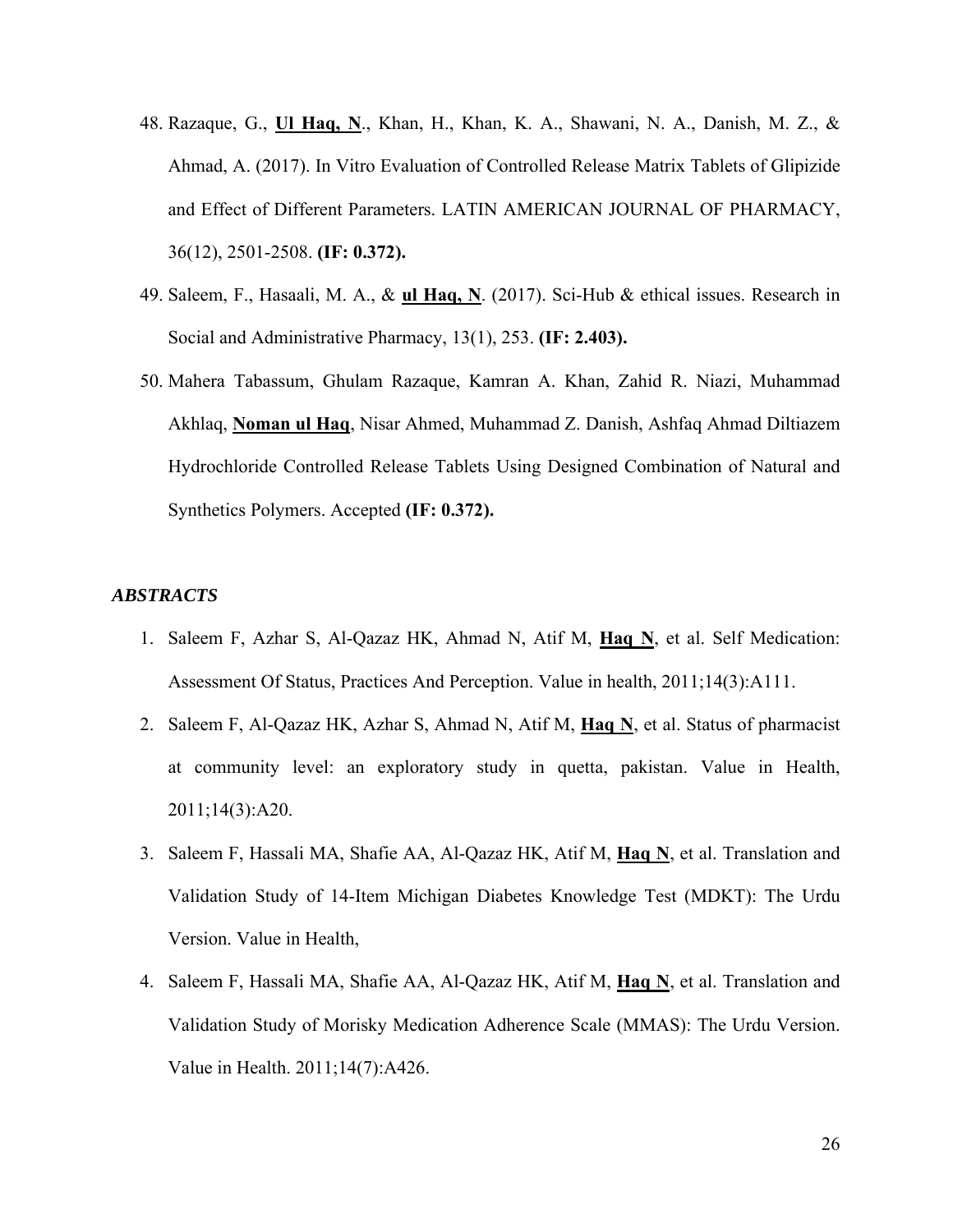- 5. **Haq N**, Shafie AA, Hassali MA, Ibrahim MIM, Saleem F. Knowledge and awareness of patients regarding Hepatitis B. Malaysian Journal of Pharmacy. 2011;1(9):417.
- 6. Zafar M, Asif M, Atif M, Sulaiman SAS, Shafie AA, Hassali MA, **Haq N**. Gastroprotective Evaluation of Phyllanthus Emblica in the Patients With Gastric Ulcers. Value in Health. 2012;15(7):A635.
- 7. **Ul Haq N**, Hassali MA, Shafie AA, Saleem F, Aljadhey H, Atif M, Descriptive Study of Health Related Quality of Life among General Population of Quetta, Pakistan. Value in Health. 2012;15(7):A639-A40.
- 8. Solliman MM, Hassali MA, Al-Haddad MS, Atif M, Shafie AA, Saleem F, **Haq N**. Assessment of Knowledge About Tuberculosis Among Libyan and Non Libyan Populations in North East Libya. Value in Health. 2012;15(7):A641-A2.
- 9. Solliman MM, Hassali MA, Al-Haddad MS, Atif M, Shafie A, Saleem F, **Haq N**. Assessment of Knowledge Regarding Tuberculosis Among General Population in North East Libya. Value in Health. 2012;15(7):A641.
- 10. Solliman M, Hassali MA, Shafie AA, Al-Haddad MS, Atif M, Saleem F, **Haq N**. Comparison of Knowledge About Tuberculosis among Libyan and Non Libyan TB Patients in North East Libya. Value in Health. 2012;15(7):A641.
- 11. Shafie AA, Atif M, Sulaiman SA, Hassali MA, Saleem F, **Haq N**. Discriminative Properties of SF36v2 Health Survey in General Population of Penang State (Malaysia) Using Norm Based Scoring Algorithms. Value in Health. 2012;15(7):A649.
- 12. Saleem F, Hassali MA, Shafie AA, Aljadhey H, **Haq N**, Atif M. Does Medication Adherence Correlate With Health-Related Quality of Life? Findings From a Descriptive Analysis. Value in Health. 2012;15(7):A608-A9.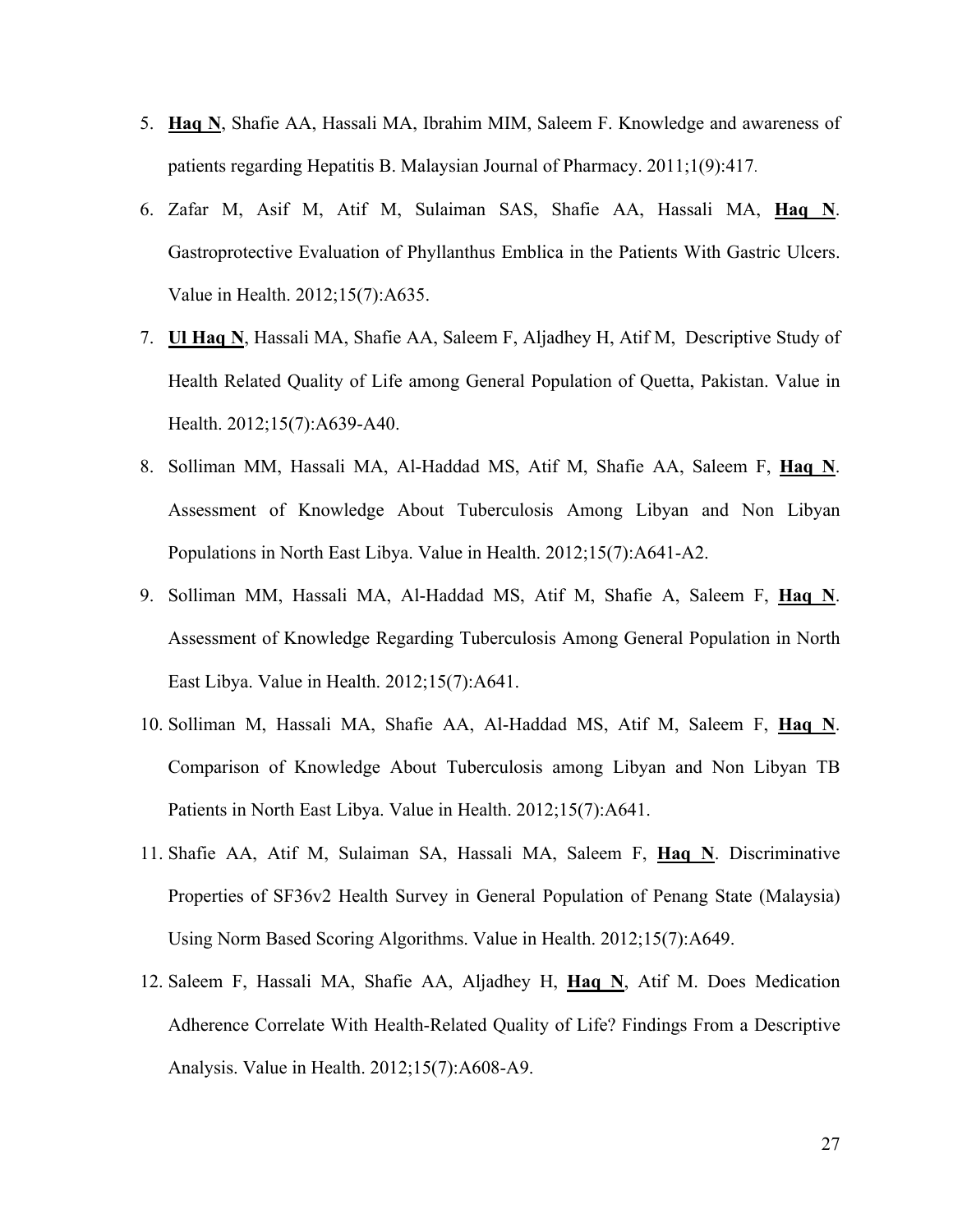- 13. Saleem F, Hassali MA, Shafie AA, Aljadhey H, **Haq N**, Atif M. Association Between Knowledge and Health Related Quality of Life? Is Patient Education Always Beneficial? Value in Health. 2012;15(7):A607.
- 14. Saleem F, Hassali MA, Shafie AA, Aljadhey H, **Haq N**, Atif M. A Non-Clinical Randomized Controlled Trial Assessing Impact of Pharmacists Led Intervention Programme for Enhancing Medication Adherence and Health-Related Quality of Life. Value in Health. 2012;15(7):A634.
- 15. Hassali MA, Shafie AA, Saleem F, **Haq N**, Atif M, Chua GN, et al. Perceptions Among General Medical Practitioners Towards Implementation of Medication Reconciliation Program for Patients Discharged from Hospitals in Penang, Malaysia. Value in Health. 2012;15(7):A620.
- 16. Hassali MA, Shafie AA, Saleem F, Chua GN, Masood I, Atif M, **Haq N**. A Survey Evaluating General Public Perceptions Towards Traditional Medicines Used for Aphrodisiac Purpose. Value in Health. 2012;15(7):A639.
- 17. Hassali MA, Shafie AA, Saleem F, Chua GN, Atif M, Masood I, **Haq N**. Perception Towards Health Promotion Activities: Findings from a Cross Sectional Survey Among Urban Poor Population in the State of Penang, Malaysia. Value in Health. 2012;15(7):A619.
- 18. Hassali MA, Shafie AA, Saleem F, Atif M, Masood I, Chua GN, **Haq N**. Development of National Medicine Brand Substitution Guidelines and Pilot Assessment of Its Adoptability among Community Pharmacist and General Practitioners in the State of Penang, Malaysia. Value in Health. 2012;15(7):A627.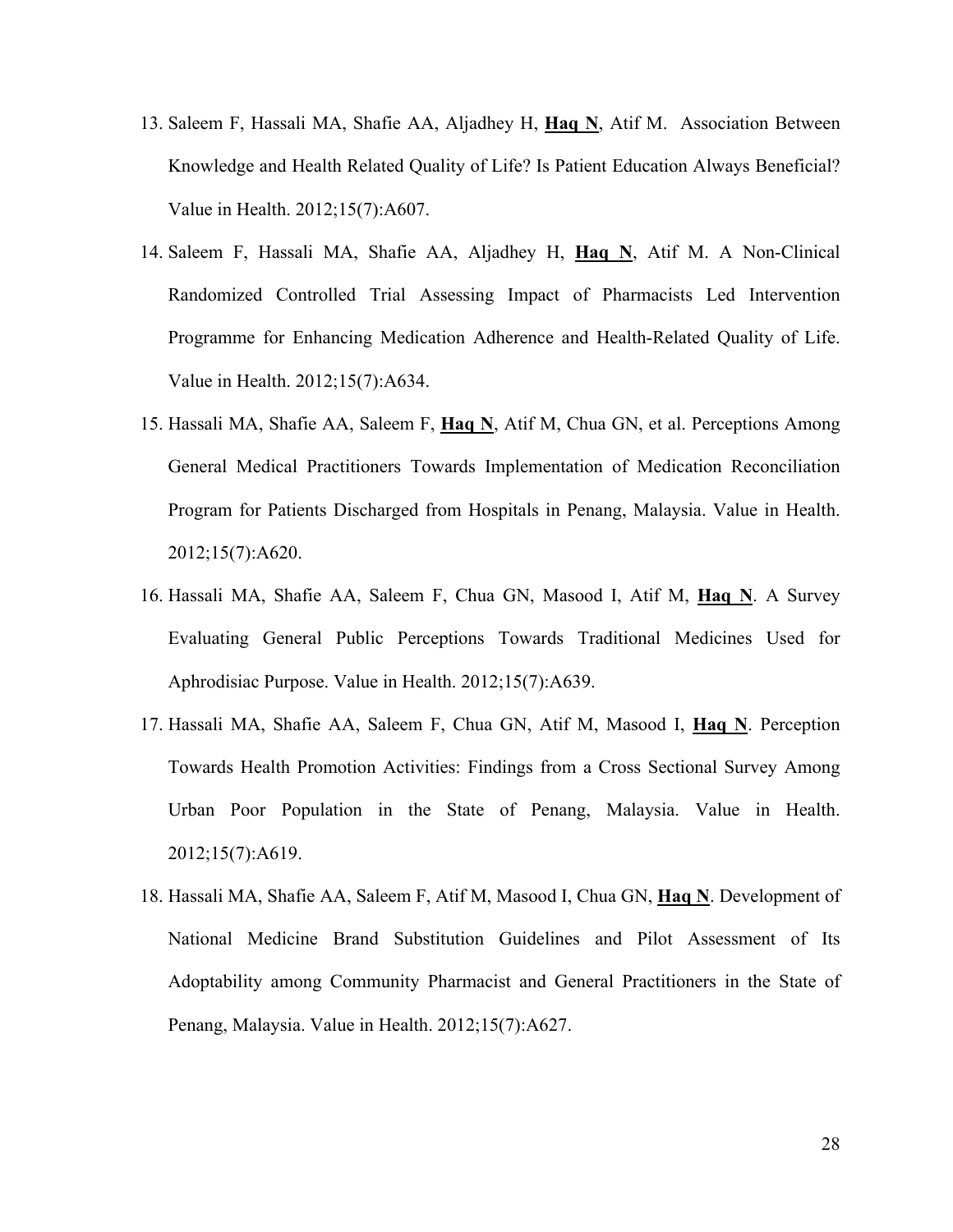- 19. Hassali MA, Shafie AA, Saleem F, Atif M, Chua GN, Masood I, **Haq N**. Community Pharmacist'S Perceptions Towards the Quality of Locally Manufactured Generic Medicines: A Descriptive Study from Malaysia. Value in Health. 2012;15(7):A623.
- 20. **Haq N**, Shafie AA, Hassali MA, Ibrahim MIM, Saleem F. Assessment of Health Related Quality of Life (HRQOL) in Hepatitis- B Patients. Value in Health. 2011;14(7):A282-A3.
- 21. **Haq N**, Shafie AA, Hassali MA, Ibrahim MIM, Saleem F. Assessment of Knowledge and Awareness of Hepatitis B Among General Public in Pakistan. Value in Health. 2011;14(7):A282.
- 22. **Haq N**, Hassali MA, Shafie AA, Saleem F, Aljadhey H, Atif M, et al. Assessment of Knowledge, Attitude and Practices of Hepatitis B Patients Towards Their Disease. Value in Health. 2012;15(7):A637.
- 23. **Haq N**, Hassali MA, Shafie AA, Saleem F, Aljadhey H, Atif M, et al. Knowledge, Attitude and Practices Towards Hepatitis-B Among General Population of Quetta, Pakistan. Value in Health. 2012;15(7):A637.
- 24. **Haq N**, Hassali MA, Shafie AA, Saleem F, Aljadhey H, Atif M. Vaccination Status Against Hepatitis B Among Healthy Population of Quetta, Pakistan. Value in Health. 2012;15(7):A637.
- 25. **Haq N**, Hassali MA, Shafie AA, Saleem F, Aljadhey H, Atif M. Comparison of Knowledge, Attitude and Practice Among Hepatitis-B Patients and Healthy Population Regarding Hepatitis-B. Value in Health. 2012;15(7):A637.
- 26. **Haq N**, Hassali MA, Shafie AA, Saleem F, Aljadhey H, Atif M. Association Between Knowledge and Health Related Quality of Life in Hepatitis B Patients. Value in Health. 2012;15(7):A637.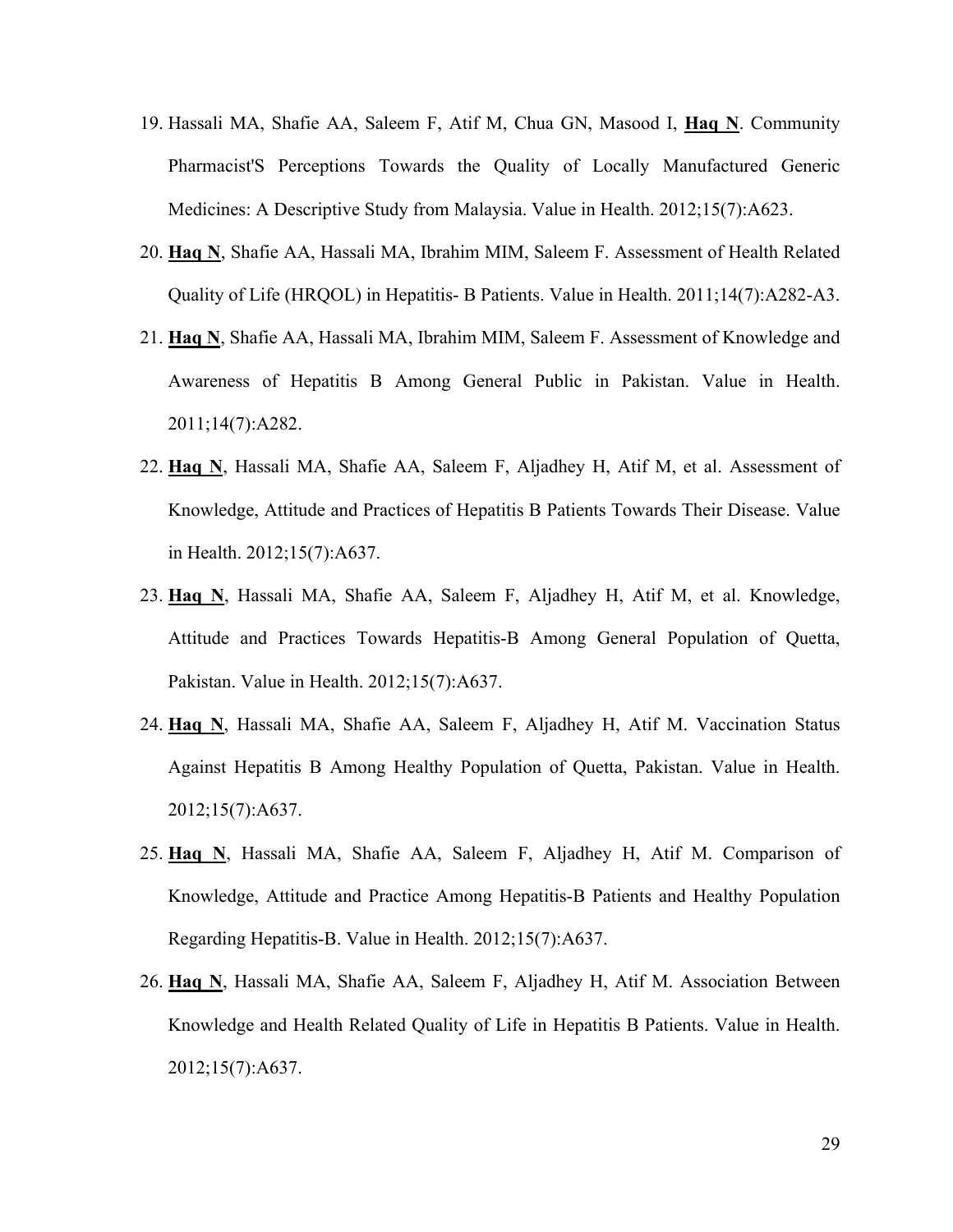- 27. Atif M, Asif M, Sulaiman SA, Shafie AA, Hassali MA, Saleem F, **Haq N**. Development and Validation of RP-HPLC-UV Method for Determination of Glipizide in Human Plasma. Value in Health. 2012;15(7):A659.
- 28. Asif M, Atif M, Sulaiman SAS, Hassali MA, Shafie AA, **Haq N**, et al. Diuretic Activity of Aqueous Extract of Boswellia Serrata Roxb. Oleo Gum in Normal Albino Rats. Value in Health. 2012;15(7):A644.
- 29. Saleem F, Hassali M, Shafie A, **Haq N**, Chua G, Masood I, Aljadhey H, Widodo R, Farooqui M: Improving Medication Adherence and Health-Related Quality of Life Among Hypertensive Patients in Pakistan: Is There a Role For Pharmacists? Research in Social and Administrative Pharmacy 2012, 8(6):e41-e42.
- 30. Hassali M, Saleem F, Shafie A, Aljadhey H, Chua G, **Haq N**, Masood I, Ibrahim Z, Widodo R, Jamshed S: Implementation of the Medication Reconciliation Program for Patients Discharged from Hospitals in Penang, Malaysia: Views From General Medical Practitioners. Research in Social and Administrative Pharmacy 2012, 8(6):e38-e39.
- 31. Saleem F, Hassali M, Shafie A, **Haq N**, Aljadhey H, Farooqui M, Iqbal Q: Predictors and correlates of health related quality of life in a hypertensive population of Pakistan. Value in health 2013, 16(3):A293-A293.
- 32. Hassali M, Saleem F, **Haq N**, Aljadhey H: Knowledge, Belief And Attitude Of General Practitioners In Prescribing Antibiotics For Upper Respiratory Tract Infections. Value in health 2013, 16(3):A243-A243.
- 33. Hassali M, Saleem F, Chua G, **Haq N**, Aljadhey H: A Cross Sectional Assessment Of Knowledge Towards Diabetes Mellitus Among Urban Poor Population Of Penang, Malaysia. Value in health 2013, 16(3):A170-A170.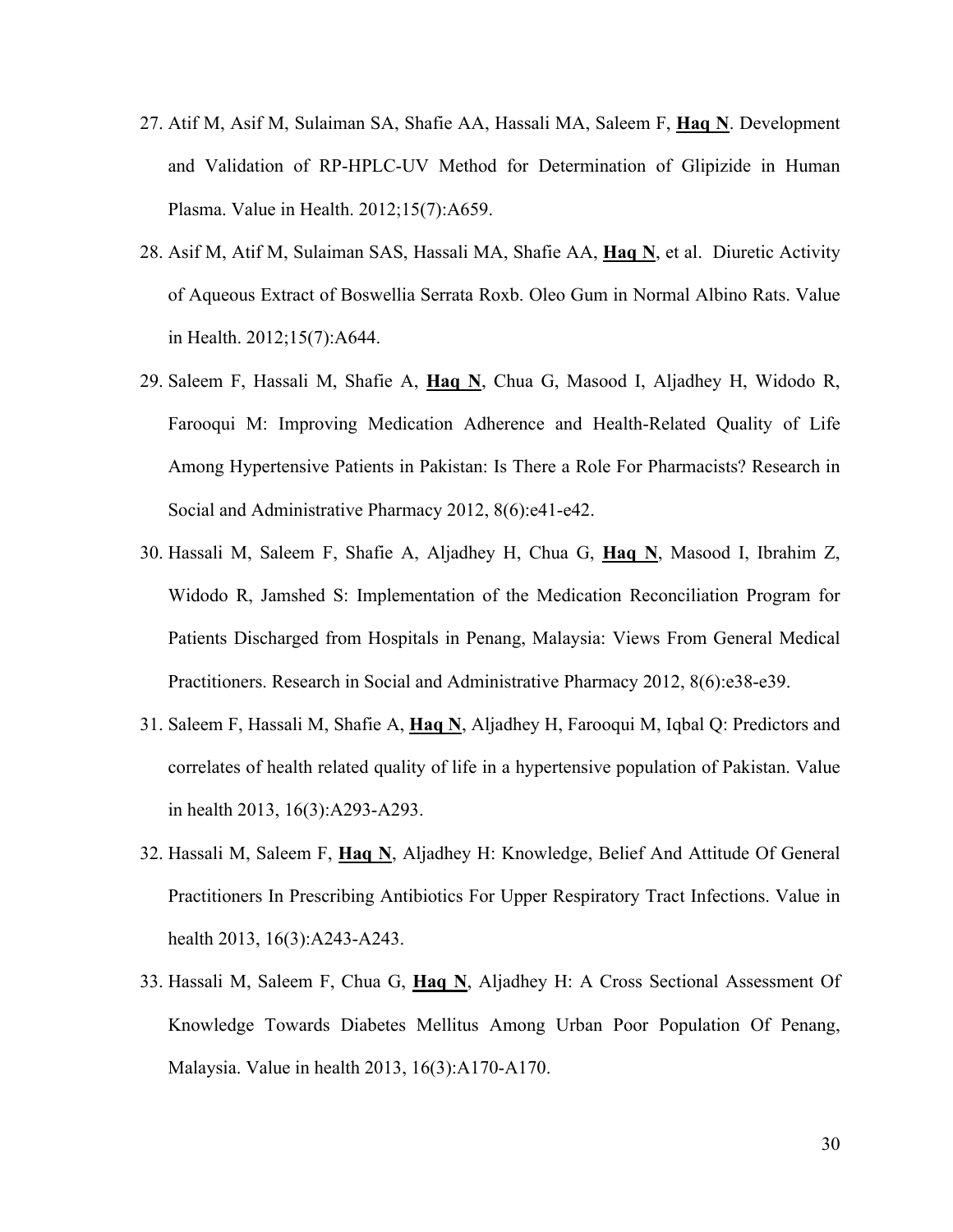- 34. Hassali M, **Haq N**, Shafie A, Saleem F, Aljadhey H, Iqbal Q: Impact Of Pharmacists Led Health Education Programme On Health-Related Quality Of Life In Pakistani Hepatitis-B Patients. Value in health 2013, 16(3):A96-A96.
- 35. **Haq N**, Hassali M, Shafie A, Saleem F, Aljadhey H, Farooqui M, Iqbal Q: Impact of pharmacists led intervention programme towards knowledge, attitude and practice among hepatitis-B patients in pakistan: A non clinical randomized controlled trial. Value in health 2013, 16(3):A95-A95.
- 36. Farooqui M, Hassali A, Shattar A, Shafie A, Farooqui M, Saleem F, **Ul Haq N**: The Use Of Complementary And Alternative Medicines (CAM) Among Patients With Cancer: A Descriptive Study. Value in health 2013, 16(3):A150-A150.
- 37. Farooqui M, Hassali A, Knight A, Akmal A, Farooqui M, Saleem F, **Ul Haq N**: Use Of Biologically Based Therapies (BBTS) And Assessment Of Health Related Quality Of Life (HRQoL) Among Malaysian Cancer Patients. Value in health 2013, 16(3):A149- A149.
- 38. Jan SU, Iqbal Q, **Haq N**, Akhtar M. Exploring Awareness Among General Public Towards Issues Related To Medication Safety In Quetta, Pakistan. Value in Health. 2014;17(3):A26-A7.
- 39. Iqbal Q, Bashir S, Ahmed T, **Haq N**, Iqbal J. Assessment Of Disease State Knowledge In Diabetic Patients Of Quetta City, Pakistan. Value in Health. 2014;17(7):A747.
- 40. Iqbal Q, Ahmed T, Bashir S, Iqbal J, Razaque G, **Haq N**. Assessment Of Knowledge Regarding Diabetes: A Comparative Analysis Of Diabetes Patients And Healthy Population Of Quetta City, Pakistan. Value in Health. 2014;17(7):A747.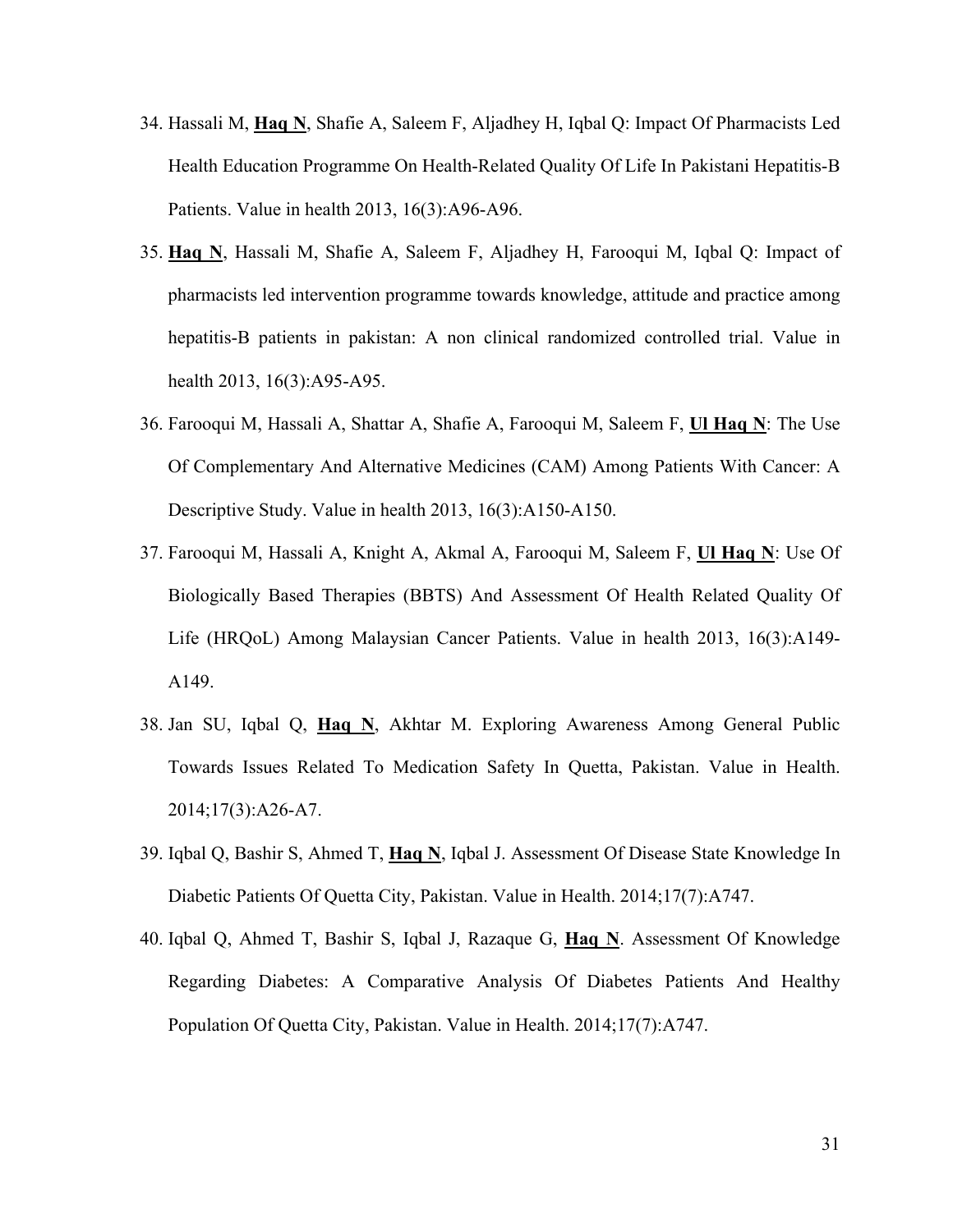- 41. Iqbal Q, Ahmed T, Bashir S, Iqbal J, **Haq N**, Razaque G. Assessment Of Diabetes Knowledge In Healthy Population Of Quetta City, Pakistan. Value in Health. 2014;17(7):A747.
- 42. **Haq N**, Hassali MA, Shafie AA, Saleem F, Farooqui M, Iqbal Q. Effect of Health Education Program on Knowledge, Attitude, Practice and Health Related Quality of Life in Hepatitis-B Patients. Value in Health. 2014;17(7):A807.
- 43. Farooqui M, Othman CN, Hassali AA, Saleem F, **Ul Haq N**, Sadeeqa S. A Qualitative Exploration Of Malaysian Doctors' Perceptions Towards Complementary And Alternative Medicines (Cam). Value in Health. 2014;17(7):A789.
- 44. Bashir S, Sultana R, Iqbal Q, **Haq N**, Iqbal J. Detection and Evaluation of the Medication Errors in Different Hospitals in Province of the Punjab, Pakistan. Value in Health. 2014;17(7):A791.
- 45. **Ul HN**, Zehri Q, Iqbal Q, Nasim A, Riaz S, Razaq G, Ahmed N: Multiple Use Of Antibiotic In Post Operative Patients In Tertiary Care Hospital Of Quetta, Pakistan. Value in health: the journal of the International Society for Pharmacoeconomics and Outcomes Research 2015, 18(7):A525-A525.
- 46. **Ul HN**, Tahir M, Iqbal Q, Naseem A, Masood I: Effect of Educational Intervention on Osteoporosis Knowledge Among University Female Students in Quetta, Pakistan. Value in health: the journal of the International Society for Pharmacoeconomics and Outcomes Research 2015, 18(7):A877.
- 47. **Ul HN**, Shah A, Iqbal Q, Naseem A, Akram A, Mohammd S: Assessment of Complementary and Alternative Medicine Use In Hepatitis-C Patients In Quetta,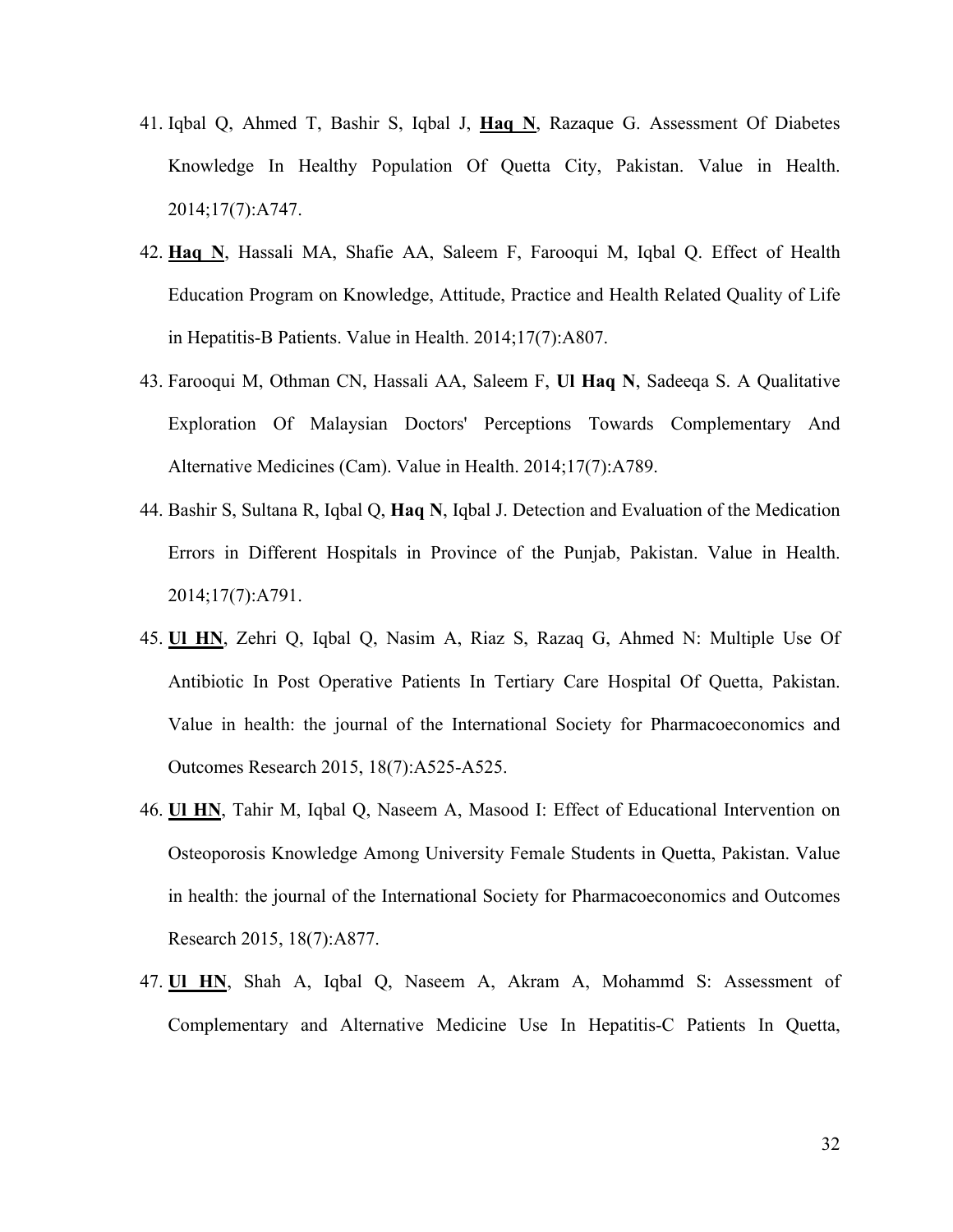Pakistan. Value in health: the journal of the International Society for Pharmacoeconomics and Outcomes Research 2015, 18(7):A867-A867.+

- 48. **Ul HN**, Saud Y, Iqbal Q, Nasim A, Razaq G, Ahmed N, Raiz S, Shafi M: Prevalnce of Cigrate Smooking And Allied Tobacco Products Among Universty Students In Quetta, Pakistan. Value in health: the journal of the International Society for Pharmacoeconomics and Outcomes Research 2015, 18(7):A563.
- 49. **Ul HN**, Sattar A, Iqbal Q, Naseem A, Bashir S, Baloch M: Cost of Illness (Out of Pocket Costs Paid By Patient) for TB in Quetta City, Pakistan. Value in health: the journal of the International Society for Pharmacoeconomics and Outcomes Research 2015, 18(7):A839- 840.
- 50. **Ul HN**, Saeed S, Iqbal Q, Naseem A, Razaq G, Farooqui M: Purpose, Belief And Rate of Disclosure of Cam Use Among Diabetic Patients In Quetta, Pakistan. Value in health: the journal of the International Society for Pharmacoeconomics and Outcomes Research 2015, 18(7):A865-866.
- 51. **Ul HN**, Khan K, Iqbal Q, Nasim A, Riaz S, Shafi M: Prescription Pattern of Outpatient Department of A Teaching Hospital Quetta, Pakistan. Value in health: the journal of the International Society for Pharmacoeconomics and Outcomes Research 2015, 18(7):A565- A565.
- 52. **Ul HN**, Iqbal Q, Nasim A, Razaq G, Shafi M, Akram A, Raiz S, Haque N: Health Related Quality Of Life In Tb Patients Quetta, Pakistan. Value in health: the journal of the International Society for Pharmacoeconomics and Outcomes Research 2015, 18(7):A504-A504.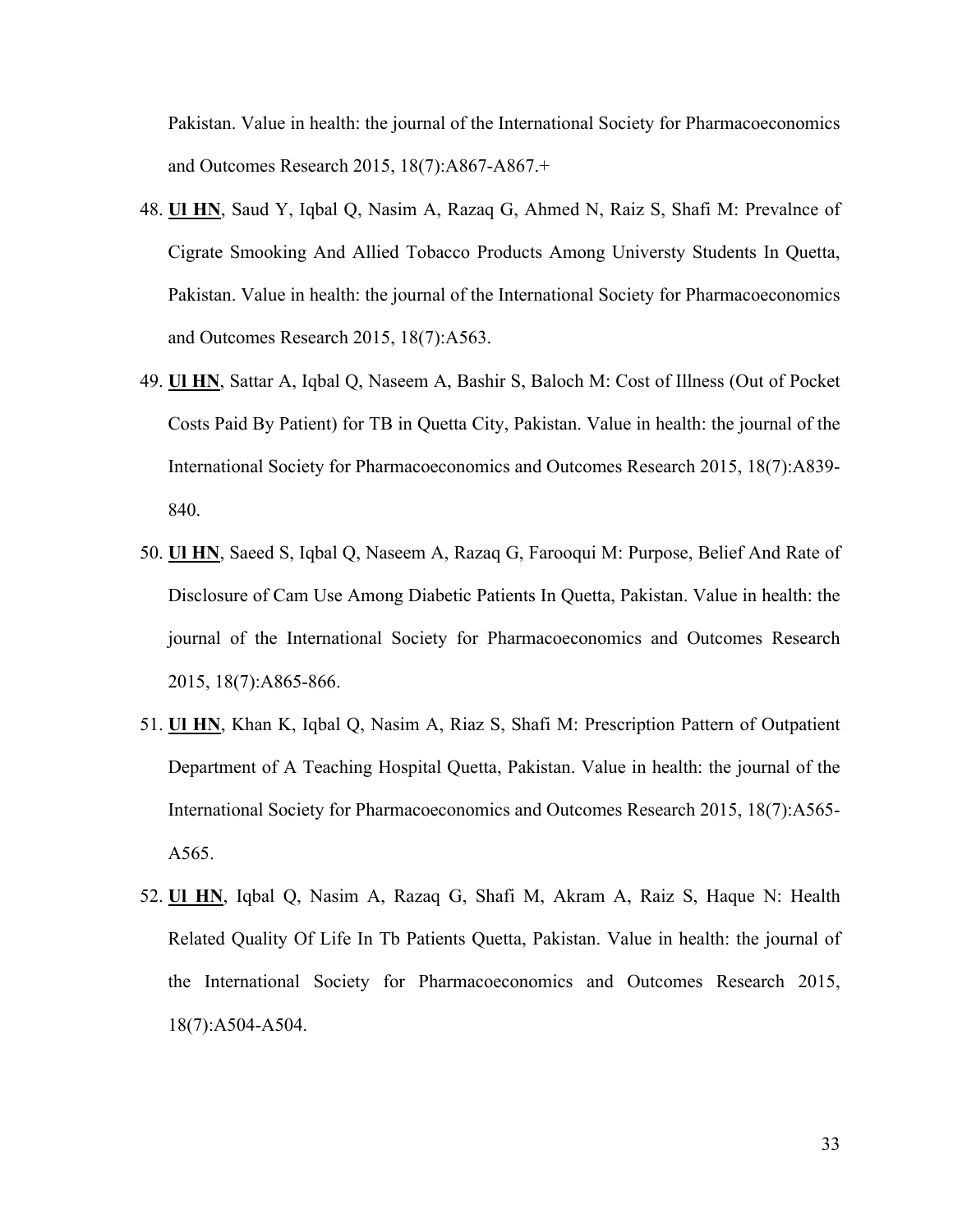- 53. **Ul HN**, Fahad M, Iqbal Q, Nasim A, Raiz S, Shafi M, Razaq G: Medication Error Identification Rate Among Medical Students of Quetta City, Pakistan. Value in health: the journal of the International Society for Pharmacoeconomics and Outcomes Research 2015, 18(7):A565-A565.
- 54. **Ul HN**, Ejaz M, Iqbal Q, Nasim A, Riaz S, Haque N, Akram A: Assessment of Dental Status and Perception Towards Oral Health Among Pharmacy Students In Quetta, Pakistan. Value in health: the journal of the International Society for Pharmacoeconomics and Outcomes Research 2015, 18(7):A425.
- 55. **Ul HN**, Ashraf M, Iqbal Q, Nasim A, Riaz S: Knowledge Regarding Harmful Effects of Child Vaccination and Reasons of Non-Vaccination Among Married Population of Mastung, Pakistan. Value in health: the journal of the International Society for Pharmacoeconomics and Outcomes Research 2015, 18(7):A740-A740.
- 56. **Ul HN**, Aqeel T, Iqbal Q, Nasim A, Razaq G, Haque N: Assessment Of Knowledge And Awareness Regarding Asthma Among School Teachers In Quetta. Value in health: the journal of the International Society for Pharmacoeconomics and Outcomes Research 2015, 18(7):A504.
- 57. **ul Haq N**, Tahir M, Iqbal Q, Naseem A, Mohammd S, Ahmed N, Azhar S: Assessment of Osteoporsis Knowledge And Perception Among Female University Students In Quetta, Pakistan. Value in Health 2015, 18(3):A169.
- 58. **ul Haq N**, Shaheen H, Iqbal Q, Naseem A, Razaq G, Younis M, Iqbal J: Assessment Of Medication Adherence Among Patients With Non-Communicable Chronic Diseases In Quetta Baluchistan, Pakistan. Value in Health 2015, 18(3):A108.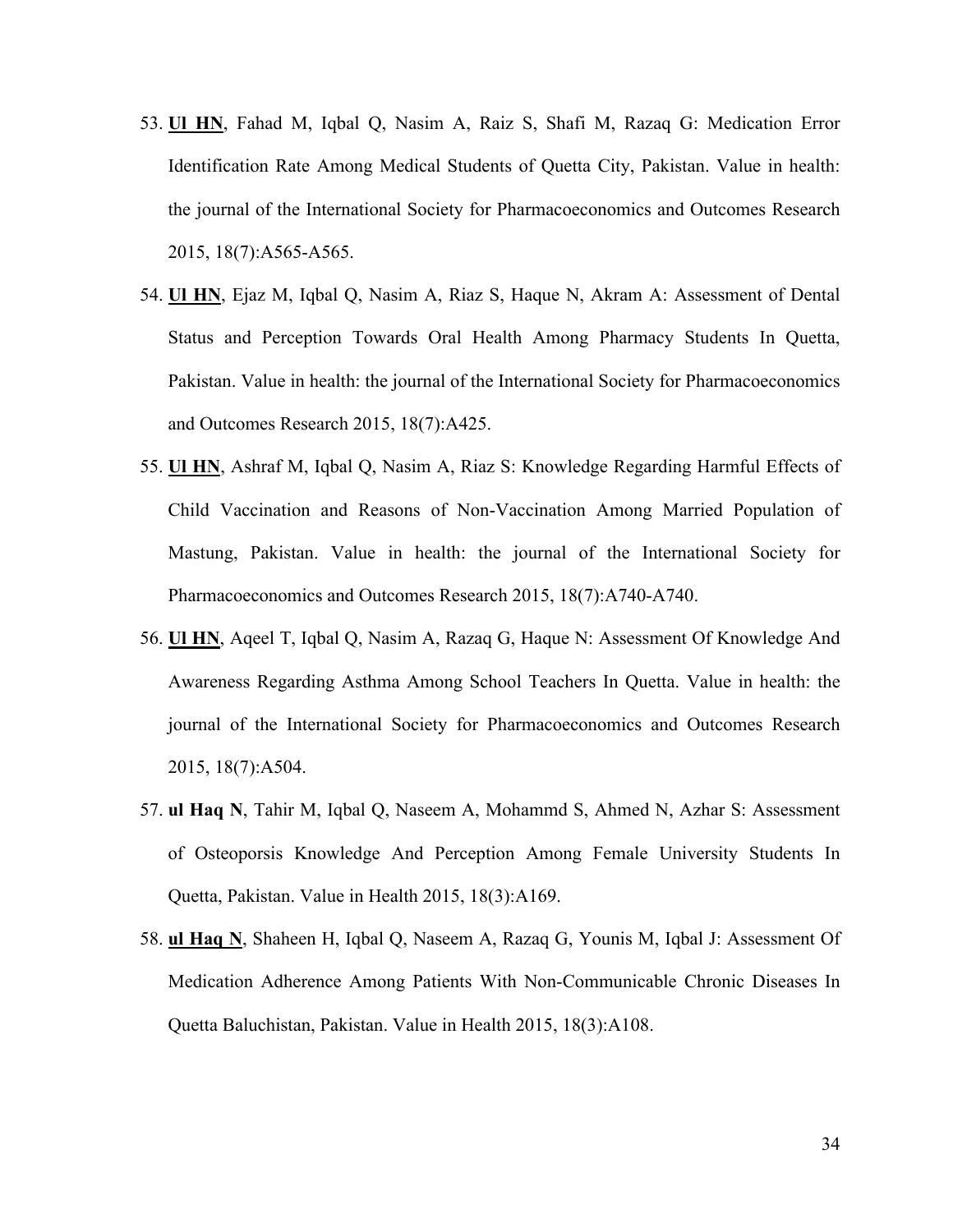- 59. **ul Haq N**, Shaheen H, Iqbal Q, Naseem A, Razaq G, Younis M, Bashir S: Assessment Of Level Of Medication Adherence In Different Non-Communicable Chronic Diseases Patient In Quetta, Pakistan: Dose Disease Condition Produces Any Change. Value in Health 2015, 18(3):A108.
- 60. **ul Haq N**, Kakar P, Iqbal Q, Naseem A, Baloch M, Arsalan M: Assessment of Disease State Knowledge Among Tb Patients In Quetta, Pakistan. Value in Health 2015, 18(3):A178.
- 61. **ul Haq N**, Baloch W, Iqbal Q, Naseem A, Bashir S: Treatment outcomes of Smear Positive Pulmonary TB Cases Registered In TB Patients In Quetta. Value in Health 2015, 18(3):A175-A176.
- 62. **ul Haq N**, Akram A, Iqbal Q, Naseem A, Mohammd S, Ahmed N, Farooqui M: Health Related Quality Of Life In Patients Using Complementary Alternative Medicine (Homeopathy) In Quetta, Pakistan. Value in Health 2015, 18(3):A112.
- 63. **ul Haq N**, Akbar N, Iqbal Q, Naseem A, Azhar S, Bashir S: Assesment of Dietry knowledge, myths and misconceptions among diabetic Patients. Value in Health 2015, 18(3):A65.
- 64. Farooqui M, Hassali MA, Shatar AKA, Farooqui MA, Saleem F, **ul Haq N**, Othman CN: Use of complementary and alternative medicines among Malaysian cancer patients: A descriptive study. Journal of Traditional and Complementary Medicine 2015.
- 65. Akram A, **Ul HN**, Riaz S, Ahmed N, Hamid R: Satisfaction with life of general population of pakistan. A nationwide survey. Value in health: the journal of the International Society for Pharmacoeconomics and Outcomes Research 2015, 18(7):A743.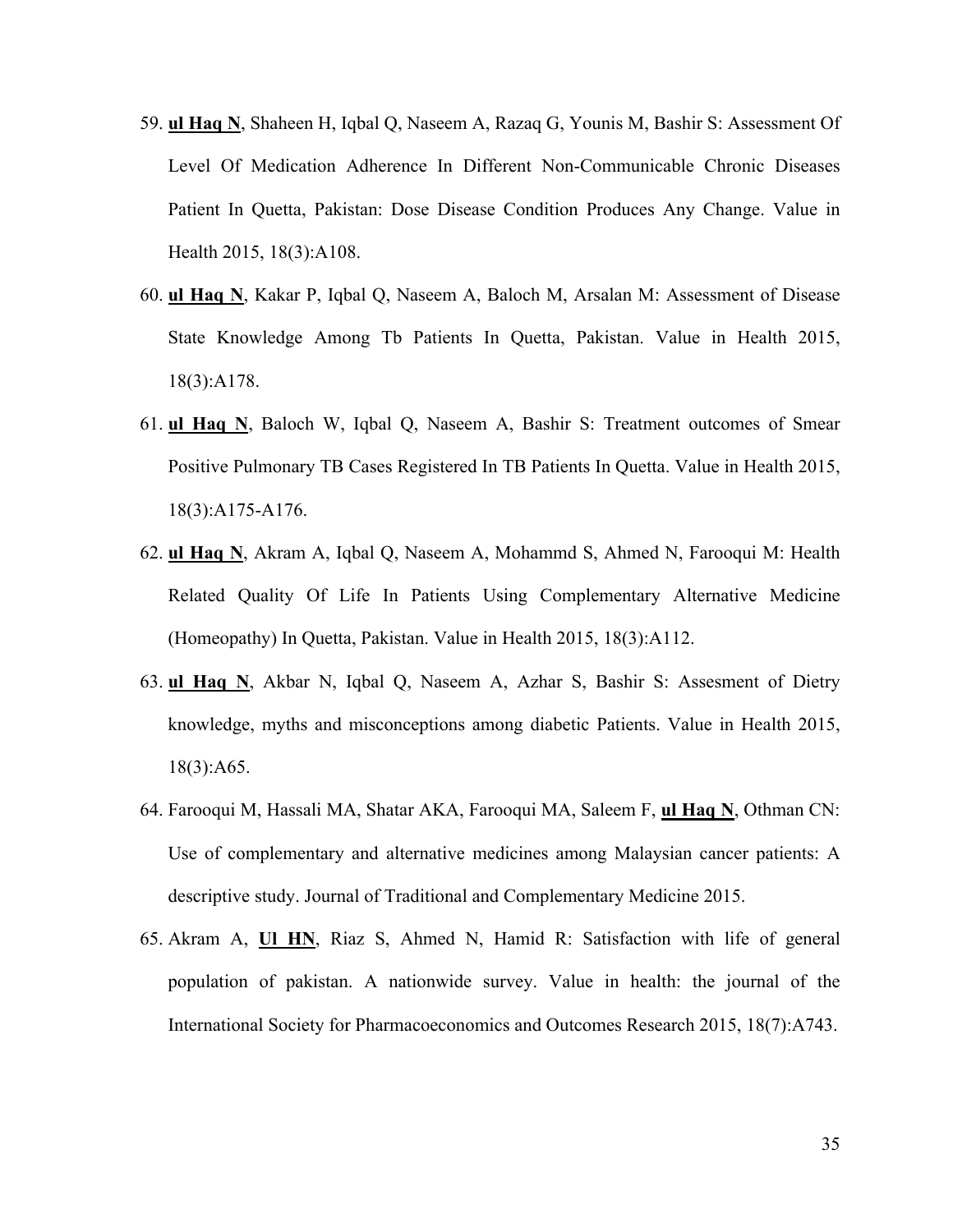- 66. **Haq N**, Fatima A, Nasim A, Razaq G, Ahmed N, Zeeshan M, et al. Assessment of Disease-State Knowledge in Hypertensive Patients in Quetta, Pakistan. Value in Health. 2016;19(3):A58
- 67. Azhar S, Syed A, Yousaf A, Khan TK, Mansoor Z, **Haq N**. Knowledge, Awareness, And Prevalence Among Community Regarding Hepatitis B And C In Abbottabad, Kpk, Pakistan. Value in Health. 2016;19(3):A11.
- 68. Ahmad M, Masood I, Usman Minhas M, **Haq N**. A Prevalence Study on Gestational Hypertension and Associated Complications in Pregnant Women. Value in Health. 2016;19(3):A73.
- 69. **ul Haq N**, Nasim A, Razaque G, Ahmed N, Mohammad S, Riaz S, et al. Prevalence Of The Types Of Drug Resistance TB In Patients Attending Fatima Jinnah Tb Sanatorium In Quetta: A Retrospective Study. Value in Health. 2016;19(3):A112.
- 70. **ul Haq N**, Watan Pal A, Nasim A, Razaque G, Riaz S, Zeeshan M. Prevalence Of Cancer Types In Patients Attending Cenar Cancer Hospital Quetta, Pakistan. Value in Health. 2016;19(3):A135.
- 71. **ul Haq N**, Rekky U, Nasim A, Razaque G, Ahmed N, Mohammad S, et al. Assessment Of Health-Related Quality Of Life With The Health Assessment Questionnaire (Haq) In Arthritis Patients In Quetta Pakistan. Value in Health. 2016;19(3):A237.
- 72. **ul Haq N**, Aslam R, Nasim A, Riaz S, Razaque G, Ahmed N, et al. Assessment Of Health-Related Quality Of Life In Hospital Admitted Patients Of Tertiary Care Public Hospital In Quetta, Balochistan Pakistan. Value in Health. 2016;19(3):A279.
- 73. **ul Haq N**, Soomer N, Nasim A, Mohammad S, Razaque G, Ahmed N, et al. Prescriptions Of Herbal Medicines By General Practitioners And Specialist In Their Daily Practice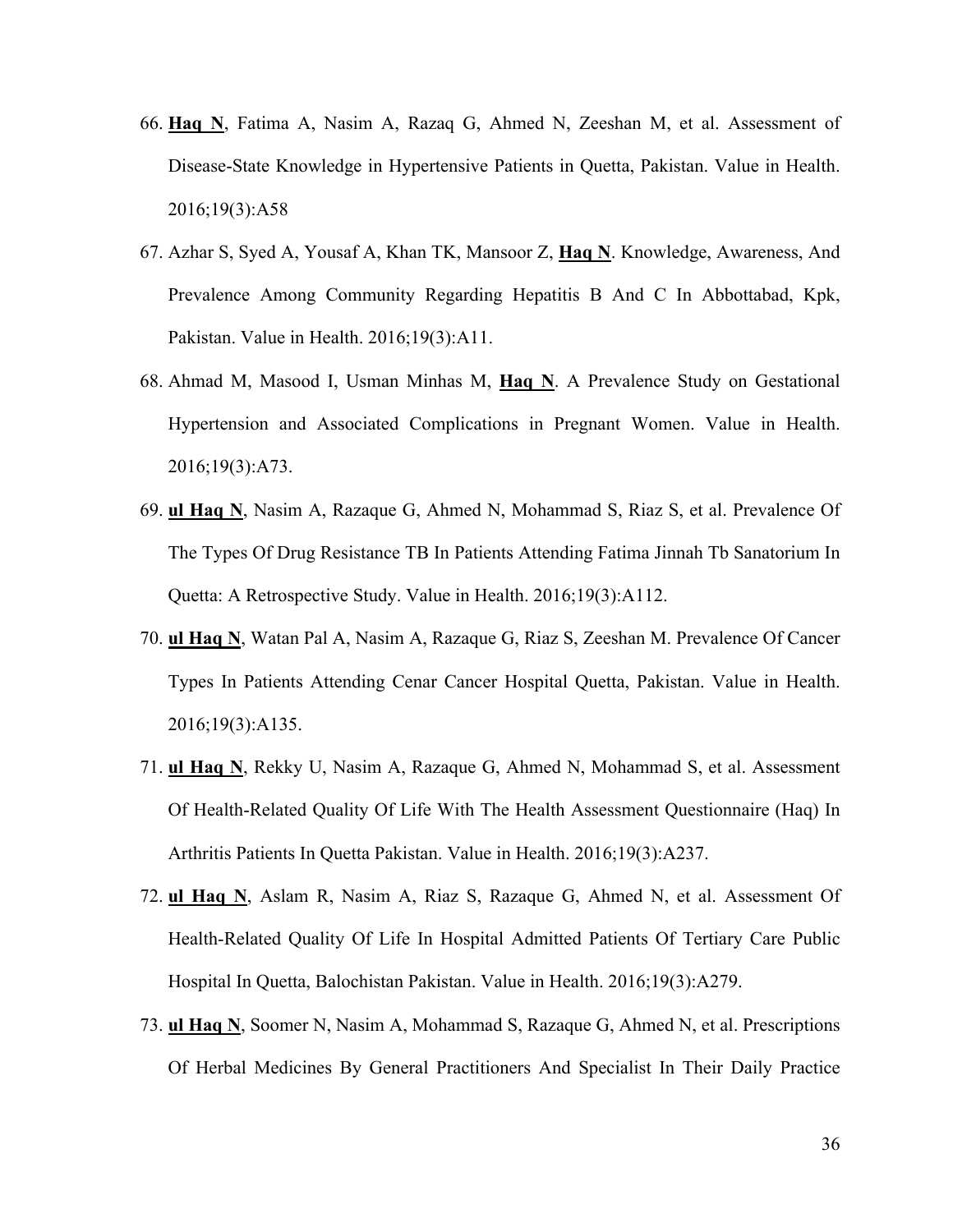And Its Impact On Patient Out-Of-Pocket Cost In Quetta Pakistan. Value in Health. 2016;19(3):A271.

#### **JOB EXPERIENCE**

- Work as a Data Collector for Essential Drug Supply Program in "**The Network for consumer Protection**", Islamabad, Pakistan.
- Internship at "**The Network for Consumer Protection**" , Islamabad, Pakistan.
- Lecturer, Department of Pharmacy, University of Baluchistan. (From August, 2004 till date).
- Worked as Surveyor and Date Collector for WHO and Ministry of Health, Government of Pakistan, Islamabad.
- Graduate Assistant (Research), Institute of Postgraduate, Universiti Sains Malaysia, Penang, Malaysia. (July, 2012 to May, 2013).
- Graduate Assistant (Research), Discipline of Social Administrative Pharmacy, Universiti Sains Malaysia, Penang, Malaysia. (June, 2012 to October, 2013).
- Chairperson, Department of Pharmacy Practice, Faculty of Pharmacy, University of Baluchistan. (March, 2014 to March 2017)
- Member Admission Committee (Postgraduate Studies), Faculty of Pharmacy, University of Baluchistan, Quetta. (March, 2014 to March 2017)
- Member Purchase Committee, Faculty of Pharmacy, University of Baluchistan, Quetta.
- Incharge class (Fourth Professional), Faculty of Pharmacy, University of Baluchistan. (March, 2014 to March 2017)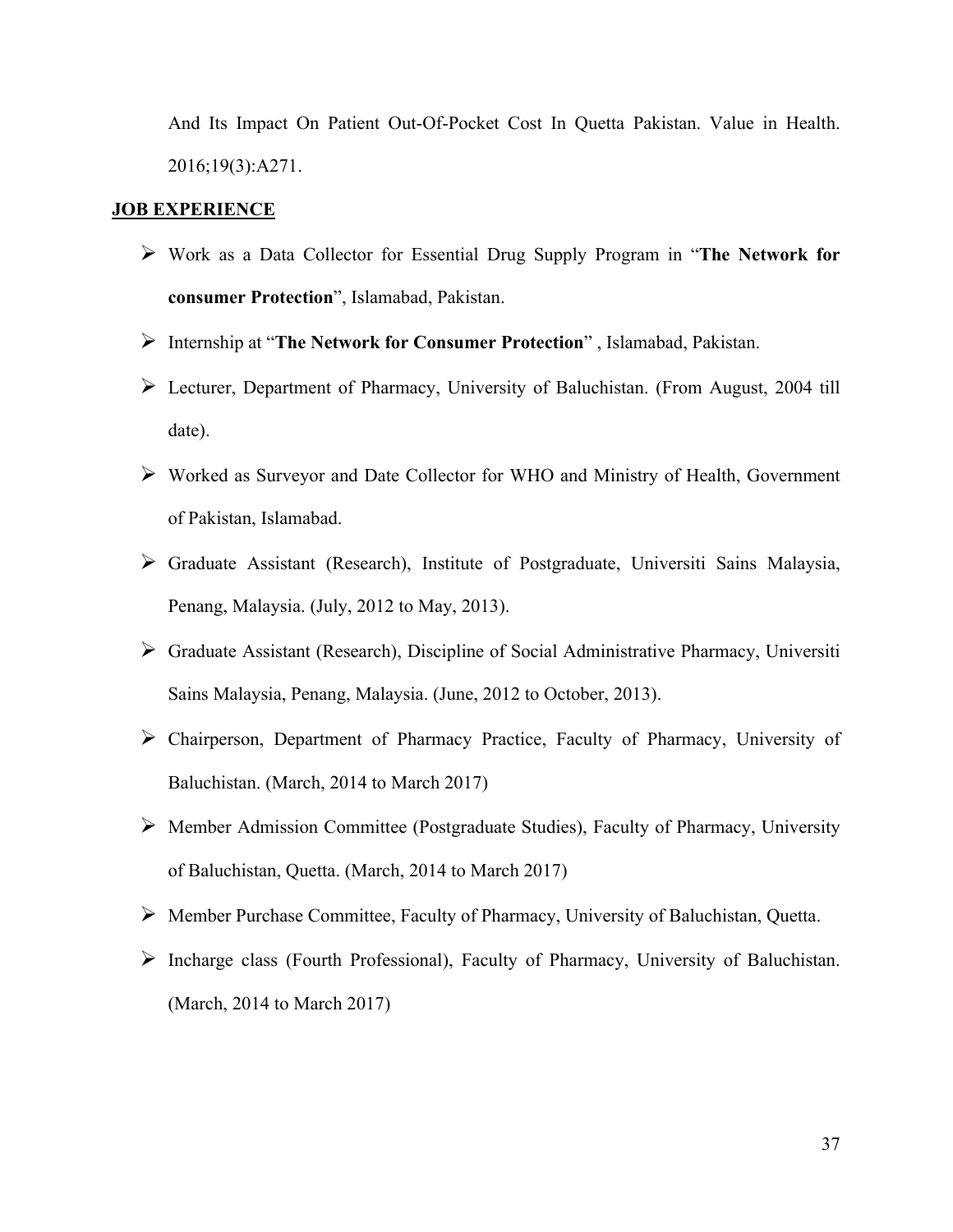- Coordinator, Semester Cell for PhD and M-Phil program, Faculty of Pharmacy, University of Balochitan, Quetta. (March, 2014 to March 2017)
- Member Admission Committee (Graduate Studies), Faculty of Pharmacy, University of Baluchistan, Quetta. (March, 2014 to March 2017)

|            | <b>PhD Students</b> |                                   |                      |  |
|------------|---------------------|-----------------------------------|----------------------|--|
| <b>SNo</b> | Name of Scholar     | Thesis title                      | Year                 |  |
| 01         | Ghulam Razaque      | FABRICATION, PREPARATION          | 2019                 |  |
|            |                     | AND THE IN-VITRO , IN-VIVO        |                      |  |
|            |                     | <b>EVALUATION OF CONTROLLED</b>   |                      |  |
|            |                     | <b>RELEASED FORMULATIONS ANTI</b> |                      |  |
|            |                     | <b>DIABETIC TABLETS</b>           |                      |  |
| 02         | Sheikh Faqeer       | PROFFESSIONAL EVALUATION OF       | 2018 (Thesis         |  |
|            | Mohammad            | <b>SAMPLE COLLECTION OF SOLID</b> | Compilation)         |  |
|            |                     | <b>DOSAGE FORMS BY PROVINCIAL</b> |                      |  |
|            |                     | <b>DRUG INSPECTORS: A</b>         |                      |  |
|            |                     | RETROSPECTIVE STUDY IN            |                      |  |
|            |                     | <b>PAKISTAN</b>                   |                      |  |
| 03         | Murad Bibi          |                                   | 2019 (Thesis         |  |
|            |                     |                                   | Compilation)         |  |
| 04         | Gulab Khan          |                                   | 2019 (Thesis         |  |
|            |                     |                                   | Compilation)         |  |
| 05         | Tahira Bano         |                                   | 2020 (Research work) |  |

## **LIST OF M-PHIL AND PHD STUDENTS**

| <b>M-Phil Students</b> |                   |                                     |      |
|------------------------|-------------------|-------------------------------------|------|
| S#                     | Name of Scholar   | Thesis title                        | Year |
| 01                     | Muhammad Anwar    | KNOWLEDGE, ATTITUDE AND             | 2017 |
|                        |                   | PRACTICE OF HEALTHCARE PROVIDED     |      |
|                        |                   | REGARDING ADR REPORTING AND         |      |
|                        |                   | PHARMACOVIGILANCE IN QUETTA,        |      |
|                        |                   | <b>PAKISTAN</b>                     |      |
| 02                     | Nadia Noureen     | ASSESSMENT OF FEMALE WORKFORCE      | 2017 |
|                        |                   | AND THEIR JOB SATISFACTION IN       |      |
|                        |                   | <b>GOVERNMENT HOSPITALS QUETTA</b>  |      |
| 03                     | Gullab Khan Karar | KNOWLEDGE AND PERCEPTION OF         | 2017 |
|                        |                   | <b>REGULATORY PHARMACISTS</b>       |      |
|                        |                   | <b>REGARDING DRUG REGULATION IN</b> |      |
|                        |                   | <b>PAKISTAN</b>                     |      |
| 04                     | Nisar Ahmed       | ASSESSMENT OF MEDICATION            | 2017 |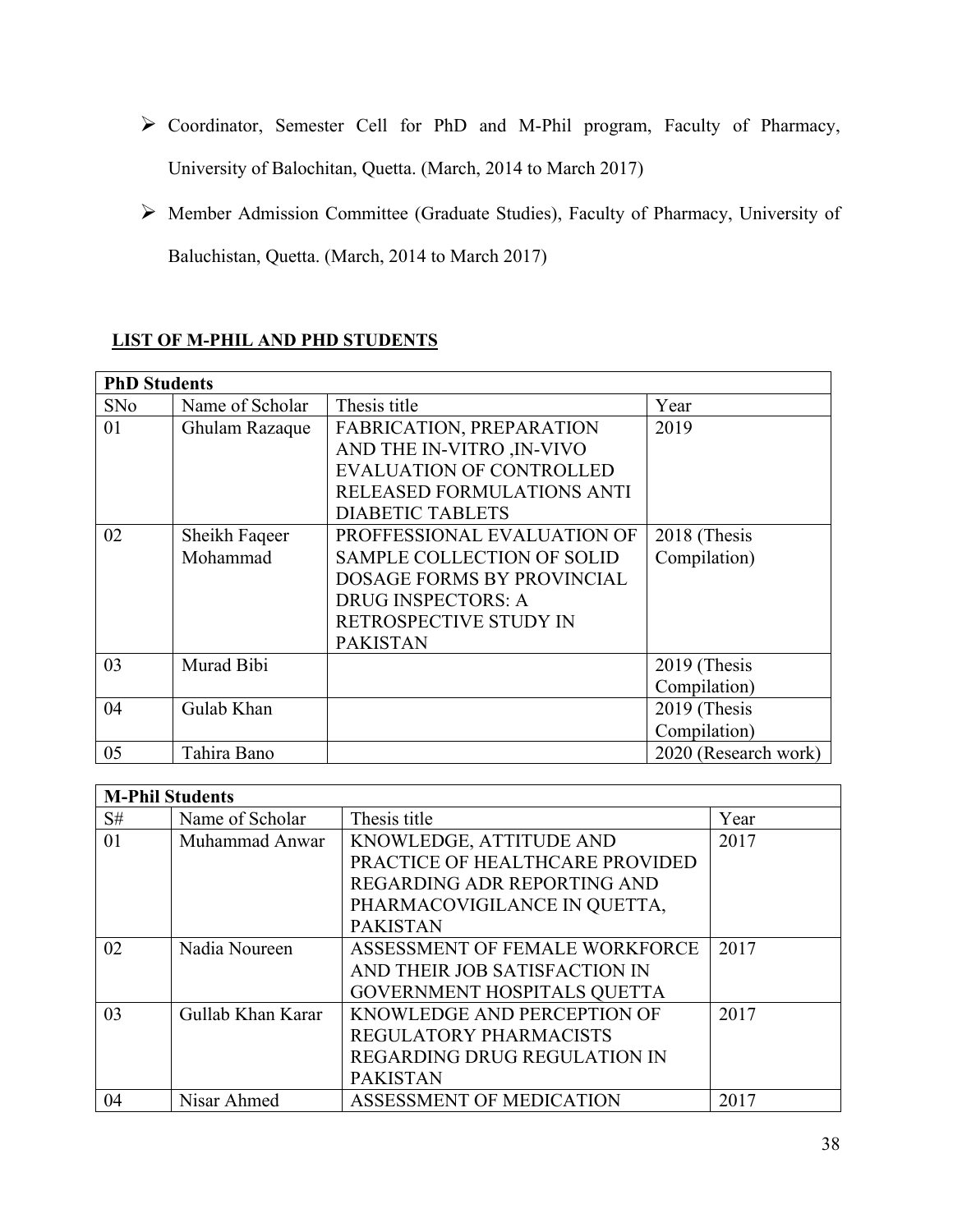|    | Panazai             | ADHERENCE AND HEALTH RELATED                                   |      |
|----|---------------------|----------------------------------------------------------------|------|
|    |                     | <b>QUALITY OF LIFE IN PSYCHIATRY</b>                           |      |
|    |                     | PATIENTS WITH SEVERE MENTAL                                    |      |
|    |                     | <b>ILLNESS ATTENDING PUBLIC</b>                                |      |
|    |                     | TERTIARY CARE HOSPITALS QUETTA,                                |      |
|    |                     | <b>PAKISTAN</b>                                                |      |
| 05 | Faisal Shahzad      | PREVALENCE OF METABOLIC                                        | 2017 |
|    |                     | <b>SYNDROME IN ADOLESCENT: FIRST</b>                           |      |
|    |                     | YEAR MEDICAL STUDENTS IN PUBLIC                                |      |
|    |                     | SECTOR MEDICAL COLLEGE QUETTA,                                 |      |
|    |                     | <b>PAKISTAN</b>                                                |      |
| 06 |                     | ASSESSMENT OF HEALTH RELATED                                   | 2017 |
|    | Muhammad Hayyat     |                                                                |      |
|    |                     | <b>QUALITY OF LIFE OF HEMODIALYSIS</b><br>PATIENTS AND COST OF |      |
|    |                     | HEMODIALYSIS IN PUBLIC HOSPITALS                               |      |
|    |                     |                                                                |      |
|    |                     | QUETTA, PAKISTAN                                               | 2017 |
| 07 | Salah ud Din        | TREATMENT OUTCOME ASSESSMENT                                   |      |
|    |                     | OF TB PATIENTS AND TO EVALUATE                                 |      |
|    |                     | TREATMENT LOST TO FOLLOW UP                                    |      |
|    |                     | FROM DOTS IN FATIMA JINNAH CHEST                               |      |
|    |                     | AND GENERAL HOSPITAL QUETTA,                                   |      |
|    |                     | PAKISTAN.                                                      |      |
| 08 | Sohail Raiz         | TRANSLATION AND VALIDATION OF                                  | 2018 |
|    |                     | <b>DIABETES MANAGEMENT</b>                                     |      |
|    |                     | <b>SELF-EFFICACY SCALE INTO URDU</b>                           |      |
|    |                     | <b>LANGUAGE FOR DIABETIC</b>                                   |      |
|    |                     | PATIENTS OF QUETTA, PAKISTAN.                                  |      |
| 09 | <b>Tanzil Ahmed</b> | ASSESSMENT OF PHARMACIST                                       | 2018 |
|    |                     | <b>INTERVENTION ON MEDICATION</b>                              |      |
|    |                     | ERRORS IN PEDIATRIC WARD IN BMC                                |      |
|    |                     | HOSPITAL QUETTA, PAKISTAN                                      |      |
| 10 | Aqeel Nasim         | ASSESSMENT OF HEALTH RELATED                                   | 2018 |
|    |                     | <b>QUALITY OF LIFE OF GENERAL</b>                              |      |
|    |                     | POPULATION OF PAKISTAN                                         |      |
| 11 | Nazir Ahmed         | WILLINGNESS TO PAY FOR MEDICAL                                 | 2018 |
|    |                     | <b>SERVICES BY PATIENTS IN SKBZ</b>                            |      |
|    |                     | HOSPITAL QUETTA                                                |      |
| 12 | Maria Tahir         | ASSESSMENT OF HEALTH RELATED                                   | 2018 |
|    |                     | <b>QUALITY OF LIFE (HRQOL) OF</b>                              |      |
|    |                     | DIABETIC PATIENTS USING DIFFERENT                              |      |
|    |                     | TOOLS IN QUETTA, PAKISTAN                                      |      |
| 13 | Zahir Mohammad      | ASSESSMENT OF HEALTH RELATED                                   | 2020 |
|    |                     | <b>QUALITY OF LIFE OF CHRONIC</b>                              |      |
|    |                     | OBSTRUCTIVE PULMONARY DISEASE                                  |      |
|    |                     | (COPD) PATIENTS IN GOVERNMENT                                  |      |
|    |                     | TERTIARY CARE HOSPITALS QUETTA,                                |      |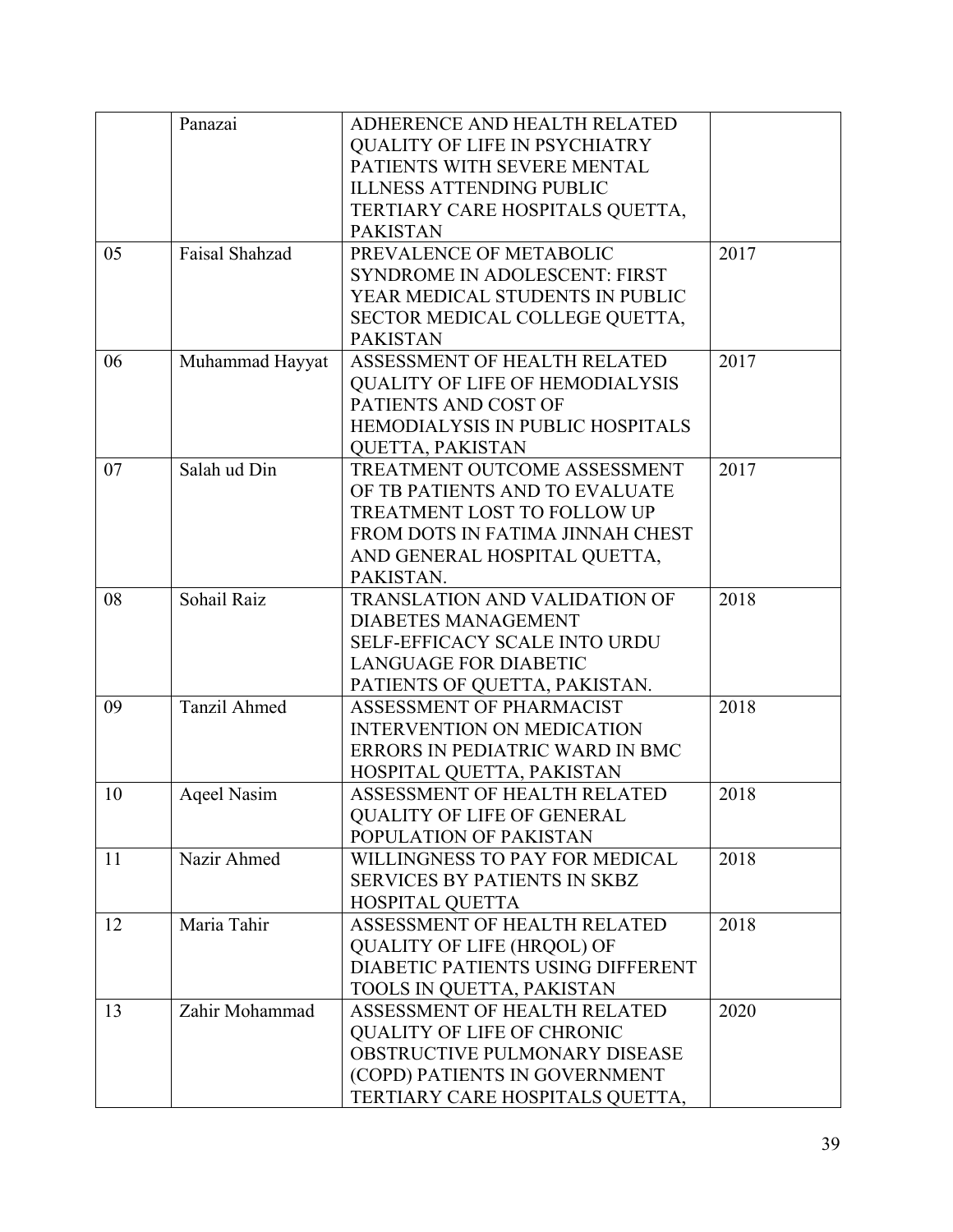|    |                 | <b>PAKISTAN</b>                     |               |
|----|-----------------|-------------------------------------|---------------|
| 14 | Yasir Saood     | ASSESSMENT OF BARRIERS TO           | 2020          |
|    | Saddique        | ADHERENCE AMONG NON                 |               |
|    |                 | COMMUNICABLE CHRONIC DISEASES'      |               |
|    |                 | PATIENTS IN QUETTA                  |               |
| 15 | Shumaila Saeed  | <b>IMPACT OF USAGE OF</b>           | 2020          |
|    |                 | COMPLEMENTARY AND ALTERNATIVE       |               |
|    |                 | MEDICATION ON ADHERENCE TO          |               |
|    |                 | PRESCRIBED MEDICATIONS AND          |               |
|    |                 | HEALTH RELATED QUALITY OF LIFE IN   |               |
|    |                 | PATIENTS WITH CHRONIC DISEASES IN   |               |
|    |                 | QUETTA, PAKISTAN                    |               |
| 16 | Muhammad Saood  | PERCEPTION OF PRESCRIBERS AND       | 2020          |
|    |                 | PHARMACISTS REGARIDNG ROLE OF       |               |
|    |                 | COMMUNITY PHARMACISTS IN            |               |
|    |                 | <b>QUETTA, PAKISTAN</b>             |               |
| 17 | Tayyab Ali      | DRUG UTILIZATION PATTERN AND        | 2018 (Thesis  |
|    |                 | HEALTH RELATED QUALITY OF LIFE      | Finalization) |
|    |                 | OF ELDERLY HOSPITALIZED PATIENTS    |               |
|    |                 | IN TERTIARY CARE HOSPITALS OF       |               |
|    |                 | QUETTA, PAKISTAN                    |               |
| 18 | Sharjeel Najam  | <b>INFORMATION REGARDING</b>        | 2018 (Thesis  |
|    |                 | PRESCRIPTION ERROR AMONG            | Finalization) |
|    |                 | COMMUNITY PHARMACIST IN QUETTA      |               |
|    |                 | <b>BALOCHISTAN</b>                  |               |
| 19 | Mohammad Asad   | ASSESSMENT OF JOB PERFORMANCE       | 2018 (Thesis  |
|    |                 | AND STRESS LEVEL AMONG              | Finalization) |
|    |                 | MEDICAL SALES REPRESENTATIVES       |               |
|    |                 | WORKING IN QUETTA CITY              |               |
| 20 | Wajiha Saddique | PRESCRIPTION PATTERN AND ITS        | 2018 (Thesis  |
|    |                 | EFFECTS ON HRQoL OF HYPERTENSIVE    | Finalization) |
|    |                 | PATIENTS IN QUETTA PAKISTAN         |               |
| 21 | Sadia Sehar     | <b>IMPACT OF DISEASE CONTROL ON</b> | 2018 (Thesis  |
|    |                 | <b>QUALITY OF LIFE IN ASTHMA</b>    | Finalization) |
|    |                 | PATIENTS IN QUETTA, PAKISTAN        |               |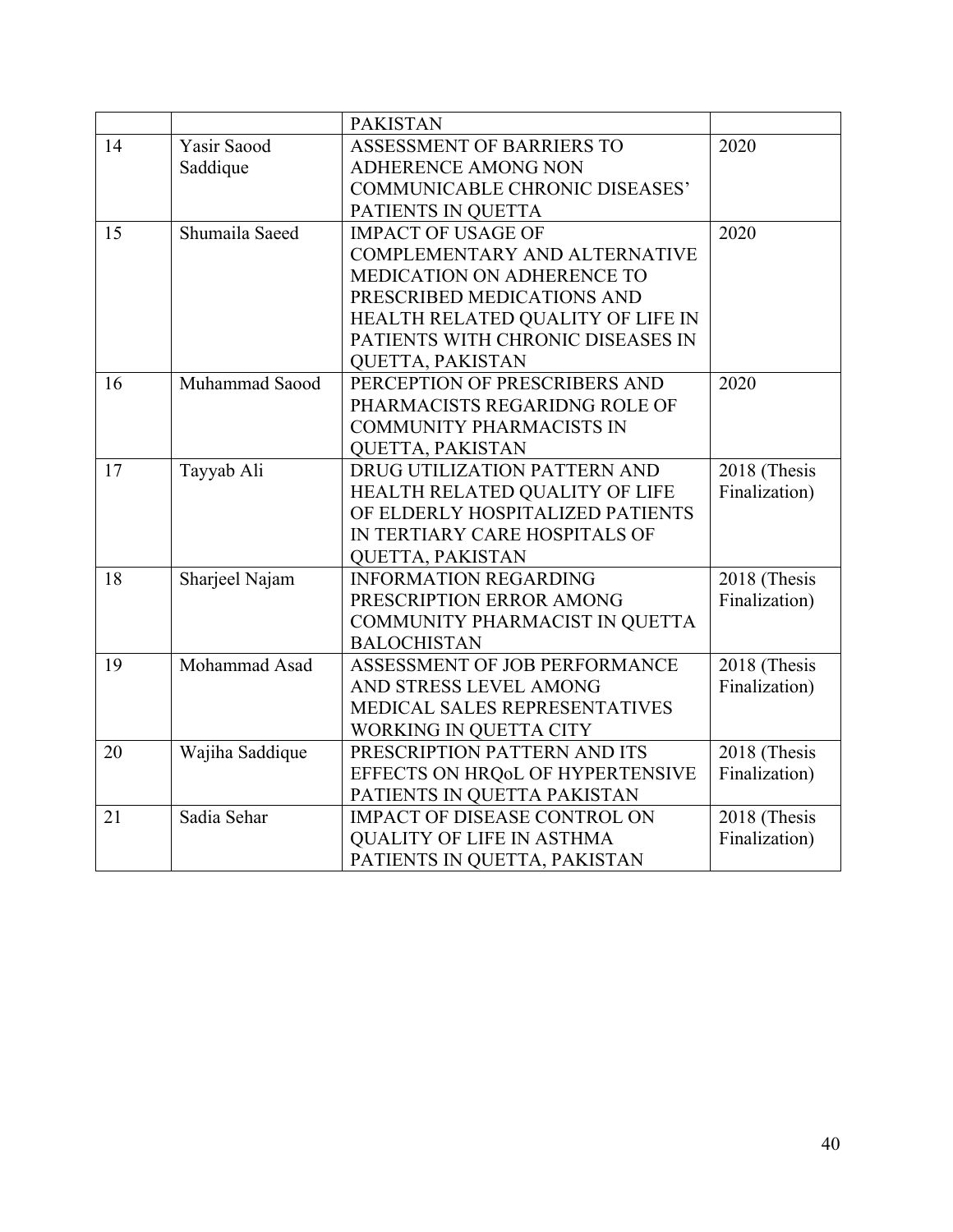# **LIST OF STUDENTS SUPERVISED IN RESEARCH OF CLINICAL PHARMACY-II**

| 1                       | <b>AJMAL</b>        | Knowledge and practice of Hijama therapy among students of faculty of     |
|-------------------------|---------------------|---------------------------------------------------------------------------|
|                         | <b>HUSSSAIN</b>     | pharmacy UOB Quetta.                                                      |
|                         | <b>SHAH</b>         |                                                                           |
| $\overline{2}$          | <b>JAHANZAIB</b>    | Knowledge attitude and practice of health care professionals about        |
|                         |                     | irrational use of drugs in public hospitals of Quetta.                    |
| $\overline{3}$          | <b>RIFFAT</b>       | Knowledge attitude and practice regarding hepatitis b in nurses working   |
|                         | YASMIN SHAH         | in different hospitals of Quetta                                          |
| $\overline{\mathbf{4}}$ | <b>ABID</b>         | Assessment of knowledge attitude and practice of anemia in females        |
|                         | <b>ABDULLAH</b>     | attending BMC Quetta                                                      |
| 5                       | <b>OBAIDULLAH</b>   | Parental knowledge attitude and practice study of antibiotic use and      |
|                         |                     | misuse for upper respiratory tract infections in children                 |
| 6                       | <b>SANAULLAH</b>    | Knowledge attitude and practice of school teachers towards epilepsy in    |
|                         |                     | Lahore                                                                    |
| $\overline{7}$          | <b>SALMA</b>        | Assessment of knowledge and practice of family planning among             |
|                         | <b>HAMEED</b>       | married women attending tertiary care hospital Quetta.                    |
| 8                       | <b>MIA GUL</b>      | Prevalence of overweight and obesity in male adults in hostels of UOB     |
|                         |                     | Quetta                                                                    |
| 9                       | <b>ANEES USMAN</b>  | Rehabilitation outcomes of patients admitted in rehabilitation centers of |
|                         |                     | Quetta                                                                    |
| 10                      | <b>REHAMTULLAH</b>  | Pharmacotherapy of malaria and meningitis in Quetta                       |
|                         | <b>KHAN</b>         |                                                                           |
| 11                      | <b>RIAZUDDIN</b>    | Management of gout in different hospitals of Quetta                       |
| 12                      | <b>WAQAR</b>        | Patients problems in tertiary government hospitals consent of Quetta      |
|                         | <b>AHMED</b>        | city                                                                      |
| 13                      | <b>SAMINA</b>       | Assessment of BMI among female students of faculty of pharmacy in         |
|                         |                     | <b>UOB</b> Quetta                                                         |
| 14                      | <b>KAYNAT</b>       | Characterization and complication in dialysis patients with or without    |
|                         | <b>MOBEEN</b>       | fistula in different hospitals in Quetta Pakistan                         |
| 15                      | <b>MANZOOR</b>      | Assessment of effectiveness and importance of cupping therapy with        |
|                         | <b>AHMED</b>        | reference to medical sciences                                             |
| 16                      | <b>ASJED KHAN</b>   | Test tube baby in the legacy of Islam and Pakistan                        |
|                         | <b>JADOON</b>       |                                                                           |
| 17                      | <b>JAHANZAIB</b>    | Anesthesia induction, side effects and recovery in PIMS Islamabad         |
|                         | <b>KHAN</b>         |                                                                           |
| 18                      | <b>TANIA ISHFAQ</b> | Assessment of types and frequency of diseases reported in PEADS           |
|                         |                     | wards of Sandeman provincial hospital Quetta                              |
| 19                      |                     |                                                                           |
|                         | <b>ZOONISH</b>      | Assessment of treatment and outcomes of NSTEMI in Sandeman                |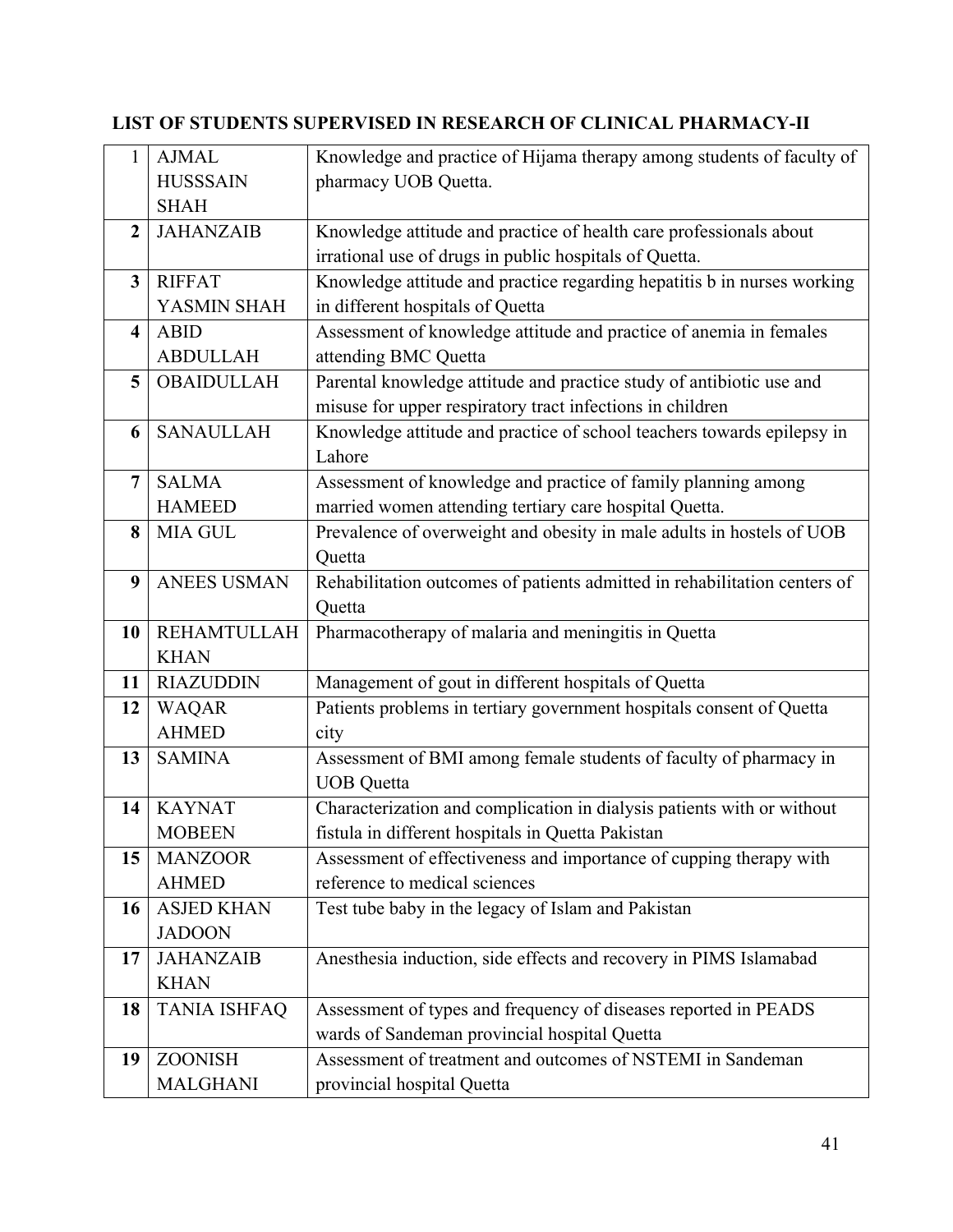| 20 | <b>SADIA SEHAR</b>  | Assessment of treatment and outcome of STEMI in cardiac ward of            |
|----|---------------------|----------------------------------------------------------------------------|
|    |                     | Sandeman provincial hospital Quetta                                        |
| 21 | <b>SABITA HANIF</b> | Characteristics of children diagnosed with malnutrition attending          |
|    |                     | different hospitals in Quetta city                                         |
| 22 | <b>SANA IDREES</b>  | Assessment of medication adherence in hypertension patients of Quetta      |
|    |                     | using different tools                                                      |
| 23 | <b>SAJID ALI</b>    | To evaluate physician's prescription pattern of government and private     |
|    | <b>SHAHWANI</b>     | hospital in Quetta                                                         |
| 24 | <b>SHAMSUDDIN</b>   | Assessment of prescription error and its nature in surgical ward/unit of   |
|    |                     | SBKZ al Nayyan hospital Quetta                                             |
| 25 | <b>IMRAN HUSAIN</b> | Patients perception regarding cost and quality of medicine available in    |
|    | <b>SHAH</b>         | market                                                                     |
| 26 | <b>MEHMOOD</b>      | Assessment of prescription evaluation in the public hospital in Quetta     |
|    | <b>KHAN</b>         |                                                                            |
| 27 | <b>FATEH KHAN</b>   | Prescription evaluation of geriatrics of patients in public hospitals in   |
|    |                     | Quetta                                                                     |
| 28 | <b>SAADULLAH</b>    | Prescription pattern and rationality analysis of prescription on different |
|    |                     | community pharmacies situated at Nawa killi Quetta                         |
| 29 | <b>OSAM KHAN</b>    | Prescription pattern of gastritis in Quetta city                           |
| 30 | <b>FAHAD NAWAB</b>  | Assessment and knowledge and awareness regarding drug                      |
|    |                     | administration error among nurses of Civil Sandeman hospital Quetta        |
| 31 | <b>MOHAMMAD</b>     | Assessment of prescription error and its nature in medical ward/unit of    |
|    | <b>FAISAL</b>       | SBKZ al Nayyan hospital Quetta                                             |
| 32 | <b>MOHAMMAD</b>     | Assessment of effectiveness of prophetic medicines with reference to       |
|    | <b>AKHTAR</b>       | medical science                                                            |
| 33 | <b>ZAHRA ABID</b>   | Assessment of prescription review with regard of pediatrics ward in        |
|    |                     | Sandeman hospital Quetta                                                   |
| 34 | <b>MIRZA KHAN</b>   | Assessment of health-related quality of life among hypertensive patients   |
|    |                     | of Loralai Pakistan                                                        |
| 35 | PALASHA BIBI        | Assessment of health quality of life in pregnant women attending BMC       |
|    |                     | hospital Quetta                                                            |
| 36 | <b>BASHIR AHMED</b> | quality of life patients with end stage renal failure (ESRF) KDQL-Sf       |
| 37 | <b>MOHAMMAD</b>     | Assessment of health-related quality of life among the renal stone and     |
|    | <b>WASEEM</b>       | benign prostate hyperplasia patient in Quetta                              |
| 38 | <b>BISMA SAJJAD</b> | Assessment of health quality of life in patient which coronary heart       |
|    |                     | disease attending different hospital in Quetta                             |
| 39 | <b>UROOSA ZAIN</b>  | Assessment of health-related quality of life among children of Quetta      |
| 40 | <b>WAJIHA</b>       | health related quality of life of diabetic patient co morbidity of         |
|    | <b>SIDIQQUE</b>     | hypertension attending tertiary hospital Quetta                            |
| 41 | <b>ADNAN ALI</b>    | Assessment of health-related quality of life of cancer patients in Sawat'  |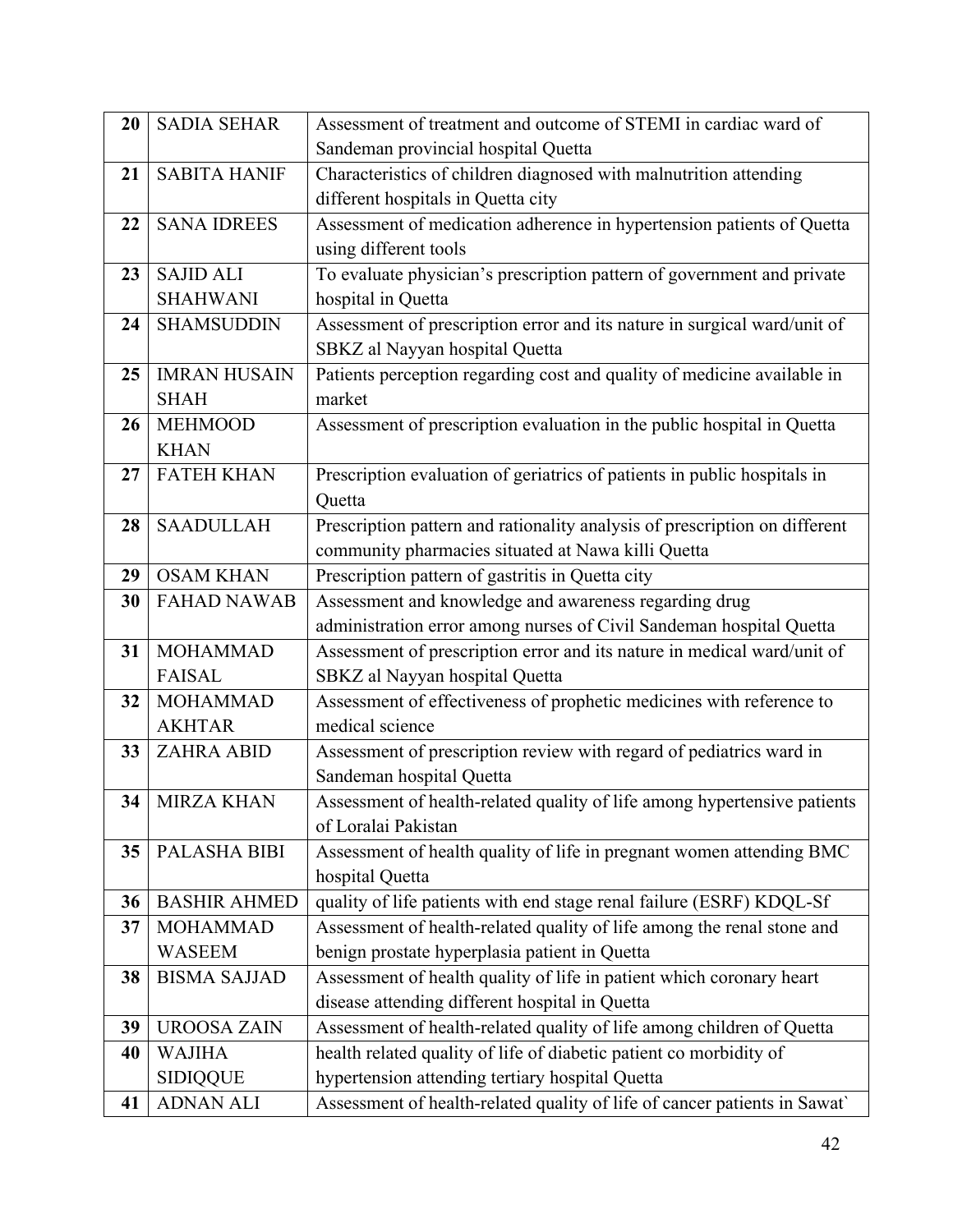|    | <b>KHAN</b>         |                                                                            |
|----|---------------------|----------------------------------------------------------------------------|
| 42 | <b>MOHAMMAD</b>     | Assessment of health-related quality of life in hospital admitted patients |
|    | <b>NASIR KHAN</b>   | in public hospital Quetta                                                  |
| 43 | <b>SUMAIRA</b>      | Assessment of health-related quality of life of patients having CVD        |
|    | <b>KAWAL</b>        | attending different hospitals in Quetta                                    |
| 44 | <b>LIAQATULLAH</b>  | knowledge and awareness Tuberculosis in Fatima Jinnah general and          |
|    | <b>KHAN</b>         | chest hospital Quetta                                                      |
| 45 | <b>MOHAMMAD</b>     | knowledge and awareness among pulmonary tuberculosis patients and          |
|    | <b>AMIR</b>         | their attendants in district Naushki Balochistan                           |
| 46 | <b>MOHAMMAD</b>     | knowledge and awareness of about gastritis in the general hospitals of     |
|    | <b>HASSAN</b>       | Quetta                                                                     |
| 47 | <b>KALSOOM</b>      | Role of total leucocyte count neutrophil % age count and in diagnosis      |
|    |                     | and assessing the severity of acute appendicitis in SPH Quetta             |
| 48 | <b>NAILA</b>        | Assessment of disease state knowledge and awareness among the              |
|    |                     | guardians of thalassemia patients attending different health facilities in |
|    |                     | Quetta Pakistan                                                            |
| 49 | <b>ABDUL</b>        | Prevalence of drug-drug interaction during hospital stay of patients in    |
|    | <b>QADEER</b>       | medical wards of two teaching hospitals of Quetta                          |
| 50 | <b>SANA GUL</b>     | Assessment of knowledge of hypertension among female patients              |
|    |                     | attending gynae ward of Govt Hospitals                                     |
| 51 | <b>FIZA MUMTAZ</b>  | Evaluation of risk factors and perception of females regarding factors     |
|    |                     | associated with C-Section in tertiary care Hospitals Quetta                |
| 52 | <b>HINA KANWAL</b>  | Assessment of KNOWLEDGE AND AWARENESS regarding                            |
|    |                     | osteoporosis among female patients attending gynecological wards in        |
|    |                     | different hospitals of Quetta                                              |
| 53 | <b>AFAZ JALIB</b>   | Assessment of KNOWLEDGE of disease management and                          |
|    |                     | complications associated with diabetes mellitus type 2 in patients of      |
|    |                     | meer pur azad Kashmir                                                      |
| 54 | <b>SYED</b>         | Evaluation of patients' profile of admitted patients in Govt Hospital      |
|    | <b>MUHAMMAD</b>     | Quetta.                                                                    |
|    | <b>ALI ZAIDI</b>    |                                                                            |
| 55 | <b>IDREES KHAN</b>  | Knowledge and awareness about aids among laboratories technicians of       |
|    |                     | district Quetta                                                            |
| 56 | <b>SYED SABA</b>    | Assessment of knowledge and awareness about cervical cancer and its        |
|    | <b>HAIDER RIZVI</b> | prevention amongst nurses and interns in THQ's Quetta                      |
| 57 | <b>HAFSA ANUM</b>   | Nurses knowledge regarding pain management in post-operative               |
|    |                     | patients in Quetta                                                         |
| 58 | <b>MUHAMMAD</b>     | Assessment of nurse's expectation and experience with pharmacist of        |
|    | <b>SIDDIQUE</b>     | different hospitals in Quetta                                              |
| 59 | M. ZUBAIR           | HIV testing practices on Quetta laboratories                               |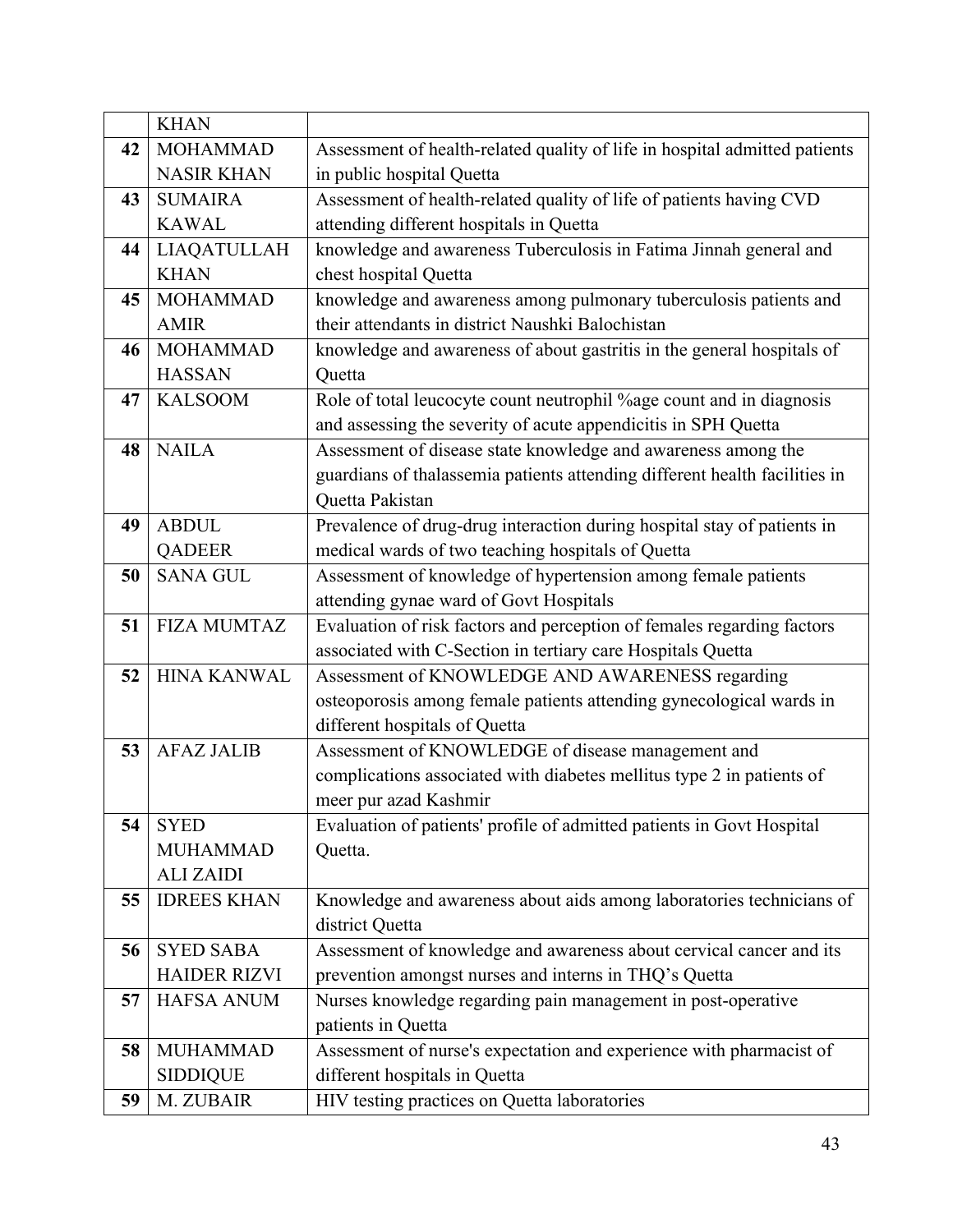|    | <b>KAKAR</b>        |                                                                              |
|----|---------------------|------------------------------------------------------------------------------|
| 60 | <b>WAQAR KHAN</b>   | Pharmacotherapy of Asthma                                                    |
| 61 | <b>USMAN KHAN</b>   | Knowledge and awareness about scabies disease in science students of<br>UOB. |
| 62 | <b>HABIB AHMED</b>  | Knowledge and perception regarding the health risk of cigarettes among       |
|    |                     |                                                                              |
|    |                     | the under-graduate students of degree college Quetta.                        |
| 63 | <b>ALAMGIR</b>      | Knowledge and awareness about STDS among medical students of                 |
|    | <b>KHAN</b>         | UOB.                                                                         |
| 64 | <b>MOHAMMAD</b>     | Knowledge and awareness about hep B among 9th and 10th class                 |
|    | <b>NASAR</b>        | students of private schools' U/C barthana Swat KPK.                          |
| 65 | <b>BALACH</b>       | Knowledge and awareness about typhoid disease among the students of          |
|    | <b>RASOOL</b>       | university of Turbat.                                                        |
|    | <b>BAKSH</b>        |                                                                              |
| 66 | <b>MOHAMMAD</b>     | Pharmacotherapy of TB in Malakand.                                           |
|    | <b>WAQAS</b>        |                                                                              |
| 67 | <b>ATTA</b>         | Knowledge and awareness about UTI among the students of faculty and          |
|    | <b>MOHAMMAD</b>     | health sciences in Uob.                                                      |
| 68 | <b>AHMED ULLAH</b>  | Knowledge and awareness about TB among the students of Musa degree           |
|    | <b>KHAN</b>         | college.                                                                     |
| 69 | <b>FAZAL SALEEM</b> | Knowledge and awareness of malaria among college students of KPK.            |
| 70 | <b>MOHAMMAD</b>     | Irrational treatment of malaria.                                             |
|    | <b>HAROON</b>       |                                                                              |
| 71 | <b>TAUSIF AHMED</b> | Awareness of AIDS among people of district Malakand KPK.                     |
| 72 | <b>ZARTASHA</b>     | Knowledge of premenstrual syndrome among female medical students             |
|    | <b>KHALID</b>       | in Quetta.                                                                   |
|    | <b>KHATTAK</b>      |                                                                              |
| 73 | <b>ABDUL AHAD</b>   | Knowledge and awareness of dengue fever in student's science college         |
|    | <b>KHAN</b>         | Quetta.                                                                      |
| 74 | <b>ADNAN ALI</b>    | Knowledge and awareness of malaria among the college students of             |
|    |                     | district Swat KPK.                                                           |
| 75 | <b>GULALAI</b>      | Knowledge and awareness about swine flu among science students of            |
|    | <b>KAKAR</b>        | UOB.                                                                         |
| 76 | <b>SYED AZIZ</b>    | Awareness of dengue fever among school children a comparative study          |
|    | <b>SHAH</b>         | between private and government schools of Lahore.                            |
| 77 | <b>TAJ</b>          | Knowledge and awareness of Hep B among pharmacy and microbiology             |
|    | <b>MOHAMMAD</b>     | students in Gomal university DI khan.                                        |
| 78 | YOUSAF KHAN         | Knowledge and awareness of COPD among medical students in Quetta.            |
|    | <b>MIANKHAIL</b>    |                                                                              |
| 79 | <b>NISAR AHMED</b>  | Knowledge and practice of oral hygiene among hostel students (boy            |
|    |                     | hostels) UOB.                                                                |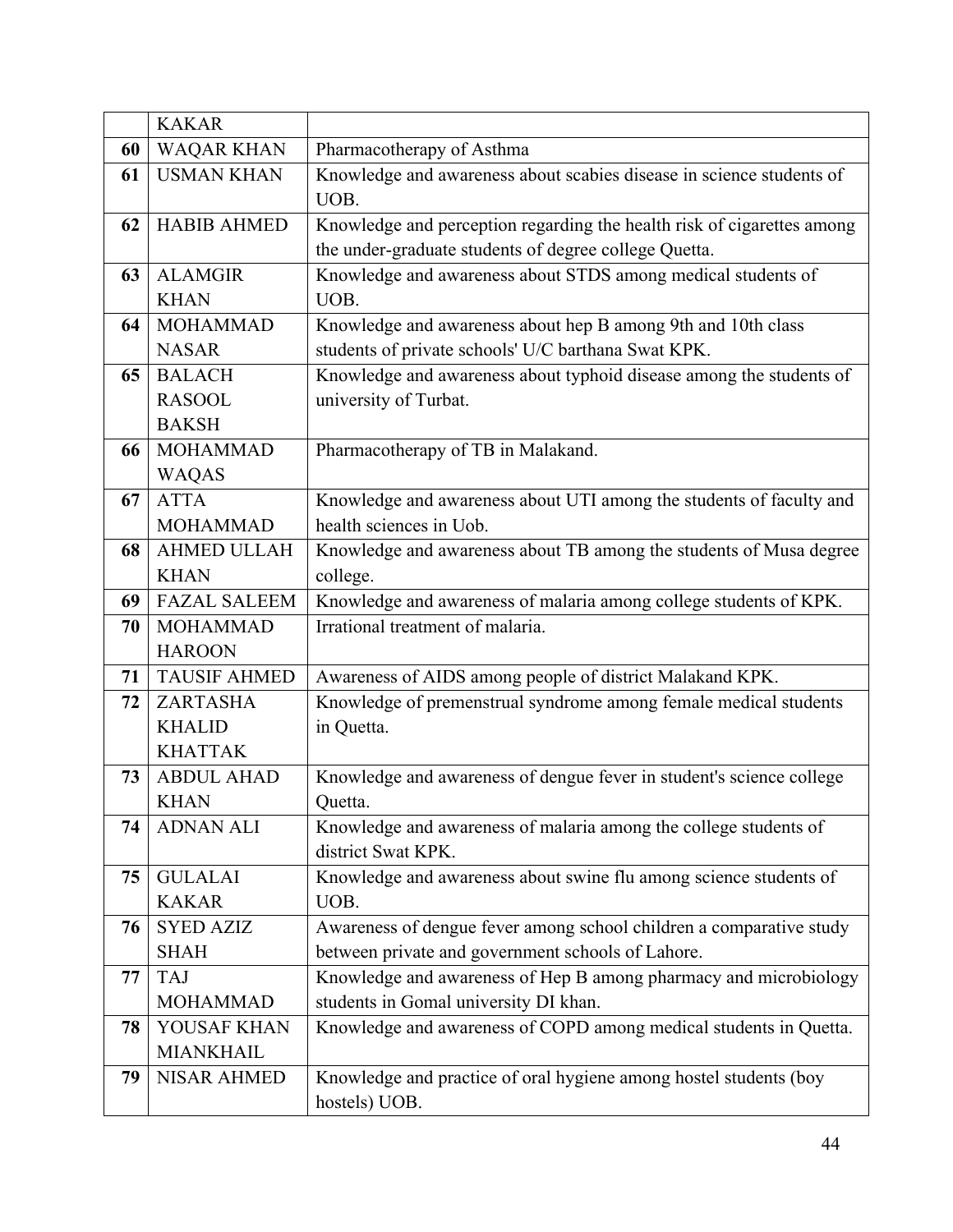| 80         | <b>QAMAR</b>        | Knowledge and awareness of Hep B vaccination and its coverage          |
|------------|---------------------|------------------------------------------------------------------------|
|            | <b>ZAMAN</b>        | among medical students of Quetta.                                      |
| 81         | <b>HINA ASGHAR</b>  | Knowledge and awareness about migraine among pharmacy students         |
|            |                     | UOB.                                                                   |
| 82         | <b>TUBA KHAN</b>    | Knowledge and awareness of conjunctivitis among UOB.                   |
| 83         | <b>SAJJAD ALI</b>   | Knowledge and awareness about positive effects of physical activity on |
|            |                     | human body among the students of faculty of pharmacy.                  |
| 84         | <b>HAZRAT NABI</b>  | Knowledge and awareness of typhoid fever among the under graduates'    |
|            |                     | students of science faculty university of Malakand chakdra.            |
| 85         | <b>ANEES UR</b>     | Knowledge and awareness about male infertility among the students of   |
|            | <b>REHMAN</b>       | UOB.                                                                   |
| 86         | <b>OVAIS AHMED</b>  | Knowledge and awareness of kidney stone by diet in the students of     |
|            |                     | pharmacy UOB.                                                          |
| 87         | <b>ABDUL SATTAR</b> | A study to identify the anxiety source among the master students of    |
|            |                     | SBK.                                                                   |
| 88         | <b>NOORULLAH</b>    | Knowledge and awareness about epilepsy among the students of UOB.      |
| 89         | <b>SAADULLAH</b>    | Knowledge and awareness about hep b among the pharmacy students of     |
|            |                     | Karachi university and federal Urdu university of arts and science     |
|            |                     | Karachi.                                                               |
| 90         | <b>SYED</b>         | Knowledge and awareness of the ABO blood group system and blood        |
|            | <b>AZMATULLLAH</b>  | donation in the faculty of arts students UOB.                          |
| 91         | <b>AYESHA</b>       | Knowledge and awareness of diabetes among the students of SBK.         |
|            | <b>KALSOOM</b>      |                                                                        |
| 92         | <b>SHABEER BARI</b> | Knowledge and awareness of meningitis among the medical students of    |
|            |                     | UOB.                                                                   |
| 93         | <b>INAYATULLAH</b>  | Knowledge and awareness of tobacco induced health problem among        |
|            |                     | the students of UOB                                                    |
|            | 94   HAZRAT BILAL   | Knowledge and awareness of TB among the medical students of swat       |
|            |                     | KPK.                                                                   |
| 95         | <b>NOUROZ</b>       | Knowledge and perception regarding the health risk of cigarette        |
|            | <b>BUZDAR</b>       | smoking in BMC hostel students.                                        |
| 96         | <b>KHALIL UR</b>    | Knowledge and awareness of typhoid fever among the under graduates'    |
|            | <b>REHMAN</b>       | students of Khyber medical university Peshawar.                        |
| 97         | <b>ZAKIR HASSAN</b> | Knowledge and awareness about cancer among the students of             |
|            |                     | university of Turbat.                                                  |
| 98         | <b>IMRAN KHAN</b>   | Knowledge and awareness about peptic ulcer disease of students of      |
|            |                     | UOB.                                                                   |
| 99         | <b>MOHAMMAD</b>     | Knowledge and awareness of TB among the college students of Pishin     |
|            | <b>IBRAHIM</b>      | district.                                                              |
| <b>100</b> | <b>ABUL QAFI</b>    | Knowledge and awareness of beta thalassemia among science faculty      |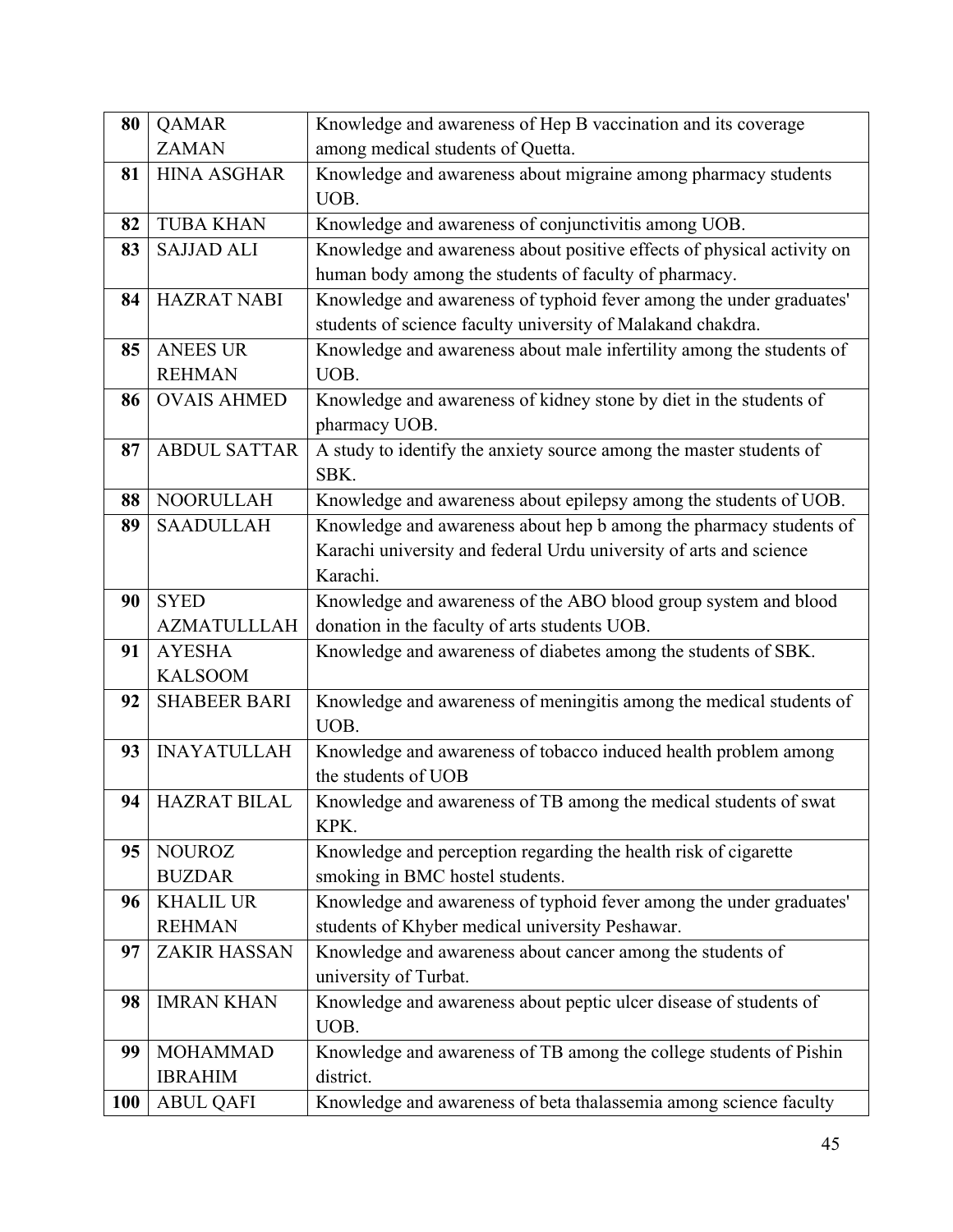|            | <b>AFRIDI</b>       | students UOB.                                                       |
|------------|---------------------|---------------------------------------------------------------------|
| 101        | <b>ABDUL RAZZIQ</b> | Knowledge and awareness of diabetes mellitus among students of      |
|            |                     | science faculty UOB.                                                |
| 102        | <b>ASIF ALI</b>     | Knowledge and awareness about HIV AIDS among the students of        |
|            |                     | university of Turbat.                                               |
| 103        | <b>ASADULLAH</b>    | Information about risk factors of Congo fever among the students of |
|            | <b>KHAN</b>         | UOB.                                                                |
| 104        | <b>HAIDER ALI</b>   | Uses of different medicines and its reasons among pharmacy students |
|            |                     | during exams.                                                       |
| 105        | <b>ARSHAD ALI</b>   | Knowledge and awareness of hypertension among the students of       |
|            | <b>KHAN</b>         | faculty of science in university of swat KPK.                       |
| 106        | <b>AHMED ALI</b>    | Prevalence of diabetes mellitus among the students of pharm D final |
|            | <b>BUGTI</b>        | professional year Uob.                                              |
| 107        | <b>ZAHEER</b>       | Knowledge and awareness about hep C in UOB hostel and colony.       |
|            | <b>AHMED</b>        |                                                                     |
| 108        | <b>WAHEED</b>       | Knowledge and awareness about allergy in pharmacy students.         |
|            | <b>AHMED</b>        |                                                                     |
| 109        | <b>NAEEM JAN</b>    | Knowledge and awareness of alcohol drinking in students of UOB.     |
| 110        | <b>ATTAR AYUB</b>   | Knowledge and awareness of contaminated food and its consequence    |
|            | <b>BALOCH</b>       | among science students of UOB.                                      |
| 111        | <b>TAYYAB</b>       | Knowledge and awareness of HIV AIDS among secondary and             |
|            | <b>AHMED</b>        | intermediate students of district Kalat.                            |
| 112        | M. HASHIM           | Knowledge and awareness of alopecia among students of faculty of    |
|            |                     | pharmacy UOB Quetta                                                 |
| 113        | M. ADIL KHAN        | Knowledge and awareness regarding peptic ulcer in engineering       |
|            | <b>MOOSAKHAIL</b>   | students of BUITEMS Quetta                                          |
| 114        | <b>MUHAMMAD</b>     | Knowledge and awareness about storage of medicine at home among     |
|            | <b>FAYAZ</b>        | the pharmacy students of UOB Quetta                                 |
| 115        | M. AYUB KHAN        | Assessment of knowledge and awareness about malaria in degree       |
|            | <b>AZAD</b>         | college of Pishin                                                   |
| 116        | <b>MUHAMMAD</b>     | Awareness and knowledge about peptic ulcer among the students of    |
|            | <b>TAHIR</b>        | <b>UOB</b> Quetta                                                   |
| 117        | M. SIDDIQUE         | Assessment of knowledge and awareness of TB among students of       |
|            | <b>KHAN ZIMRI</b>   | Khawaja fareed post graduate college Rahim yar khan                 |
| 118        | <b>NOMAN KHAN</b>   | Assessment of knowledge and awareness about the food which causes   |
|            |                     | the constipation among the students of faculty of pharmacy UOB      |
| 119        | <b>USWA</b>         | Assessment of knowledge and awareness regarding breast cancer in    |
|            | <b>DAWOOD</b>       | female medical students in Quetta                                   |
| <b>120</b> | <b>ZUBAIR</b>       | Assessment of awareness and knowledge of hypertension in UOB        |
|            | <b>AHMED ZHERI</b>  |                                                                     |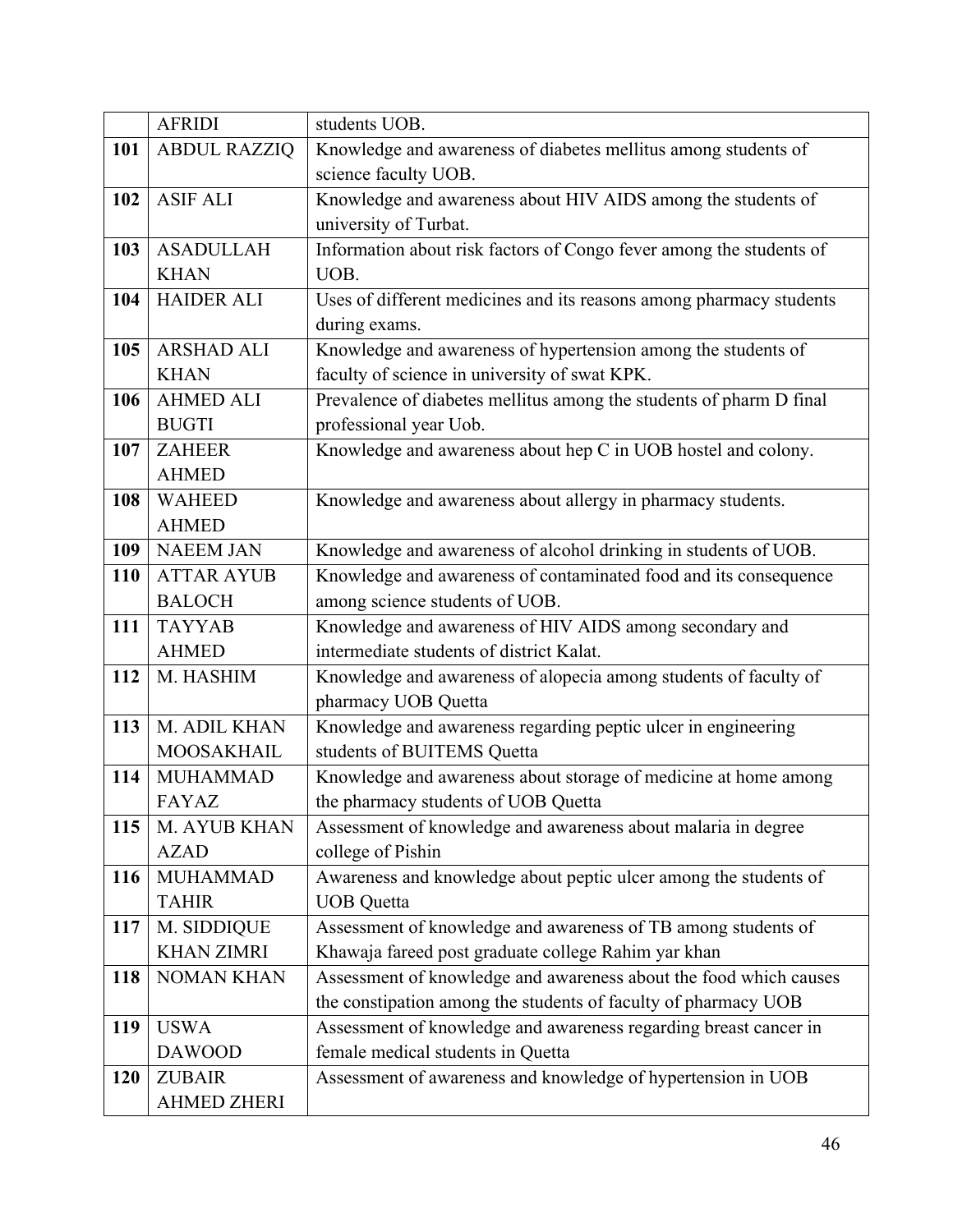| 121 | <b>ABDUL MALIK</b>  | Assessment of knowledge and awareness peptic ulcer in patients of       |
|-----|---------------------|-------------------------------------------------------------------------|
|     |                     | community rural area QUETTA                                             |
| 122 | <b>REHANA</b>       | Knowledge and awareness regarding HIV/AIDS among female school          |
|     | <b>YAQOOB</b>       | teachers of district Panjgor Balochistan                                |
| 123 | <b>BACHA SAID</b>   | Assessment of treatment of pediatric pneumonia at district swat KPK     |
| 124 | <b>IMRAN</b>        | Knowledge and awareness about TB in Panjgur                             |
|     | <b>BARKAT</b>       |                                                                         |
| 125 | M. NAWAZ            | Assessment of knowledge and awareness and preventing practices about    |
|     | <b>KHAN</b>         | dengue fever among the school teachers of tehsil khawaza khail district |
|     |                     | swat                                                                    |
| 126 | <b>DAWOOD</b>       | Assessment of awareness and knowledge of hypertension in UOB            |
|     | <b>KHAN</b>         | Pakistan                                                                |
| 127 | <b>ABDUL HANAN</b>  | Knowledge and awareness of tonsillitis among medical students of UOB    |
| 128 | <b>BACHA GUL</b>    | Awareness of obesity among students at UOB                              |
| 129 | <b>NOROZ AHMED</b>  | Assessment of knowledge and awareness leishmaniasis disease among       |
|     |                     | medical students UOB                                                    |
| 130 | <b>NIMRA SALEEM</b> | Knowledge regarding hand wash and general hygiene among students of     |
|     |                     | different schools of Quetta                                             |
| 131 | <b>ALLAUDDIN</b>    | Assessment of knowledge and awareness about scabies in BMC Quetta       |
| 132 | <b>NASMA</b>        | Knowledge and awareness regarding asthma female school teachers of      |
|     |                     | district Pungor Balochistan Pakistan                                    |
| 133 | <b>NAEEMULLAH</b>   | Assessment of knowledge and awareness regarding asthma among            |
|     |                     | school teachers in tehsil Kabal district swat in KPK                    |
| 134 | <b>ZAHOOR</b>       | Assessment of knowledge and awareness about gastritis among UOB         |
|     | <b>AHMED</b>        | students                                                                |
| 135 | <b>MADIHA</b>       | Assessment of knowledge and awareness of esophagus cancer among         |
|     | <b>SAMAD</b>        | science students of UOB Quetta                                          |
|     | <b>RAISANI</b>      |                                                                         |
| 136 | NAJEEBULLAH         | Assessment of knowledge and awareness of diabetes mellitus among        |
|     |                     | students of science faculty of university of Malakand KPK               |
| 137 | <b>MARIUM</b>       | Assessment of knowledge and awareness regarding personal hygiene        |
|     | <b>SHEIKH</b>       | among different university students of Quetta Pakistan                  |
| 138 | <b>ZERMINA</b>      | Prevalence of and knowledge of poly cystic ovary syndrome among         |
|     | <b>KHAN</b>         | female science students of different public universities                |
| 139 | <b>KALSOOM</b>      | Knowledge and awareness about hair care and dandruff among              |
|     | <b>ZAMAN</b>        | university of Balochistan students                                      |
| 140 | <b>ATIQ UR</b>      | Awareness of hazard smoking among school students (9th&10th) in         |
|     | <b>REHMAN</b>       | Quetta city                                                             |
|     | <b>QURBAN</b>       |                                                                         |
| 141 | <b>SAEED AZAM</b>   | Awareness about complementary and alternative medicine among the        |